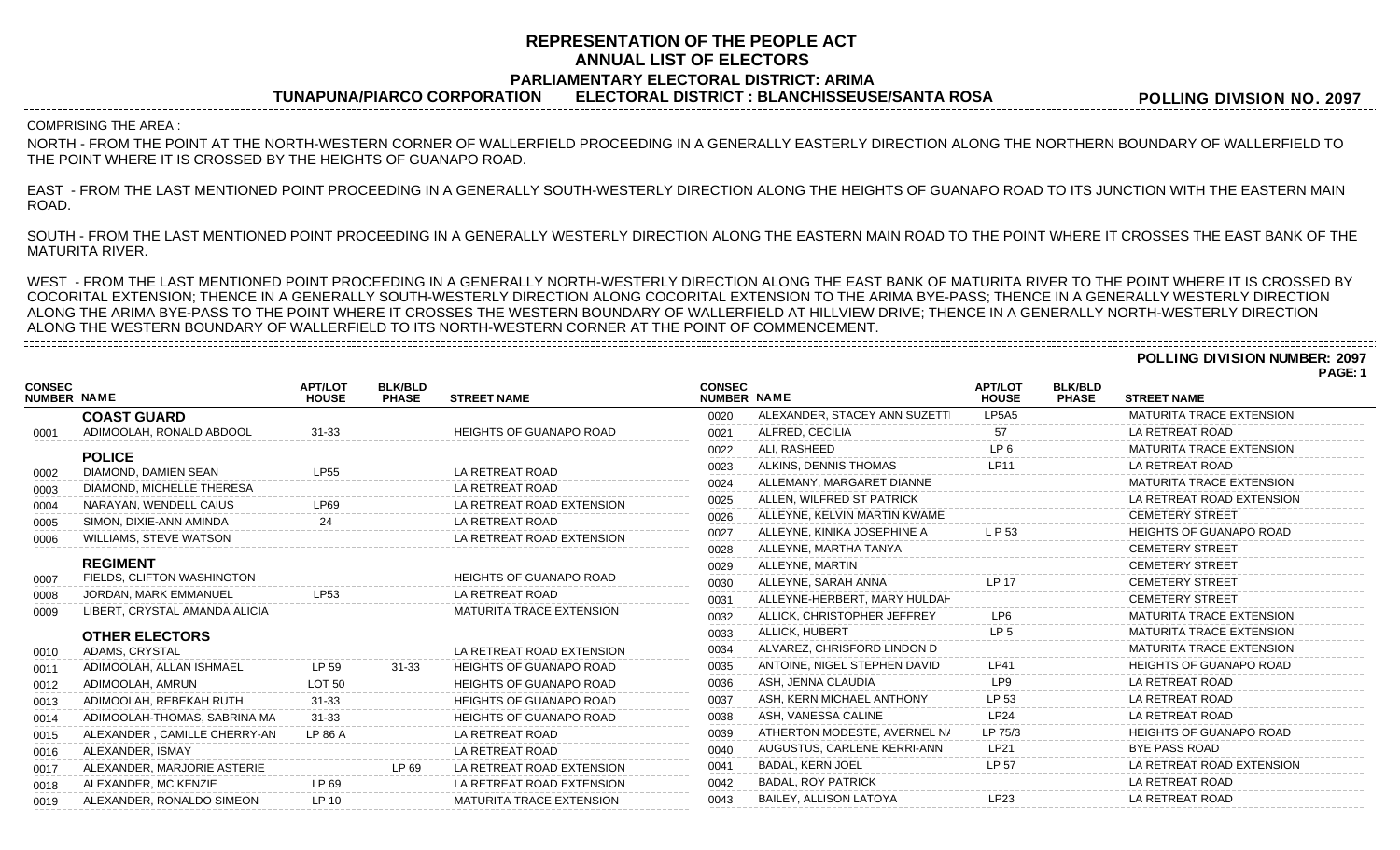|                              |                                 |                                |                                |                                 |                              |                                      |                                |                                |                                                         | PAGE: 2 |
|------------------------------|---------------------------------|--------------------------------|--------------------------------|---------------------------------|------------------------------|--------------------------------------|--------------------------------|--------------------------------|---------------------------------------------------------|---------|
| <b>CONSEC</b><br>NUMBER NAME |                                 | <b>APT/LOT</b><br><b>HOUSE</b> | <b>BLK/BLD</b><br><b>PHASE</b> | <b>STREET NAME</b>              | <b>CONSEC</b><br>NUMBER NAME |                                      | <b>APT/LOT</b><br><b>HOUSE</b> | <b>BLK/BLD</b><br><b>PHASE</b> | <b>STREET NAME</b>                                      |         |
| 0044                         | <b>BAILEY, EARL</b>             | #111                           |                                | <b>DUMP ROAD</b>                | 0088                         | BLACKBURN, DAVE VERNON               |                                |                                | <b>CEMETERY STREET</b>                                  |         |
| 0045                         | <b>BAILEY, ERNEST ANDY</b>      | LP <sub>26</sub>               |                                | LA RETREAT ROAD                 | 0089                         | BLANC, ANN MAKEBA                    | LP <sub>24</sub>               |                                | <b>MATURITA TRACE EXTENSION</b>                         |         |
| 0046                         | BAILEY, SHAUN KELVIN BOYO       | <b>LP74</b>                    |                                | LA RETREAT ROAD                 | 0090                         | BLANC, BRADLEY BEN TERRY             | LP #15                         |                                | <b>CEMETERY STREET</b>                                  |         |
| 0047                         | <b>BAIN, KERN PRINCE MIGUEL</b> | 28                             | LP 8                           | LA RETREAT ROAD                 | 0091                         | BLANC, CINDY ANN NATASHA             | LP 15                          |                                | <b>CEMETERY STREET</b>                                  |         |
| 0048                         | <b>BAIN, SHANICE STEFFANY</b>   | 28                             |                                | LA RETREAT ROAD                 | 0092                         | <b>BLANC, CLAUDINA</b>               | LP16                           |                                | <b>CEMETERY STREET</b>                                  |         |
| 0049                         | BALDEOSINGH ABDUL, SITA         | LP <sub>1</sub>                |                                | <b>HEIGHTS OF GUANAPO ROAD</b>  | 0093                         | BLANC, DARRION EMMANUEL F            | $LP$ #10                       |                                | <b>MATURITA TRACE EXTENSION</b>                         |         |
| 0050                         | BALROOP, GEATA                  |                                |                                | <b>MATURITA TRACE EXTENSION</b> | 0094                         | <b>BLANC, HENRY</b>                  |                                |                                | LA RETREAT ROAD                                         |         |
| 0051                         | BANNISTER, JODY TAESHA RHOND.   | <b>LP69</b>                    |                                | LA RETREAT ROAD EXTENSION       | 0095                         | BLANC, JENEIL LASHENA                | <b>LP86</b>                    |                                | LA RETREAT ROAD                                         |         |
| 0052                         | BAPTISTE, BENEDICT J            |                                |                                | LA RETREAT ROAD                 | 0096                         | BLANC, JONATHAN JASON JR             | <b>LP15</b>                    |                                | <b>CEMETERY STREET</b>                                  |         |
| 0053                         | <b>BAPTISTE, FEDO</b>           | <b>LP14</b>                    |                                | LA RETREAT ROAD                 | 0097                         | <b>BLANC, JUNIOR RISIE</b>           | LP #9                          |                                | <b>MATURITA TRACE EXTENSION</b>                         |         |
| 0054                         | BAPTISTE, JENNY ASHLEY          |                                |                                | LA RETREAT ROAD                 | 0098                         | <b>BLANC, MAYA NICHELLE</b>          | LP 56                          |                                | <b>HILLTOP DRIVE</b>                                    |         |
| 0055                         | <b>BAPTISTE, MIGUEL LINDON</b>  | OPP LP 50                      |                                | <b>MATURITA TRACE EXTENSION</b> | 0099                         | BLANC, MELENA                        |                                |                                | <b>MATURITA TRACE EXTENSION</b>                         |         |
| 0056                         | BARTON, JO-ANN MAYLEEN          | <b>LP58</b>                    |                                | <b>HEIGHTS OF GUANAPO ROAD</b>  | 0100                         | <b>BLANC, NATALIE NICHOLASA</b>      | LP 8                           |                                | LA RETREAT ROAD                                         |         |
| 0057                         | BARTON, JOELLÉ KAYLENE          | LP 59                          |                                | <b>HEIGHTS OF GUANAPO ROAD</b>  | 0101                         | BLANC, OMARI RICARDO JADON           | LP A27/2                       | #86A                           | LA RETREAT ROAD                                         |         |
| 0058                         | BARTON, KELLON JARVON           | 27-29                          |                                | <b>HEIGHTS OF GUANAPO ROAD</b>  | 0102                         | <b>BLANC, RICHARD WINDERSON</b>      | LP 29                          |                                | <b>HILLVIEW DRIVE</b>                                   |         |
| 0059                         | <b>BECKLES, HULDAH</b>          |                                |                                | <b>CEMETERY STREET</b>          | 0103                         | <b>BLANC, RYAN RICHIE KERON</b>      | #10                            |                                | RIVER VALLEY ROAD                                       |         |
| 0060                         | BECKLES, QUEEN EVA              | LP <sub>18</sub>               |                                | LA RETREAT ROAD                 | 0104                         | BLANC, SAMANTHA AMANDA               | LP 88                          |                                | LA RETREAT ROAD                                         |         |
| 0061                         | BECKLES, ZACOB ZAHWAY           | LP 18                          |                                | LA RETREAT ROAD                 | 0105                         | <b>BLANC, SELINA BRIDGET</b>         | LP 11                          |                                | RIVER VALLEY ROAD                                       |         |
| 0062                         | BECKLES, ZEKIEL ZHAFAR          | LP <sub>18</sub>               |                                | LA RETREAT ROAD                 | 0106                         | <b>BLANC, SHANTEL ANDREA</b>         |                                |                                | LA RETREAT ROAD                                         |         |
| 0063                         | BEDEAU, STACY NICOLE            |                                |                                | RIVER VALLEY ROAD               | 0107                         | <b>BLANC, SHARON HELEN</b>           | LP 10                          |                                | <b>MATURITA TRACE EXTENSION</b>                         |         |
| 0064                         | BENGOCHEA, AKEIL DAVY           | LP 59                          |                                | <b>HILLTOP DRIVE</b>            | 0108                         | <b>BLANC, TERRY NATHANIEL</b>        | LP35                           |                                | <b>CEMETERY STREET</b>                                  |         |
| 0065                         | BENGOCHEA, ALISHA AMANDA        | LP6                            |                                | <b>HILLTOP DRIVE</b>            | 0109                         | <b>BLANC, VICTORIA REBECCA</b>       | <b>LP56</b>                    |                                | LA RETREAT ROAD                                         |         |
| 0066                         | BENGOCHEA, ASHA KIZZY           | LP 18                          |                                | <b>HILLTOP DRIVE</b>            | 0110                         | <b>BLANC SAMPSON, PATRICK PRINCE</b> | <b>LP15</b>                    |                                | <b>CEMETERY STREET</b>                                  |         |
| 0067                         | BENGOCHEA, CHADNEY IAN          |                                |                                | MATURITA TRACE EXTENSION        | 0111                         | <b>BLANC TRINIDAD, RUSSELL T</b>     |                                |                                | <b>MATURITA TRACE EXTENSION</b>                         |         |
| 0068                         | BENGOCHEA, SHAQUILLE DEON       | LP 15                          |                                | <b>HILLTOP DRIVE</b>            | 0112                         | <b>BLANC-SAMPSON, JULIET</b>         | LP 64                          |                                | <b>CEMETERY STREET</b>                                  |         |
| 0069                         | BENGOCHEA, SHELDON LEON         |                                |                                | MATURITA TRACE EXTENSION        | 0113                         | <b>BOLDAN HERREIRA, THECLA</b>       | LP 7                           |                                | <b>HEIGHTS OF GUANAPO ROAD</b>                          |         |
| 0070                         | BENGOCHEA, SHERWIN OTRAN        | 9                              |                                | <b>MATURITA TRACE EXTENSION</b> | 0114                         | BONEO, MACKENZIE KATHLEEN            | 3⁄4 MM                         |                                | <b>MATURITA TRACE EXTENSION</b>                         |         |
| 0071                         | BENGOCHEA, SIMEON DARREN        |                                |                                | <b>HILLTOP DRIVE</b>            | 0115                         | <b>BONEO, MASELINA MARY</b>          | $3/4$ MM                       |                                | <b>MATURITA TRACE EXTENSION</b>                         |         |
| 0072                         | BENGOCHEAR, CLAUDIUS            | LP 11                          |                                | MATURITA TRACE EXTENSION        | 0116                         | BONEO, THERESA                       |                                |                                | <b>MATURITA TRACE EXTENSION</b>                         |         |
| 0073                         | BENJAMIN, ANTHONY ABRAHAM       | LP 52/1                        |                                | <b>CEMETERY STREET</b>          | 0117                         | BOODOO, ANDY KERRIN                  | <b>LP52</b>                    |                                | <b>CEMETERY STREET</b>                                  |         |
| 0074                         | BENJAMIN, FELICIA SABRINA       |                                |                                | <b>CEMETERY STREET</b>          | 0118                         | BOODOO, KAISO                        | 56                             |                                | LA RETREAT BRANCH ROAD                                  |         |
| 0075                         | BENJAMIN, JAMES JEHU            |                                |                                | <b>CEMETERY STREET</b>          | 0119                         | <b>BOODOO, SHINELLE KERRIL</b>       | <b>LP52</b>                    |                                | <b>HEIGHTS OF GUANAPO ROAD</b>                          |         |
| 0076                         | BENJAMIN, KATHERINE             | LP77                           |                                | <b>CEMETERY STREET</b>          | 0120                         | BOODOORAM, MARIE                     |                                |                                | LA RETREAT ROAD                                         |         |
|                              | BENJAMIN, KERWIN WILLIAM GEOR   | LP31                           |                                | <b>CEMETERY STREET</b>          |                              | BOVELL, ANTONIO GIOVANI JABARI       | LP <sub>18</sub>               |                                | LA RETREAT ROAD                                         |         |
| 0077                         | BENJAMIN, PHILLIP ELAM          |                                |                                | <b>CEMETERY STREET</b>          | 0121                         | <b>BOVELL, JANETTE</b>               | <b>LP27</b>                    |                                | LA RETREAT ROAD                                         |         |
| 0078                         |                                 |                                |                                |                                 | 0122                         | BOVELL-NURSE, SOPHIA AISHA J         |                                |                                | LA RETREAT ROAD                                         |         |
| 0079                         | BENJAMIN, RHONDA RHODA JOHAN    |                                |                                | <b>CEMETERY STREET</b>          | 0123                         |                                      |                                |                                |                                                         |         |
| 0080                         | BENNY, ANTONIO ALEJANDRO        | 53                             |                                | <b>HEIGHTS OF GUANAPO ROAD</b>  | 0124                         | BRIGGS, RAE-MARIE KALYSE A           | #7                             | LP B 26                        | <b>HILLVIEW DRIVE</b><br><b>HEIGHTS OF GUANAPO ROAD</b> |         |
| 0081                         | BENNY, DIANA SHERLANA           | LP16                           |                                | LA RETREAT ROAD                 | 0125                         | BRISTOL-ANTOINE, MILLICENT           |                                |                                |                                                         |         |
| 0082                         | BENNY-LETREN, MARINA ALANA G    | 53                             |                                | <b>HEIGHTS OF GUANAPO ROAD</b>  | 0126                         | <b>BRUCE, MARTINEZ</b>               |                                |                                | <b>CEMETERY STREET</b>                                  |         |
| 0083                         | BENNY-SUEPAUL, ALYSIA BETH MA   |                                | LP 68                          | <b>HEIGHTS OF GUANAPO ROAD</b>  | 0127                         | <b>BRUNO, HAAGAR KAREN</b>           | 127-129                        |                                | LA RETREAT ROAD                                         |         |
| 0084                         | BERNARD, JOHN                   | LP 10                          | 103                            | LA RETREAT ROAD                 | 0128                         | <b>BUCCHAN, GERALD FRANCIS</b>       |                                | LP 22                          | <b>HEIGHTS OF GUANAPO ROAD</b>                          |         |
| 0085                         | BERNARD, STACEY-ANN NICOLE      |                                |                                | <b>MATURITA TRACE EXTENSION</b> | 0129                         | <b>BURKE, LOUISA MAGARETA</b>        | LP20                           |                                | LA RETREAT ROAD                                         |         |
| 0086                         | BHARATH, SYLVIA                 |                                |                                | <b>MATURITA TRACE EXTENSION</b> | 0130                         | BURNLEY, PETER                       | 19                             |                                | LA RETREAT ROAD                                         |         |
| 0087                         | BISSESSAR, HERMAN               | LP69                           |                                | LA RETREAT ROAD EXTENSION       | 0131                         | <b>BUSBY, PATTERSON MARTIN</b>       | LP53                           |                                | DUMP ROAD                                               |         |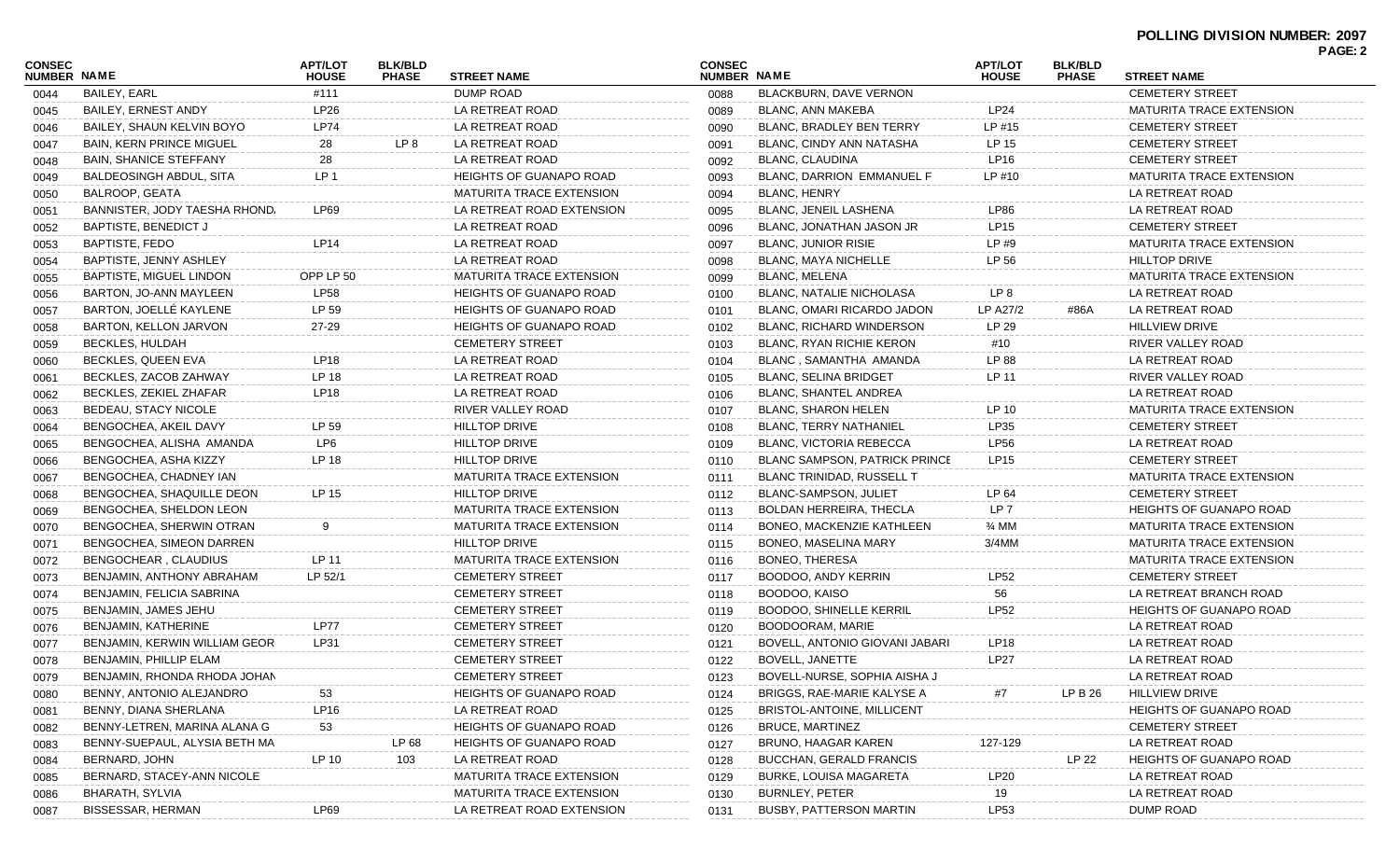# **POLLING DIVISION NUMBER: 2097**

| CONSEC<br><b>NUMBER NAME</b> |                                 | <b>APT/LOT</b><br><b>HOUSE</b> | <b>BLK/BLD</b><br><b>PHASE</b> | <b>STREET NAME</b>              | <b>CONSEC</b><br>NUMBER NAME |                                      | <b>APT/LOT</b><br><b>HOUSE</b> | <b>BLK/BLD</b><br><b>PHASE</b> | <b>STREET NAME</b>              | PAGE: 3 |
|------------------------------|---------------------------------|--------------------------------|--------------------------------|---------------------------------|------------------------------|--------------------------------------|--------------------------------|--------------------------------|---------------------------------|---------|
| 0132                         | BUTCHER, AMANDA ORNELLA         | LP30                           |                                | LA RETREAT ROAD                 | 0176                         | CHARLES, DEBRA TRICIA                | LP5                            |                                | <b>MATURITA TRACE EXTENSION</b> |         |
| 0133                         | BUTCHER, ANANDIE SPARKLE        | LP30                           |                                | LA RETREAT ROAD                 | 0177                         | CHARLES, INGRID ELIZE                | LP 57                          |                                | LA RETREAT ROAD EXTENSION       |         |
| 0134                         | BUTCHER, DAVID BANNER           | LP30                           |                                | LA RETREAT ROAD                 | 0178                         | CHARLES, KESTON DI STEPHANO          | LP 26                          |                                | <b>HILLVIEW DRIVE</b>           |         |
| 0135                         | BUTCHER, FREDDY                 | LP30                           |                                | LA RETREAT ROAD                 | 0179                         | CHARLES, MALACHI LERRY               | LP 13                          |                                | LA RETREAT ROAD                 |         |
| 0136                         | <b>BUTCHER, FREDERICK</b>       | LP30                           |                                | LA RETREAT ROAD                 | 0180                         | CHARLES, MARELLA ABIGAIL             | LP36                           |                                | <b>MATURITA TRACE EXTENSION</b> |         |
| 0137                         | BUTCHER, JOSHUA ROGER           | LP30                           |                                | LA RETREAT ROAD                 | 0181                         | CHARLES, MARVIN BRENTON              |                                |                                | LA RETREAT ROAD EXTENSION       |         |
| 0138                         | <b>BUTCHER, KWASI</b>           | LP30                           |                                | LA RETREAT ROAD                 | 0182                         | CHARLES, RICARDO JOSHUA              |                                |                                | <b>MATURITA TRACE EXTENSION</b> |         |
| 0139                         | <b>BUTCHER, QUINCY NIGEL</b>    | LP 30                          |                                | LA RETREAT ROAD                 | 0183                         | CHARLES, TYRONNE CHIPPER C           | LP 10                          |                                | MATURITA TRACE EXTENSION        |         |
| 0140                         | BUTCHER, SASQUATCH DEVON        | LP30                           |                                | LA RETREAT ROAD                 | 0184                         | CHARLES, TYRONNE JUSTIN              | LP 9                           |                                | <b>MATURITA TRACE EXTENSION</b> |         |
| 0141                         | BUTCHER, ZION MERHENA           | LP #31                         |                                | LA RETREAT ROAD                 | 0185                         | CHARLES, WINSTON WILLIAM             | LP53                           |                                | LA RETREAT ROAD                 |         |
| 0142                         | CAMPBELL, DILLON GERARD         | <b>LP10</b>                    |                                | LA RETREAT ROAD                 | 0186                         | CHATAR, WINTHROP                     |                                | LP 69                          | LA RETREAT ROAD EXTENSION       |         |
| 0143                         | CAMPBELL, GORDON BRAKER         | LP <sub>10</sub>               |                                | LA RETREAT ROAD                 | 0187                         | CLARKE, GEORGIA ELIZABETH            | LP 12                          |                                | <b>MATURITA TRACE EXTENSION</b> |         |
| 0144                         | CAMPBELL, MIKHAIL LEVI          | 3/4 MM                         | LP15                           | <b>MATURITA TRACE EXTENSION</b> | 0188                         | CLARKE, QUINCY JULIO CHAMBERS        | LP 12                          |                                | MATURITA TRACE EXTENSION        |         |
| 0145                         | CAMPO, CLAYTON JOSEPH           | 74                             |                                | LA RETREAT ROAD                 | 0189                         | CLARKE, TARIQ MYFORD                 | 54                             |                                | <b>HEIGHTS OF GUANAPO ROAD</b>  |         |
| 0146                         | CAMPO, LUCKISHA ANTONIA         | LP 21                          | 74                             | LA RETREAT ROAD                 | 0190                         | CLEMENT, FRANCIS                     | LPC18                          |                                | <b>MATURITA TRACE EXTENSION</b> |         |
| 0147                         | CAMPO, PEACHES MOESHA           | LP #18                         |                                | LA RETREAT ROAD                 | 0191                         | CLEMENT, JASON FRANCIS               | LPC18                          |                                | <b>MATURITA TRACE EXTENSION</b> |         |
| 0148                         | CAMPO, SHERWIN ANTHONY          | 3                              |                                | <b>HEIGHTS OF GUANAPO ROAD</b>  | 0192                         | CLEMENT, MARCELLINA                  | LPC18                          |                                | <b>MATURITA TRACE EXTENSION</b> |         |
| 0149                         | CAMPO, SHONE STEPHEN            | 3                              |                                | <b>HEIGHTS OF GUANAPO ROAD</b>  | 0193                         | CLEMENT-GOMEZ, ARLENE ANN J          | LP8                            |                                | <b>MATURITA TRACE EXTENSION</b> |         |
| 0150                         | CAPRIETTA-FRANCIS, EMILY A      | 52                             |                                | <b>CEMETERY STREET</b>          | 0194                         | <b>CLEMENT-KING, MARLENE ISABELL</b> |                                |                                | <b>MATURITA TRACE EXTENSION</b> |         |
| 0151                         | CARDINEZ, BRANDON CLEM          |                                |                                | <b>MATURITA TRACE EXTENSION</b> | 0195                         | CLOUDEN, SHENALIS CANDY              | LP 51                          |                                | <b>MATURITA TRACE EXTENSION</b> |         |
| 0152                         | CARDINEZ, ROSMAIN               |                                |                                | MATURITA TRACE EXTENSION        | 0196                         | CLUNIS, CYRIL                        | #100                           |                                | LA RETREAT ROAD EXTENSION       |         |
| 0153                         | CARRINGTON, SHELLY SHERRY-AN    | LP 10                          |                                | LA RETREAT ROAD                 | 0197                         | CLUNIS, JOSEPH                       |                                |                                | DUMP ROAD                       |         |
| 0154                         | CARVALHO, LAURIE PINKY          | 81                             |                                | LA RETREAT ROAD                 | 0198                         | COLLYMORE, KEITH                     | 15                             |                                | LA RETREAT ROAD                 |         |
| 0155                         | CASTELLANO, DONNA ALLISON       | <b>LP73</b>                    |                                | <b>CEMETERY STREET</b>          | 0199                         | CORYAT, ALANA STEPHANIE              |                                |                                | <b>MATURITA TRACE EXTENSION</b> |         |
| 0156                         | CASTELLANO, LATISHA N K V       | 17                             |                                | LA RETREAT ROAD EXTENSION       | 0200                         | CORYAT, ALISON NICHOLASA             |                                | LP35                           | <b>MATURITA TRACE EXTENSION</b> |         |
| 0157                         | CASTELLANO, OCTAVIA             | <b>LP56</b>                    |                                | LA RETREAT ROAD                 | 0201                         | CORYAT, KEVIN LEON                   | LP35                           |                                | LA RETREAT ROAD                 |         |
| 0158                         | CASTELLANO, VAUGHN CHRISTOPH    | <b>LP47</b>                    |                                | LA RETREAT ROAD                 | 0202                         | CORYAT, LEON LEO                     |                                |                                | LA RETREAT ROAD                 |         |
| 0159                         | CASTELLANO, VERNICE KATHLENE    | 17                             |                                | LA RETREAT ROAD EXTENSION       | 0203                         | CORYAT, PEARL VERONICA               |                                |                                | LA RETREAT ROAD                 |         |
| 0160                         | CASTELLANO, VICTOR CLYNE L J    | 17                             |                                | LA RETREAT ROAD EXTENSION       | 0204                         | CORYAT, SHELDON NICHOLAS             | LP 26                          |                                | LA RETREAT ROAD                 |         |
| 0161                         | CASTELLANO, VIVINEE NATALIE L P | 17                             |                                | LA RETREAT ROAD EXTENSION       | 0205                         | CORYAT-JOHN, KELLY                   |                                |                                | <b>MATURITA TRACE EXTENSION</b> |         |
| 0162                         | CASTILLO, GLORIA BERNADETTE     |                                |                                | <b>MATURITA TRACE EXTENSION</b> | 0206                         | CRAWFORD, JUDY                       | LP18                           |                                | <b>BYE PASS ROAD</b>            |         |
| 0163                         | CASTILLO, JOSEPH ALVIN          | <b>LP50</b>                    |                                | MATURITA TRACE EXTENSION        | 0207                         | CRUICKSHANK, ALÉYA ANDREA            | LP 52/2                        |                                | RIVER VALLEY ROAD               |         |
| 0164                         | CASTILLO, KURLYENE MAXINE       | LP 5                           |                                | MATURITA TRACE EXTENSION        | 0208                         | CUFFY, ALTON EUSTACE                 | <b>LP54</b>                    |                                | LA RETREAT ROAD                 |         |
| 0165                         | CASTILLO, MARSHA CELESTINA      |                                |                                | <b>MATURITA TRACE EXTENSION</b> | 0209                         | CUFFY, ASBERT LARRY                  |                                |                                | LA RETREAT ROAD                 |         |
| 0166                         | CASTILLO, TEISHA CATHERINE      | LP 57                          |                                | LA RETREAT ROAD                 | 0210                         | CUFFY, EDWARD                        | LP54                           |                                | LA RETREAT ROAD                 |         |
| 0167                         | CEDENO, JOSEPH                  |                                |                                | LA RETREAT ROAD EXTENSION       | 0211                         | CUFFY, EZEKIEL                       |                                |                                | <b>HEIGHTS OF GUANAPO ROAD</b>  |         |
| 0168                         | CEDENO, WENDELL ADOLPHUS        |                                |                                | LA RETREAT ROAD                 | 0212                         | CUFFY, JUNIOR DWIGHT KYLE            | LP 14                          |                                | LA RETREAT BRANCH ROAD          |         |
| 0169                         | CELESTINE, CLEAVON CARL         |                                |                                | <b>HEIGHTS OF GUANAPO ROAD</b>  | 0213                         | CUFFY, MICHAEL MARTIN                | LP34                           |                                | LA RETREAT ROAD                 |         |
| 0170                         | CELESTINE, KURTIS               | <b>LP88</b>                    |                                | LA RETREAT ROAD                 | 0214                         | CUFFY, NATHALIA MAKEIDA              | LP14                           |                                | LA RETREAT BRANCH ROAD          |         |
| 0171                         | CELESTINE, SHARON AGATHA        | LP13                           |                                | LA RETREAT ROAD EXTENSION       | 0215                         | <b>CUFFY, NICHOLAS</b>               | LP 54                          |                                | <b>HEIGHTS OF GUANAPO ROAD</b>  |         |
| 0172                         | CELESTINE, SHEVON DOMINIC       | LP30                           |                                | LA RETREAT ROAD                 | 0216                         | CUMBERBATCH, JAMIELA DANIELLE        | LP 27                          |                                | LA RETREAT ROAD                 |         |
| 0173                         | CHANDREE, DENNIS                |                                |                                | LA RETREAT ROAD                 | 0217                         | <b>CUMBERBATCH, JEROME JOEL</b>      |                                | LP#26                          | LA RETREAT ROAD                 |         |
| 0174                         | CHARLES, ABRAHAM                |                                |                                | <b>CEMETERY STREET</b>          | 0218                         | CUMBERBATCH, JERRON JONATHA          | LP 26                          |                                | LA RETREAT ROAD                 |         |
| 0175                         | CHARLES, ADRYAN MARLON          | LP 5                           |                                | MATURITA TRACE EXTENSION        | 0219                         | D' LABÉIRO, JUANAMARIA JULIETA       | 103                            |                                | <b>HEIGHTS OF GUANAPO ROAD</b>  |         |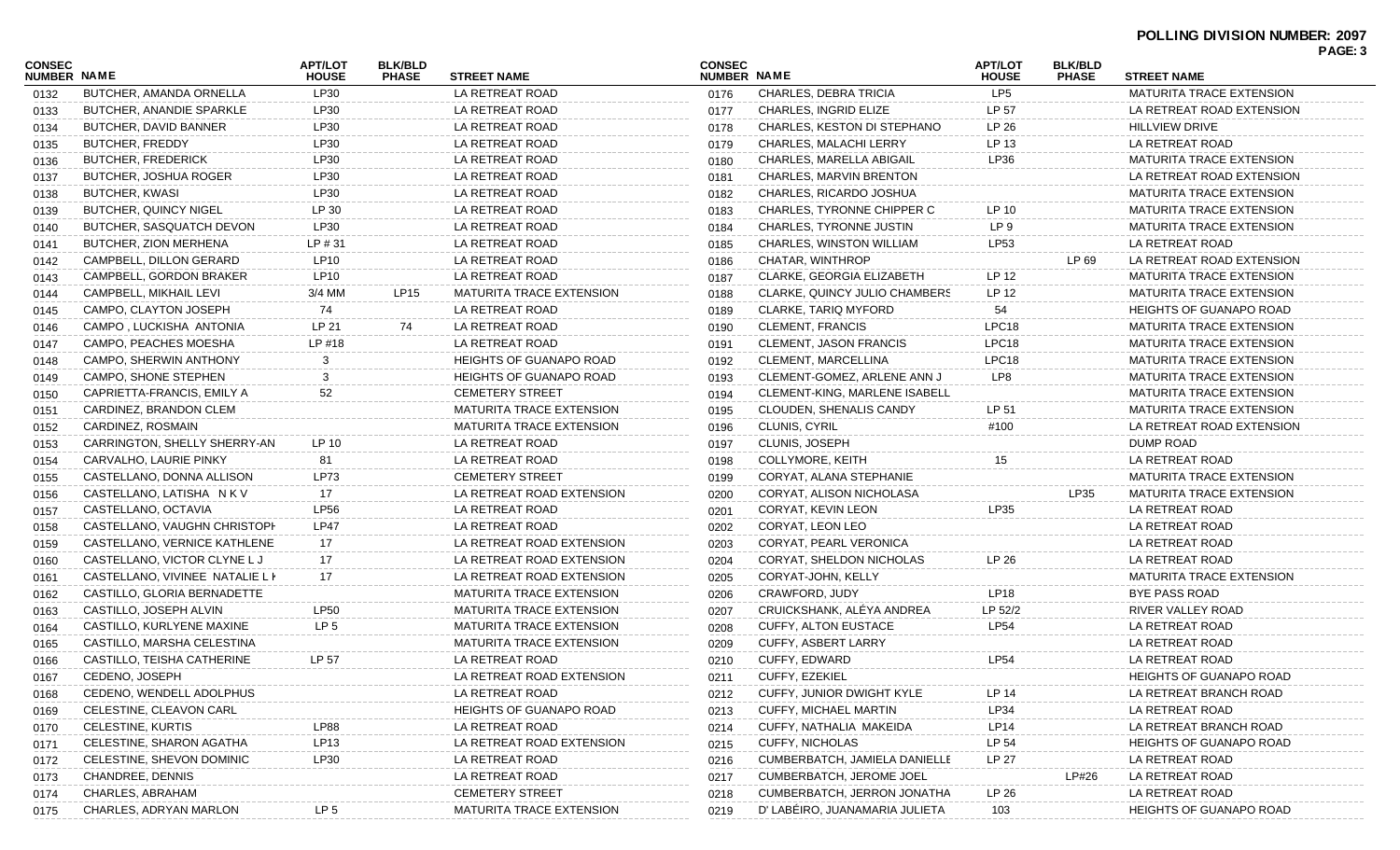| <b>CONSEC</b><br>NUMBER NAME |                                | <b>APT/LOT</b><br><b>HOUSE</b> | <b>BLK/BLD</b><br><b>PHASE</b> | <b>STREET NAME</b>              | <b>CONSEC</b><br><b>NUMBER NAME</b> |                                                    | <b>APT/LOT</b><br><b>HOUSE</b> | <b>BLK/BLD</b><br><b>PHASE</b> | <b>STREET NAME</b>                 | г A Э. — 1 |
|------------------------------|--------------------------------|--------------------------------|--------------------------------|---------------------------------|-------------------------------------|----------------------------------------------------|--------------------------------|--------------------------------|------------------------------------|------------|
| 0220                         | DANDRADE, DESMOND              | OPP LP 4                       |                                | MATURITA TRACE EXTENSION        | 0264                                | DURHAM, GIDEON                                     |                                | LP 69                          | LA RETREAT ROAD EXTENSION          |            |
| 0221                         | DANDRADE, JOAN MARGARET        | OPP LP 4                       |                                | <b>MATURITA TRACE EXTENSION</b> | 0265                                | DURITY-GOMEZ, IRIS RACHAEL K K                     | LP 91                          |                                | LA RETREAT ROAD EXTENSION          |            |
| 0222                         | DANIEL, NICHOLAS CHRISTOPHER   | LP18C                          |                                | <b>MATURITA TRACE EXTENSION</b> | 0266                                | DURITY-RAMKISSOON, DEISHA KIM                      | 3/4 M M                        |                                | MATURITA TRACE EXTENSION           |            |
| 0223                         | DANIEL-THOMPSON, DEBRA         | LOT49                          |                                | <b>HEIGHTS OF GUANAPO ROAD</b>  | 0267                                | EDMUND, JAMILLA CAMILLE                            | LP53                           |                                | LA RETREAT ROAD                    |            |
| 0224                         | DAVID, ALAN ANDY               | <b>LP52</b>                    |                                | <b>CEMETERY STREET</b>          | 0268                                | EDMUND, JENNICIA JENNIFFER                         | LP 53                          |                                | LA RETREAT ROAD                    |            |
| 0225                         | DAVID, CINDY SHERMA-LEE        | LP31                           |                                | LA RETREAT ROAD                 | 0269                                | EDMUND-SANCHEZ, CARMILLA JEN                       | LP 53                          |                                | LA RETREAT ROAD                    |            |
| 0226                         | DAVID, SHELDON                 | <b>LP52</b>                    |                                | <b>HEIGHTS OF GUANAPO ROAD</b>  | 0270                                | EDWARDS, GRACE JAMEELA                             | LP#8                           |                                | <b>CEMETERY STREET</b>             |            |
| 0227                         | DAVID-CUFFY, ANN YOLANDE       | <b>LP52</b>                    |                                | <b>HEIGHTS OF GUANAPO ROAD</b>  | 0271                                | EDWARDS, JESSICA ELCELIA                           |                                |                                | <b>MATURITA TRACE EXTENSION</b>    |            |
| 0228                         | DE FREITAS, ALIANNA AMY        | LP26                           |                                | <b>HILLVIEW DRIVE</b>           | 0272                                | ESPINOZA, GLORIA CAROL                             | LP51                           |                                | <b>HILLTOP DRIVE</b>               |            |
| 0229                         | DE FREITAS, ALISTER MAURICE    | LP26                           |                                | <b>HILLVIEW DRIVE</b>           | 0273                                | FARFAN, MARVA ANNMARIE                             | 54                             |                                | LA RETREAT ROAD                    |            |
| 0230                         | DE FREITAS, ANTHONY            |                                |                                | <b>MATURITA TRACE EXTENSION</b> | 0274                                | FARFAN, RICHARD ORILL                              |                                |                                | LA RETREAT ROAD                    |            |
| 0231                         | DE FREITAS, ARNOLD             | LP26                           |                                | <b>HILLVIEW DRIVE</b>           | 0275                                | FARFAN, STEPHANIE GAIL                             | <b>LP17</b>                    |                                | LA RETREAT ROAD                    |            |
| 0232                         | DE FREITAS, IVAN WENDELL REUBE | 20                             |                                | LA RETREAT ROAD                 | 0276                                | FARFAN, VILMA ROSALIND                             | <b>LP17</b>                    |                                | LA RETREAT ROAD                    |            |
| 0233                         | DE FREITAS, LOREN CATHERINE H  | 29                             |                                | <b>MATURITA TRACE EXTENSION</b> | 0277                                | FARIA, JADON JOSHUA                                | LP <sub>13</sub>               |                                | LA RETREAT ROAD EXTENSION          |            |
| 0234                         | DE FREITAS, MACRINA            | LP 26                          |                                | <b>HILLVIEW DRIVE</b>           | 0278                                | FELIX, AFIA SHNELL                                 | LP20                           |                                | LA RETREAT ROAD                    |            |
| 0235                         | DE FREITAS, MARY ANN           | 20                             |                                | LA RETREAT ROAD                 | 0279                                | FELIX, AFISHA KAYLAN                               | 93                             |                                | LA RETREAT ROAD                    |            |
| 0236                         | DE FREITAS, MONIQUE CLAIRE     | LOT 20                         | 35                             | LA RETREAT ROAD                 | 0280                                | FERGUSON, AVIS SHELIA                              | LP32                           |                                | DUMP ROAD                          |            |
| 0237                         | DE FREITAS, SANCY MARIE        |                                | 20                             | LA RETREAT ROAD                 | 0281                                | FERGUSON, PEACHES SIMONE                           | LP32                           |                                | LA RETREAT ROAD                    |            |
| 0238                         | DE FREITAS, STACY NATALIE      | <b>LP28</b>                    |                                | <b>MATURITA TRACE EXTENSION</b> | 0282                                | FERMIN, ANDREW LOUIS                               |                                |                                | <b>CEMETERY STREET</b>             |            |
| 0239                         | DE FREITAS, WENDELL EDDISON    | 20                             |                                | LA RETREAT ROAD                 | 0283                                | FERMIN-YEATES, MARIA ANASTASI/                     | LP65                           |                                | <b>CEMETERY STREET</b>             |            |
| 0240                         | DE FREITAS-POMPEY, ALANA ANN   | LP26                           |                                | <b>HILLVIEW DRIVE</b>           | 0284                                | FIGARI, EVANS                                      |                                | LP157                          | LA RETREAT ROAD EXTENSION          |            |
| 0241                         | DE FRIETAS, ARNOLD GERAD       | LP 55                          |                                | <b>MATURITA TRACE EXTENSION</b> | 0285                                | FINCH, RUTHVEN CURTIS                              |                                |                                | LA RETREAT ROAD                    |            |
| 0242                         | DE GOURVILLE, GINNIE PATTY     | LP67                           |                                | <b>CEMETERY STREET</b>          | 0286                                | FITZ JAMES, KEITH                                  |                                |                                | DUMP ROAD                          |            |
| 0243                         | DE LA ROSA, CASSIE PATRICIA    | LP 86                          |                                | LA RETREAT ROAD EXTENSION       | 0287                                | FITZ JAMES, MACZELEUS JUNIOR                       |                                |                                | LA RETREAT ROAD                    |            |
|                              | DE LA ROSA, LEROY MARTIN       | <b>LP27</b>                    |                                | LA RETREAT ROAD                 | 0288                                | FITZ JAMES, MARSHA VERONICA                        | 69                             |                                | LA RETREAT ROAD                    |            |
| 0244                         | DE LA ROSA, ONICA OMEGA        | LP27/2                         |                                | LA RETREAT ROAD                 |                                     | FITZ-JAMES, ANGELA                                 | LP23                           |                                | LA RETREAT ROAD                    |            |
| 0245                         | DE LA ROSA, OREN ADINA         | LP #86                         |                                | LA RETREAT ROAD                 | 0289                                | FITZ-JAMES, IESHA JENINE AALIYAH                   | LP 22                          |                                | LA RETREAT ROAD                    |            |
| 0246                         | DE LEON, RICHARD NEVILLE       | LP <sub>5</sub>                |                                | <b>HEIGHTS OF GUANAPO ROAD</b>  | 0290                                | FITZ-JAMES, ISAAC EZEKIEL                          | LP22                           |                                | LA RETREAT ROAD                    |            |
| 0247                         |                                |                                |                                | <b>CEMETERY STREET</b>          | 0291                                |                                                    |                                |                                |                                    |            |
| 0248                         | DELPESCHE, TYRONE              | LP 56                          |                                |                                 | 0292                                | FITZ-JAMES, ISAIAH DANIEL                          | LP22                           |                                | LA RETREAT ROAD                    |            |
| 0249                         | DERBY, SHAQUILLE MALDINI       | LP23                           |                                | <b>HEIGHTS OF GUANAPO ROAD</b>  | 0293                                | FITZ-JAMES, ISRAEL KEITH<br>FLATTS-JOSEPH, ANNETTE | LP22                           |                                | LA RETREAT ROAD<br>LA RETREAT ROAD |            |
| 0250                         | DES VIGNES, ALLAN FORBES       |                                |                                | LA RETREAT ROAD                 | 0294                                |                                                    | 93                             |                                | <b>MATURITA TRACE EXTENSION</b>    |            |
| 0251                         | DES VIGNES, KATHLEEN           | LP24                           |                                | LA RETREAT ROAD                 | 0295                                | FORDE, KEVIN ELDON SIMBA                           | LP25                           |                                |                                    |            |
| 0252                         | DIAL, ANTHONY                  | LP 7                           |                                | MATURITA TRACE EXTENSION        | 0296                                | <b>FORDE, RENRICK</b>                              | 105                            |                                | <b>HILLTOP DRIVE</b>               |            |
| 0253                         | DIAMOND, BRYANNA DESTINY       | LP 14                          |                                | LA RETREAT ROAD                 | 0297                                | FORDE, TENNIEL AVANEL                              | LP <sub>5</sub>                |                                | MATURITA TRACE EXTENSION           |            |
| 0254                         | DIAMOND, KEVON MARLON          | LP 55                          |                                | LA RETREAT ROAD                 | 0298                                | FORDE SINGH, TRICIA ALICIA                         | LP12                           |                                | LA RETREAT ROAD                    |            |
| 0255                         | DIAMOND, MURIEL                | <b>LP54</b>                    |                                | LA RETREAT ROAD                 | 0299                                | FORTEAU, AARON JUNIOR                              | LP#74                          |                                | LA RETREAT ROAD                    |            |
| 0256                         | DIAZ, CHERYL CORNELIA          | LP32                           |                                | <b>CEMETERY STREET</b>          | 0300                                | FORTEAU, LA TOYA FRANCHESCA                        | 74                             |                                | LA RETREAT ROAD                    |            |
| 0257                         | DIAZ, RICARDO JASON            | LP 58                          |                                | <b>HEIGHTS OF GUANAPO ROAD</b>  | 0301                                | FORTEAU, MICHAEL JASON                             | LP74                           |                                | LA RETREAT ROAD                    |            |
| 0258                         | DOUGLAS, GARY CHASSEN          | LP53                           |                                | DUMP ROAD                       | 0302                                | FORTEAU, ROSE MARIE CHERYL                         | LP74                           |                                | LA RETREAT ROAD                    |            |
| 0259                         | DOUGLAS, O'BRIAN               | LP24                           |                                | LA RETREAT ROAD                 | 0303                                | FORTEAU, WHITNEY MELANIE                           | LP <sub>20</sub>               | 74                             | LA RETREAT ROAD                    |            |
| 0260                         | DOUGLAS, TENICA KEERAR         | #53                            |                                | RIVER VALLEY ROAD               | 0304                                | FOURNILLIER, MELISSA                               | LP19                           |                                | LA RETREAT ROAD                    |            |
| 0261                         | DOUGLAS, WAJDMN SHENEQUA RE    | LP 17                          |                                | <b>CEMETERY STREET</b>          | 0305                                | FRANCETTE, COLLEEN MARIA                           | LP 27                          |                                | LA RETREAT ROAD                    |            |
| 0262                         | DOUGLAS BEST, BEVERLY SELINE   | LP 17                          |                                | <b>CEMETERY STREET</b>          | 0306                                | FRANCETTE, JOSIAH AMOS                             | <b>LP27</b>                    |                                | LA RETREAT ROAD                    |            |
| 0263                         | DOYLE, STEPHEN PAUL            |                                |                                | MATURITA TRACE EXTENSION        | 0307                                | FRANCETTE, KADEEM NOEL                             | LP 27                          |                                | LA RETREAT ROAD                    |            |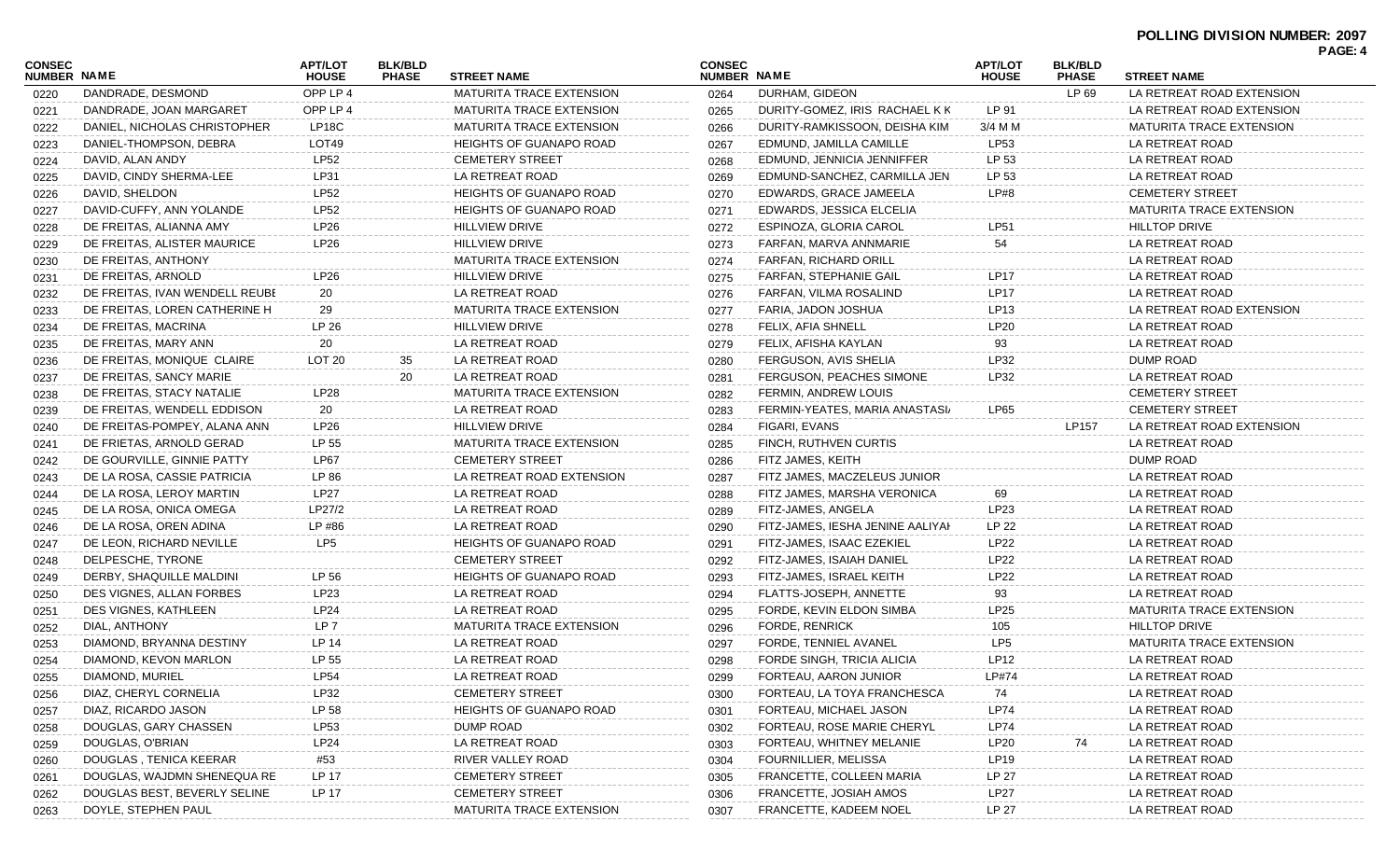| <b>CONSEC</b><br>NUMBER NAME |                                                      | <b>APT/LOT</b><br><b>HOUSE</b> | <b>BLK/BLD</b><br><b>PHASE</b> | <b>STREET NAME</b>                 | <b>CONSEC</b><br>NUMBER NAME |                                 | <b>APT/LOT</b><br><b>HOUSE</b> | <b>BLK/BLD</b><br><b>PHASE</b> | <b>STREET NAME</b>              | PAGE: 5 |
|------------------------------|------------------------------------------------------|--------------------------------|--------------------------------|------------------------------------|------------------------------|---------------------------------|--------------------------------|--------------------------------|---------------------------------|---------|
| 0308                         | FRANCIS, ETHAN CLAYTOUS JOHN                         |                                | LOT #73                        | LA RETREAT ROAD EXTENSION          | 0352                         | <b>GILL, AKIL ELIJAH</b>        | LP #54                         |                                | LA RETREAT ROAD                 |         |
| 0309                         | FRANCOIS, BRIAN FRANK                                |                                |                                | LA RETREAT ROAD EXTENSION          | 0353                         | GIROUX, JAYNA LYNETTE           | LP 32                          |                                | LA RETREAT ROAD                 |         |
| 0310                         | <b>FRANCOIS, DAISY</b>                               |                                |                                | <b>HEIGHTS OF GUANAPO ROAD</b>     | 0354                         | GIROUX, ZULTON JESSEL           | LP33                           |                                | LA RETREAT ROAD                 |         |
| 0311                         | <b>FRANCOIS, ROSANNE RAQUEL</b>                      |                                |                                | <b>HEIGHTS OF GUANAPO ROAD</b>     | 0355                         | GODDARD, RAPHAEL AKIL           | LP 25                          |                                | LA RETREAT ROAD                 |         |
| 0312                         | <b>FRANCOIS, SHERMIN MARGARET</b>                    | LP21                           |                                | LA RETREAT ROAD                    | 0356                         | GOMEZ, ANDERSON KURT            | LP 8                           |                                | <b>HILLTOP DRIVE</b>            |         |
| 0313                         | <b>FRANCOIS, STEPHEN ELDON</b>                       | LP53                           |                                | <b>HEIGHTS OF GUANAPO ROAD</b>     | 0357                         | <b>GOMEZ, ANTHONY JEFFREY</b>   | LP 8                           |                                | <b>MATURITA TRACE EXTENSION</b> |         |
| 0314                         | FRASER, ANTHONY AUDISON                              |                                | LP 6                           | <b>CEMETERY STREET</b>             | 0358                         | GOMEZ, JULIAN                   | LP60                           |                                | LA RETREAT ROAD EXTENSION       |         |
| 0315                         | <b>FREDERICK, ALLESTAR</b>                           |                                |                                | <b>HEIGHTS OF GUANAPO ROAD</b>     | 0359                         | <b>GOMEZ, KATHLEEN</b>          | $LPC-60$                       |                                | LA RETREAT ROAD EXTENSION       |         |
| 0316                         | FREDERICK, ALMA                                      | LP69                           |                                | LA RETREAT ROAD EXTENSION          | 0360                         | GOMEZ, MACHEL MATHEW            | LP 57                          |                                | LA RETREAT ROAD EXTENSION       |         |
| 0317                         | FREDERICK, JALON JAKIM JAHARI                        | LP 18/2                        |                                | LA RETREAT ROAD                    | 0361                         | <b>GOMEZ, MARLON MICHAEL</b>    | LP60                           |                                | LA RETREAT ROAD                 |         |
| 0318                         | FREDERICK, JEFFERY                                   |                                |                                | LA RETREAT ROAD                    | 0362                         | GOMEZ, MELANEY MARIA            | <b>LP58</b>                    |                                | LA RETREAT ROAD                 |         |
| 0319                         | FRIDAY, MITCHUM MICHAEL                              | LP 64                          |                                | LA RETREAT ROAD                    | 0363                         | GOMEZ, MELISSA MARSHA           | LP 57                          |                                | LA RETREAT ROAD EXTENSION       |         |
| 0320                         | FUENTES, CHRISTOPHER ANTONIO                         | #33                            |                                | LA RETREAT ROAD                    | 0364                         | GONZALES, ALICIA ANNALAISE      | 86                             |                                | <b>CEMETERY STREET</b>          |         |
| 0321                         | FUENTES, CINERARIA FERN                              | LP 33                          |                                | LA RETREAT ROAD                    | 0365                         | <b>GONZALES, BERNADETTE</b>     | 86                             |                                | <b>CEMETERY STREET</b>          |         |
| 0322                         | FUENTES, JASON IAN                                   |                                |                                | LA RETREAT ROAD                    | 0366                         | GONZALES, CHERYL ANN            | LOT75                          |                                | <b>HEIGHTS OF GUANAPO ROAD</b>  |         |
| 0323                         | FUENTES, MARLON JEROME                               |                                |                                | LA RETREAT ROAD                    | 0367                         | GONZALES, MELISSA LAVON         | LOT 86                         |                                | <b>CEMETERY STREET</b>          |         |
|                              | <b>FUENTES, MELISSA</b>                              | LP34                           |                                | LA RETREAT ROAD                    | 0368                         | GONZALES-DE FREITAS, NATHALIE   | 35                             |                                | LA RETREAT ROAD                 |         |
| 0324                         | FUENTES, MICHAEL JUNIOR                              |                                |                                | LA RETREAT ROAD                    | 0369                         | GONZALEZ, LEOMARYS YELITZA      | LP26                           |                                | <b>MATURITA TRACE EXTENSION</b> |         |
| 0325                         | <b>FUENTES, MICHAEL MIKEY</b>                        |                                |                                | LA RETREAT ROAD                    | 0370                         | GONZALEZ, RICHARD JUNIOR        |                                |                                | <b>MATURITA TRACE EXTENSION</b> |         |
| 0326                         |                                                      | LP33                           |                                | LA RETREAT ROAD                    |                              |                                 |                                |                                | LA RETREAT ROAD                 |         |
| 0327                         | FUENTES, MICHELLE DIXIEANN                           | LOT77                          |                                |                                    | 0371                         | GOODING, DIANNE THEODOSIA       | LP56                           |                                | LA RETREAT ROAD EXTENSION       |         |
| 0328                         | FUENTES, PANCRATIUS RICARDO<br>FUENTES, PORTIA PENNY |                                |                                | LA RETREAT ROAD<br>LA RETREAT ROAD | 0372                         | <b>GOULD, ANTHONY DARRYL</b>    |                                | 29                             | <b>CEMETERY STREET</b>          |         |
| 0329                         |                                                      | LP 34                          |                                |                                    | 0373                         | <b>GRANT, JESSICA SOPHIA</b>    |                                |                                |                                 |         |
| 0330                         | FUENTES, RENALDO ANGELO                              | LP 34                          |                                | LA RETREAT ROAD                    | 0374                         | <b>GRAY, ANOLA TRICIA</b>       | LP 19                          |                                | DUMP ROAD                       |         |
| 0331                         | FUENTES, RICARDO JUNIOR                              | LP#36                          |                                | LA RETREAT ROAD                    | 0375                         | GRAY, DAVE RAYNOLD              | LP19                           |                                | LA RETREAT ROAD                 |         |
| 0332                         | FUENTES, SYNIDA SHERIAH                              | LP 32                          |                                | LA RETREAT ROAD                    | 0376                         | GUERRA, DENICA JOSANNE          | LP <sub>5</sub>                |                                | <b>MATURITA TRACE EXTENSION</b> |         |
| 0333                         | GALINDO, LARRY STEPHEN                               | LP 5                           |                                | <b>MATURITA TRACE EXTENSION</b>    | 0377                         | GUERRA, DENNIS RICHARD          | LP9                            |                                | <b>MATURITA TRACE EXTENSION</b> |         |
| 0334                         | GANGADEEN, JOSEPHINE                                 | LP22                           |                                | <b>MATURITA TRACE EXTENSION</b>    | 0378                         | GUERRA, DILLON DENNIS           | LP 9                           |                                | <b>MATURITA TRACE EXTENSION</b> |         |
| 0335                         | <b>GARCIA, BENITO</b>                                | 32-33                          |                                | <b>CEMETERY STREET</b>             | 0379                         | <b>GUERRA, HAYDEN MICHAEL</b>   | LP4                            |                                | <b>MATURITA TRACE EXTENSION</b> |         |
| 0336                         | GARCIA, CYON KESTER IVOR                             | 64                             |                                | HEIGHTS OF GUANAPO ROAD            | 0380                         | GUERRA, KATHY ANN PATRICIA      | LP26                           |                                | <b>MATURITA TRACE EXTENSION</b> |         |
| 0337                         | GARCIA, DAVID OSWALD IAN                             | LP <sub>13</sub>               |                                | DUMP ROAD                          | 0381                         | GUERRA, KERWYN MARK             | LP 15                          |                                | <b>MATURITA TRACE EXTENSION</b> |         |
| 0338                         | GARCIA, ELIZABETH RACHEL                             | LP # 31                        |                                | LA RETREAT ROAD                    | 0382                         | GUERRA, KEVIN MATTHEW           | LP 51                          |                                | <b>MATURITA TRACE EXTENSION</b> |         |
| 0339                         | <b>GARCIA, JUSTIN HERMAN</b>                         | LP8                            |                                | <b>CEMETERY STREET</b>             | 0383                         | GUERRA, MARLON DAVELON          | LP 18                          |                                | LA RETREAT ROAD                 |         |
| 0340                         | <b>GARCIA, WILTON DENNIS</b>                         |                                |                                | <b>HEIGHTS OF GUANAPO ROAD</b>     | 0384                         | <b>GUERRA, PATRICK</b>          | LP26                           |                                | <b>MATURITA TRACE EXTENSION</b> |         |
| 0341                         | GARNES, AKINLABI OSAYABA                             | 3                              |                                | <b>HEIGHTS OF GUANAPO ROAD</b>     | 0385                         | GUERRA, SHARON DIONNE           | LP <sub>9</sub>                |                                | <b>MATURITA TRACE EXTENSION</b> |         |
| 0342                         | <b>GEORGE, ALRICK MICHAEL</b>                        |                                |                                | <b>CEMETERY STREET</b>             | 0386                         | <b>GUERRA, ZAPHIER PATRICIA</b> | LP 5                           |                                | <b>MATURITA TRACE EXTENSION</b> |         |
| 0343                         | <b>GEORGE, ELICIA LUCY</b>                           | LP5                            |                                | DUMP ROAD                          | 0387                         | GUERRARO, VANASSA NATALIE       | LP 6                           |                                | <b>HEIGHTS OF GUANAPO ROAD</b>  |         |
| 0344                         | GEORGE, JABARI KWAME OMARI                           | LP 6                           | 27                             | LA RETREAT ROAD                    | 0388                         | GUEVARRA, NICHOLAS              |                                |                                | <b>HEIGHTS OF GUANAPO ROAD</b>  |         |
| 0345                         | <b>GEORGE, KAREEM ISAIAH</b>                         | 27                             |                                | LA RETREAT ROAD                    | 0389                         | HAGLEY, SHERWIN DECLAN          | LP29                           |                                | <b>HEIGHTS OF GUANAPO ROAD</b>  |         |
| 0346                         | GEORGE, KEISHA KIM                                   |                                | LP6                            | LA RETREAT ROAD                    | 0390                         | HAKANDU, DEANNA                 | LP <sub>6</sub>                |                                | <b>MATURITA TRACE EXTENSION</b> |         |
| 0347                         | <b>GEORGE, KESTON JEROME</b>                         | LP5                            |                                | LA RETREAT ROAD                    | 0391                         | HAKANDU, ESTHER                 | LP6                            |                                | <b>MATURITA TRACE EXTENSION</b> |         |
| 0348                         | <b>GEORGE, LYSTRA CILENIA</b>                        | 27                             |                                | LA RETREAT ROAD                    | 0392                         | HAKANDU, VICTOR                 | LP6                            |                                | <b>MATURITA TRACE EXTENSION</b> |         |
| 0349                         | <b>GEORGE, PHINEAS JUNIOR</b>                        | 27                             |                                | LA RETREAT ROAD                    | 0393                         | HALL, ANTHONY HENRY             |                                |                                | <b>MATURITA TRACE EXTENSION</b> |         |
| 0350                         | GEORGE, SHEVON JUNIOR                                |                                | LP <sub>5</sub>                | LA RETREAT ROAD EXTENSION          | 0394                         | HALL, JOSHUA                    |                                | LP63                           | MATURITA TRACE EXTENSION        |         |
| 0351                         | GEORGE, TASHA ANDREA                                 | LP <sub>5</sub>                |                                | LA RETREAT ROAD                    | 0395                         | HARRYDEO, HIMRAJIE ASHA         |                                | LP 69                          | LA RETREAT ROAD EXTENSION       |         |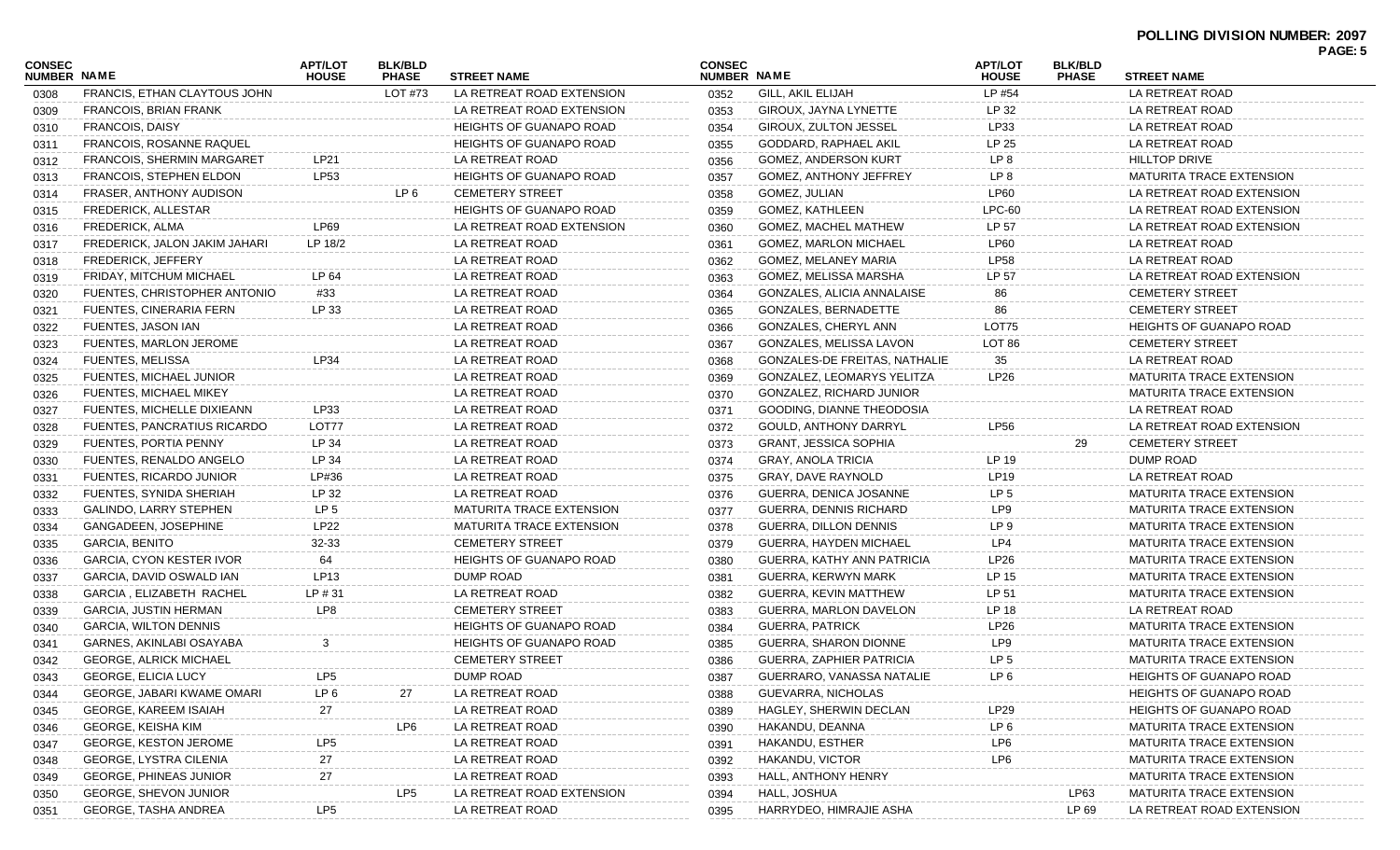|                              |                                     |                                |                                |                                 |                              |                                |                                |                                | PAGE: 6                         |  |
|------------------------------|-------------------------------------|--------------------------------|--------------------------------|---------------------------------|------------------------------|--------------------------------|--------------------------------|--------------------------------|---------------------------------|--|
| <b>CONSEC</b><br>NUMBER NAME |                                     | <b>APT/LOT</b><br><b>HOUSE</b> | <b>BLK/BLD</b><br><b>PHASE</b> | <b>STREET NAME</b>              | <b>CONSEC</b><br>NUMBER NAME |                                | <b>APT/LOT</b><br><b>HOUSE</b> | <b>BLK/BLD</b><br><b>PHASE</b> | <b>STREET NAME</b>              |  |
| 0396                         | HART, ROBERTO FERNINDO              | 46                             |                                | LA RETREAT ROAD                 | 0440                         | JACKSON, CHRISTOPHER NOLAN     | LP <sub>5</sub>                |                                | LA RETREAT ROAD                 |  |
| 0397                         | HAYDE, HANNAH ELIZABETH             | LOT 82                         | LP <sub>5</sub>                | <b>CEMETERY STREET</b>          | 0441                         | JACOB, ALICIA CRISSY           | 15                             |                                | LA RETREAT ROAD                 |  |
| 0398                         | HAYDE, JAMERSON ARNOLD ANTHO        | LOT 82                         |                                | <b>CEMETERY STREET</b>          | 0442                         | JACOB, LEANNA LINDA            | LP <sub>3</sub>                |                                | LA RETREAT ROAD                 |  |
| 0399                         | HAYDE, ROSANA CHRISTINE             | LOT82                          |                                | <b>CEMETERY STREET</b>          | 0443                         | JACOB, RAMDIAL                 | LP3                            |                                | LA RETREAT ROAD                 |  |
| 0400                         | HENRY, ANDREW FINTON ULRICK         | LP 6                           |                                | LA RETREAT ROAD EXTENSION       | 0444                         | JACOB, RAMROOP ABRAHAM         | LP4                            |                                | LA RETREAT ROAD                 |  |
| 0401                         | HENRY, CATHERINE MARIA PATRIC       | LP69                           |                                | LA RETREAT ROAD EXTENSION       | 0445                         | JACOB, REUBEN NATHANIEL        | LP4                            |                                | LA RETREAT ROAD                 |  |
| 0402                         | HENRY, HANNAH RUTH                  | LP 5 A                         |                                | <b>MATURITA TRACE EXTENSION</b> | 0446                         | JAGGERNAUTH, ANDREW WASHING    | LP31                           |                                | LA RETREAT ROAD                 |  |
| 0403                         | HENRY, KATHY                        | LP <sub>5</sub>                |                                | <b>MATURITA TRACE EXTENSION</b> | 0447                         | JAMES, ADRIAN GARRY            | 54                             |                                | LA RETREAT ROAD                 |  |
| 0404                         | HENRY, KENNEDY                      | LP <sub>5</sub>                |                                | <b>MATURITA TRACE EXTENSION</b> | 0448                         | JAMES, ANNISIA BARBARA         |                                | LP 12                          | LA RETREAT ROAD EXTENSION       |  |
| 0405                         | HENRY, KIERON KEVIN                 | LP6                            |                                | <b>MATURITA TRACE EXTENSION</b> | 0449                         | JAMES, ANSELM CURTIS           | 12                             |                                | LA RETREAT ROAD EXTENSION       |  |
| 0406                         | HERNANDEZ, ANDAL ROBERT             | LP 59                          |                                | <b>HILLTOP DRIVE</b>            | 0450                         | JAMES, CINDY ELIZABETH         | LP 20                          |                                | LA RETREAT ROAD                 |  |
| 0407                         | HERNANDEZ, ANDREIDE                 | LP6                            |                                | MATURITA TRACE EXTENSION        | 0451                         | <b>JAMES, CLIVE KENRICK</b>    | LP 17                          |                                | LA RETREAT ROAD                 |  |
| 0408                         | HERNANDEZ, ANDREW                   | LP59                           |                                | MATURITA TRACE EXTENSION        | 0452                         | JAMES, DARRELL ROGER           | 54                             |                                | LA RETREAT ROAD                 |  |
| 0409                         | HERNANDEZ, ANNA                     | 3 1/4MM                        |                                | MATURITA TRACE EXTENSION        | 0453                         | JAMES, HAYDEN ALBERT           |                                | LP 6                           | <b>CEMETERY STREET</b>          |  |
| 0410                         | HERNANDEZ, CECELIA                  | 3/4MM                          | LP 51                          | MATURITA TRACE EXTENSION        | 0454                         | JAMES, LISA ALICIA             |                                |                                | LA RETREAT ROAD                 |  |
| 0411                         | <b>HERNANDEZ, CHRISTIAN PURNELL</b> | LP 19                          |                                | LA RETREAT ROAD                 | 0455                         | <b>JAMES, PATRICIA MELLISA</b> |                                |                                | <b>MATURITA TRACE EXTENSION</b> |  |
| 0412                         | HERNANDEZ, COLIN                    | LP 20                          |                                | LA RETREAT ROAD                 | 0456                         | JAMES, SHELDON CURTIS          |                                |                                | LA RETREAT ROAD EXTENSION       |  |
| 0413                         | HERNANDEZ, HELEN CAROLIN            | 3/4MM                          |                                | <b>MATURITA TRACE EXTENSION</b> | 0457                         | JAMES. WENDELL DARREN          |                                |                                | LA RETREAT ROAD                 |  |
| 0414                         | HERNANDEZ, JESSIE                   | <b>LP19</b>                    | 93                             | DUMP ROAD                       | 0458                         | JAMES, WENDY ANNE              | <b>LP17</b>                    |                                | LA RETREAT ROAD                 |  |
| 0415                         | HERNANDEZ, JOEL PRESTON             |                                | LP19                           | LA RETREAT ROAD                 | 0459                         | JAMES, WENDY CINDY             | LP63                           |                                | <b>MATURITA TRACE EXTENSION</b> |  |
| 0416                         | HERNANDEZ, MARCUS KEVON             | LP4                            |                                | <b>MATURITA TRACE EXTENSION</b> | 0460                         | JOAQUIM, KEVIN ROGER           | 18                             |                                | LA RETREAT ROAD                 |  |
| 0417                         | HERNANDEZ, MARYANN EMMA             |                                |                                | <b>MATURITA TRACE EXTENSION</b> | 0461                         | JOHN, ALISHA CARRISSA          | LP 14                          |                                | LA RETREAT ROAD                 |  |
| 0418                         | HERNANDEZ, NICHOLAS RICHARD         | LP19                           |                                | LA RETREAT ROAD                 | 0462                         | JOHN, ANN                      | <b>LP51</b>                    |                                | LA RETREAT ROAD                 |  |
| 0419                         | HERNANDEZ, ROSEANGELINE JENN        |                                |                                | MATURITA TRACE EXTENSION        | 0463                         | JOHN, ANN-MARIE EARLINE        |                                | LP25                           | <b>MATURITA TRACE EXTENSION</b> |  |
| 0420                         | HERNANDEZ, WENDELL ROBERT           |                                |                                | MATURITA TRACE EXTENSION        | 0464                         | JOHN, ANNA-MARIE CHARLOTTE     | LP12                           |                                | LA RETREAT ROAD                 |  |
| 0421                         | HERNANDEZ, ZECHARIAH ATIBAH         | LP20                           |                                | LA RETREAT ROAD                 | 0465                         | JOHN, ANTHONY                  |                                |                                | LA RETREAT ROAD                 |  |
| 0422                         | HERNANDEZ-GUERRA, EVANGELIST        | $3/4$ MM                       |                                | MATURITA TRACE EXTENSION        | 0466                         | JOHN, ANTONIO VINCENT          | LP14                           |                                | LA RETREAT ROAD                 |  |
| 0423                         | HERREIRA, CHRISTIANA ANGELA         |                                |                                | <b>HEIGHTS OF GUANAPO ROAD</b>  | 0467                         | JOHN, DEXTER PHILIP            | 123                            | LP 25                          | LA RETREAT ROAD                 |  |
| 0424                         | HERREIRA, GISELLE NESHA             | LP 7                           | 15                             | <b>HEIGHTS OF GUANAPO ROAD</b>  | 0468                         | JOHN, DWAYNE DANIEL            | LP14                           |                                | LA RETREAT ROAD                 |  |
| 0425                         | HERREIRA, JOHN                      | LP 6                           |                                | <b>HEIGHTS OF GUANAPO ROAD</b>  | 0469                         | JOHN, ERROL                    | LP9                            |                                | LA RETREAT ROAD                 |  |
| 0426                         | HERREIRA, MIKE CHRISTIAN            |                                | LP6                            | HEIGHTS OF GUANAPO ROAD         | 0470                         | JOHN, GLENDA JUDITH            |                                |                                | LA RETREAT ROAD                 |  |
| 0427                         | HERREIRA, STEFAN KADEEN             | LP6                            |                                | <b>HEIGHTS OF GUANAPO ROAD</b>  | 0471                         | JOHN, HUBERTHA ARVIAN          | LP32                           |                                | LA RETREAT ROAD                 |  |
| 0428                         | HERREIRA, VERNICE MARIAH            | LP <sub>7</sub>                |                                | <b>HEIGHTS OF GUANAPO ROAD</b>  | 0472                         | JOHN, ISAIAH                   | LP#50                          |                                | LA RETREAT ROAD                 |  |
| 0429                         | HERREIRA, XAVIER DEVON              |                                | LP112                          | <b>HEIGHTS OF GUANAPO ROAD</b>  | 0473                         | JOHN, KELLY-ANN LORAINE STACY  | LP51                           |                                | LA RETREAT ROAD                 |  |
| 0430                         | HERREIRA-BISHOP, VANESSA MARI       | LP7                            |                                | LA RETREAT ROAD EXTENSION       | 0474                         | JOHN, KENDELL ANTHONY          | LP51                           |                                | LA RETREAT ROAD                 |  |
| 0431                         | HERREIRA-HOLDER, LOUISE             | LP6                            |                                | <b>HEIGHTS OF GUANAPO ROAD</b>  | 0475                         | JOHN, KENDELL DAREAN           | LP # 14                        |                                | LA RETREAT ROAD                 |  |
| 0432                         | HOSPEDALES, SEAN SYLVESTER          |                                |                                | LA RETREAT ROAD                 | 0476                         | JOHN, KESTON KURT              | <b>LP50</b>                    |                                | RIVER VALLEY ROAD               |  |
| 0433                         | HUGGINS, VICTORIA TERRIAN           |                                |                                | LA RETREAT ROAD                 | 0477                         | JOHN, KEVAUGHN NICHOLAS        | 12                             |                                | LA RETREAT ROAD                 |  |
| 0434                         | HYPOLITE, CARLON ADRIAN             | LP 26 B                        |                                | <b>HILLVIEW DRIVE</b>           | 0478                         | JOHN, KIMMY-ANN MICHELLE       | <b>LP51</b>                    |                                | LA RETREAT ROAD                 |  |
| 0435                         | HYPOLITE, CURT ANTHONY              | LP <sub>7</sub>                |                                | MATURITA TRACE EXTENSION        | 0479                         | JOHN, LENORA EARLA ROSEMARY    | LP25                           |                                | LA RETREAT ROAD                 |  |
| 0436                         | HYPOLITE, JUDY                      |                                |                                | MATURITA TRACE EXTENSION        | 0480                         | JOHN, MICHELLE                 |                                |                                | <b>HEIGHTS OF GUANAPO ROAD</b>  |  |
| 0437                         | <b>ISIDORE, LYSTRA</b>              | #21                            |                                | <b>CEMETERY STREET</b>          | 0481                         | JOHN, RENISHA ORNELLA          | LP 55                          |                                | LA RETREAT ROAD                 |  |
| 0438                         | JACK, ISHA HAMDEYA                  | LP#54/1                        |                                | LA RETREAT ROAD EXTENSION       | 0482                         | JOHN, RICARDO                  | 3 1/4M M                       |                                | <b>MATURITA TRACE EXTENSION</b> |  |
| 0439                         | JACK, NICOLE ALANDA                 |                                |                                | <b>CEMETERY STREET</b>          | 0483                         | JOHN, SHARLENE RAAKHE          | LOT <sub>48</sub>              |                                | <b>HEIGHTS OF GUANAPO ROAD</b>  |  |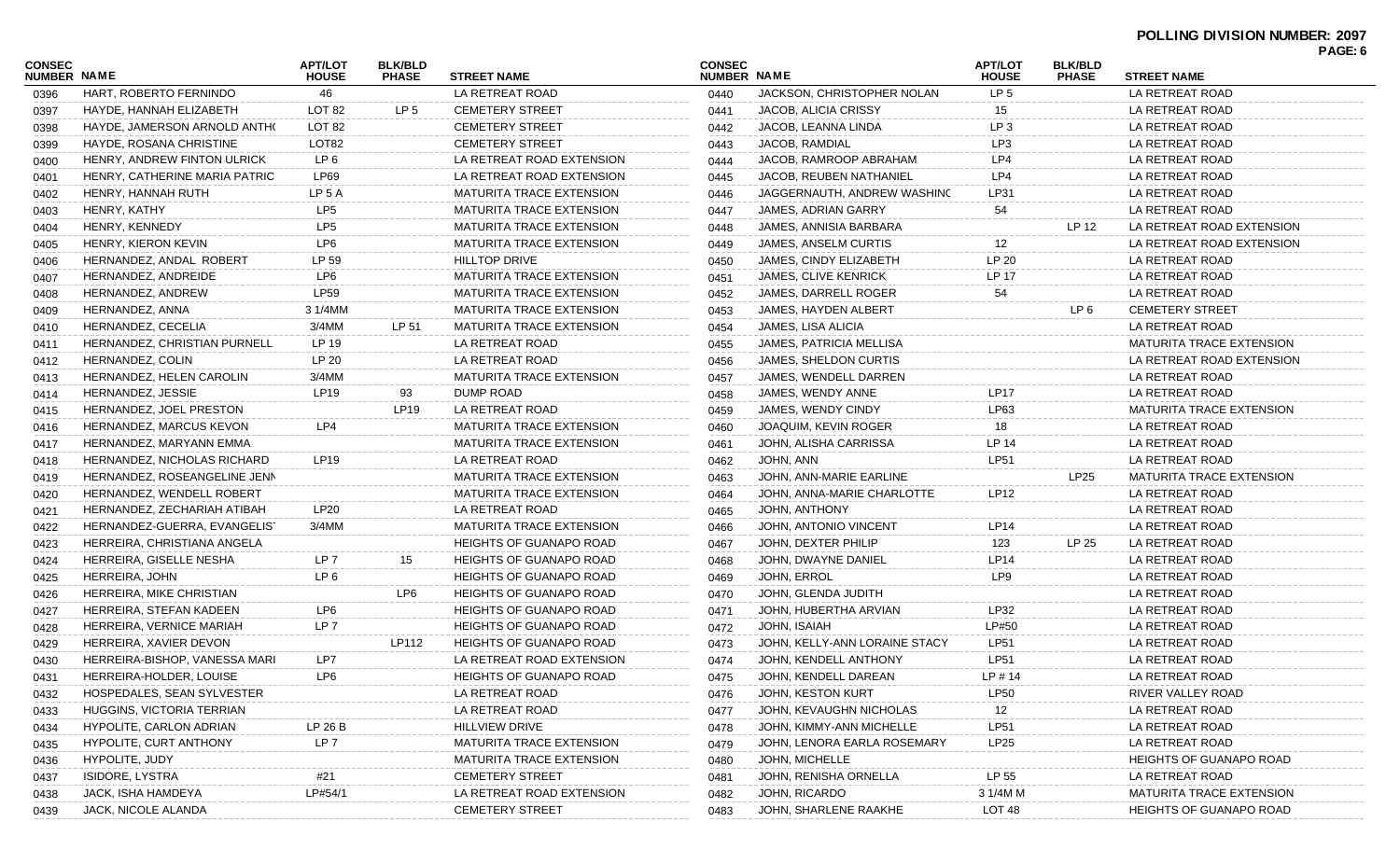| JOHN, SHERRY SAMANTHA<br>LP 56, #19<br><b>HEIGHTS OF GUANAPO ROAD</b><br>KANGAL, KESHAV LAURANCE<br>LP107<br><b>HEIGHTS OF GUANAPO ROAD</b><br>0484<br>0528<br>LP 12<br>DUMP ROAD<br>JOHN, TREVOR MATTHEW<br>KHALAWAN, GAINDAWATEE<br>LA RETREAT ROAD EXTENSION<br>0529<br>#47<br>0485<br>LP 22<br>JOHN, VALAIRIO MARTIN<br>LA RETREAT ROAD<br>KHALAWAN, RAMSOOK<br>#47<br>LA RETREAT BRANCH ROAD<br>0530<br>0486<br>JOHN, WAYNE<br>LP 16<br><b>HEIGHTS OF GUANAPO ROAD</b><br>KING, CLUNIS<br>LA RETREAT ROAD EXTENSION<br>0531<br>0487<br>KING, DILLON GIDRON<br>LP C8<br>JOHN-MARTINEZ, MERLYN JENNIFE<br>LP24<br>LA RETREAT ROAD<br><b>MATURITA TRACE EXTENSION</b><br>0532<br>0488<br>KINSALE, JOSEPH<br>LP37<br>JOHN-RAMOUTAR, SHARON<br>#11<br><b>CEMETERY STREET</b><br>LA RETREAT ROAD<br>0533<br>0489<br>LA RETREAT ROAD<br>KONG, BRANDON SHANE<br><b>CEMETERY STREET</b><br>JONES, THEODORE CLYDE<br>LP63<br>0534<br>0490<br>LP 13<br>JORDAN, ESTELLE YVONNE<br>LA RETREAT BRANCH ROAD<br>KONG, NICOLE BERNADINE<br><b>CEMETERY STREET</b><br>0535<br>0491<br>LA RETREAT ROAD<br>JORDAN, LUKE ELIJAH<br>LP64<br>KONG, RICHARD MICHAEL<br>LP63<br><b>CEMETERY STREET</b><br>0536<br>0492<br><b>LP11</b><br>JORDAN, MATTHEW ROY<br>LP33<br>LA RETREAT BRANCH ROAD<br>KONG, STEPHEN BONIFACIO<br>LA RETREAT ROAD<br>0537<br>0493<br>LP 57<br>JORDAN, MICHELE MAVIS<br>LA RETREAT ROAD EXTENSION<br>KONG MARCANO, JORDAN CHRISTI<br>LP63<br><b>CEMETERY STREET</b><br>0538<br>0494<br>LP 56<br>KONG-GARCIA, SIBOAN THERESE<br>JOSEPH, ABIGAIL ABIOLA<br>LA RETREAT ROAD<br>LP63<br><b>CEMETERY STREET</b><br>0539<br>0495<br>LP57/3<br>LAMORELLE, PHILLIP<br>DUMP ROAD<br>JOSEPH, ADANNA FAYOLA S<br>LA RETREAT ROAD<br>0540<br>0496<br>LP 56<br>LP33<br>JOSEPH, AKIM CRYSTAL<br>LA RETREAT ROAD<br>LARES, BERNARD JUNIOR<br>LA RETREAT ROAD<br>0541<br>0497<br>JOSEPH, ANTHONY<br>LP 56<br>LA RETREAT ROAD EXTENSION<br>LARES, CARLENE LINDA<br>LP 33<br>LA RETREAT ROAD<br>0542<br>0498<br>86A<br>LA RETREAT ROAD<br>LARES, EMILY<br>LP33<br>JOSEPH, CANDY NEISHA<br>LA RETREAT ROAD<br>0543<br>0499<br>LARES, PIXIE DONNA<br>LP33<br>JOSEPH, CHARLENE JANELLE<br>LOT 73-75<br><b>HEIGHTS OF GUANAPO ROAD</b><br><b>MATURITA TRACE EXTENSION</b><br>0544<br>0500<br><b>LP35</b><br>LA RETREAT ROAD<br>LARES, RIA ANGELA<br>LA RETREAT ROAD<br>JOSEPH. CLAYTON ANDERSON<br>33<br>0545<br>0501<br>LP 56<br>LP32<br>JOSEPH, DANIEL VINCENT<br>LA RETREAT ROAD<br>LARES, ROGER MARK<br>LA RETREAT ROAD<br>0546<br>0502<br>DUMP ROAD<br>JOSEPH, DEBBIE JENNY<br>LASHLEY, HOLLIS TIMOTHY<br>LA RETREAT ROAD<br>0547<br>0503<br>LA RETREAT ROAD<br>LAU, JUSTIN AARON<br>LP 55<br>JOSEPH, DERRICK ROOSEVELT<br>86A<br>$\frac{3}{4}$ MM<br><b>MATURITA TRACE EXTENSION</b><br>0548<br>0504<br><b>LP56</b><br>JOSEPH, DONNA NATASHA<br>LA RETREAT ROAD<br>LAWRENCE, CLINT EDWARD<br>65<br>LA RETREAT ROAD EXTENSION<br>0549<br>0505<br>JOSEPH, JOYCE<br>LA RETREAT ROAD<br>LAWRENCE, DEAN WARREN EMERS<br>LA RETREAT ROAD EXTENSION<br>0550<br>65<br>0506<br>LP26<br>LA RETREAT ROAD<br>JOSEPH, JUANITA PATRICIA<br>LAWRENCE, EARLON KEIRON<br><b>HEIGHTS OF GUANAPO ROAD</b><br>0551<br>0507<br>LP 26<br>JOSEPH, JUSTIN DANNY<br>LA RETREAT ROAD<br>LAYNE, AMANDA CALYSTRA<br>LP110<br><b>MATURITA TRACE EXTENSION</b><br>0552<br>0508<br>JOSEPH, KELVIN<br><b>LP69</b><br>LA RETREAT ROAD EXTENSION<br>LAYNE, CHRISTINA JESTINA<br>LP110<br><b>MATURITA TRACE EXTENSION</b><br>0553<br>0509<br>LA RETREAT ROAD<br>LA RETREAT ROAD<br>JOSEPH, KIMMELY SOPHIA<br>LAYNE, SYLVESTER ALBERT CHARL<br>0554<br>0510<br>LP31<br>LEE, MICHAEL JOEL<br><b>LP14</b><br>JOSEPH, KIMMY AVRIL<br>LA RETREAT ROAD<br>LA RETREAT ROAD<br>0555<br>0511<br>LA RETREAT ROAD<br>LEE YOUNG, ELIZABETH GLENDA<br>LP12<br>JOSEPH, KINDA KRYSELL SUSAN<br>86A<br>LA RETREAT ROAD<br>0556<br>0512<br>LP 26<br>LEMO, PRECIOUS<br>LP 25<br>JOSEPH, MALCO MELSHAW<br>LA RETREAT ROAD<br>LA RETREAT ROAD<br>0557<br>0513<br>JOSEPH, MARGARET<br><b>LP79</b><br>LA RETREAT ROAD<br>LENDOR, JUBRI MICHAEL<br>LP60<br>LA RETREAT ROAD EXTENSION<br>0558<br>0514<br>JOSEPH, MARTIN JAMES<br><b>LP25</b><br><b>HEIGHTS OF GUANAPO ROAD</b><br><b>MATURITA TRACE EXTENSION</b><br>LETREN, CAMILLE TRICIA<br>0559<br>0515<br>LP 26<br>JOSEPH, MARVA GAIL<br>LA RETREAT ROAD<br>LETREN, CHARLES ALLAN<br>LA RETREAT ROAD<br>0560<br>0516<br>JOSEPH, MATTHEW<br>LP26<br>LA RETREAT ROAD<br>LETREN. JESSE RANDOLPH ALLAN<br>LA RETREAT ROAD<br>LP 52<br>0561<br>0517<br>JOSEPH, MELVILLE<br>LP26<br>LA RETREAT ROAD<br>LOT <sub>90</sub><br><b>HEIGHTS OF GUANAPO ROAD</b><br>LEWIS, AALIYAH MICHAEL-ANN<br>0562<br>0518<br>JOSEPH, MIGUEL YOHANN<br>LA RETREAT ROAD<br>LEWIS, AINSLEY SAMUEL<br>HEIGHTS OF GUANAPO ROAD<br>LP20<br><b>LP15</b><br>0563<br>0519 | <b>CONSEC</b><br>NUMBER NAME | <b>APT/LOT</b><br><b>HOUSE</b> | <b>BLK/BLD</b><br><b>PHASE</b> | <b>STREET NAME</b> | <b>CONSEC</b><br><b>NUMBER NAME</b> | <b>APT/LOT</b><br><b>HOUSE</b> | <b>BLK/BLD</b><br><b>PHASE</b> | <b>STREET NAME</b> | <b>FAGE.</b> 1 |
|---------------------------------------------------------------------------------------------------------------------------------------------------------------------------------------------------------------------------------------------------------------------------------------------------------------------------------------------------------------------------------------------------------------------------------------------------------------------------------------------------------------------------------------------------------------------------------------------------------------------------------------------------------------------------------------------------------------------------------------------------------------------------------------------------------------------------------------------------------------------------------------------------------------------------------------------------------------------------------------------------------------------------------------------------------------------------------------------------------------------------------------------------------------------------------------------------------------------------------------------------------------------------------------------------------------------------------------------------------------------------------------------------------------------------------------------------------------------------------------------------------------------------------------------------------------------------------------------------------------------------------------------------------------------------------------------------------------------------------------------------------------------------------------------------------------------------------------------------------------------------------------------------------------------------------------------------------------------------------------------------------------------------------------------------------------------------------------------------------------------------------------------------------------------------------------------------------------------------------------------------------------------------------------------------------------------------------------------------------------------------------------------------------------------------------------------------------------------------------------------------------------------------------------------------------------------------------------------------------------------------------------------------------------------------------------------------------------------------------------------------------------------------------------------------------------------------------------------------------------------------------------------------------------------------------------------------------------------------------------------------------------------------------------------------------------------------------------------------------------------------------------------------------------------------------------------------------------------------------------------------------------------------------------------------------------------------------------------------------------------------------------------------------------------------------------------------------------------------------------------------------------------------------------------------------------------------------------------------------------------------------------------------------------------------------------------------------------------------------------------------------------------------------------------------------------------------------------------------------------------------------------------------------------------------------------------------------------------------------------------------------------------------------------------------------------------------------------------------------------------------------------------------------------------------------------------------------------------------------------------------------------------------------------------------------------------------------------------------------------------------------------------------------------------------------------------------------------------------------------------------------------------------------------------------------------------------------------------------------------------------------------------------------------------------------------------------------------------------------------------------------------------------------------------------------------------------|------------------------------|--------------------------------|--------------------------------|--------------------|-------------------------------------|--------------------------------|--------------------------------|--------------------|----------------|
|                                                                                                                                                                                                                                                                                                                                                                                                                                                                                                                                                                                                                                                                                                                                                                                                                                                                                                                                                                                                                                                                                                                                                                                                                                                                                                                                                                                                                                                                                                                                                                                                                                                                                                                                                                                                                                                                                                                                                                                                                                                                                                                                                                                                                                                                                                                                                                                                                                                                                                                                                                                                                                                                                                                                                                                                                                                                                                                                                                                                                                                                                                                                                                                                                                                                                                                                                                                                                                                                                                                                                                                                                                                                                                                                                                                                                                                                                                                                                                                                                                                                                                                                                                                                                                                                                                                                                                                                                                                                                                                                                                                                                                                                                                                                                                                                                           |                              |                                |                                |                    |                                     |                                |                                |                    |                |
|                                                                                                                                                                                                                                                                                                                                                                                                                                                                                                                                                                                                                                                                                                                                                                                                                                                                                                                                                                                                                                                                                                                                                                                                                                                                                                                                                                                                                                                                                                                                                                                                                                                                                                                                                                                                                                                                                                                                                                                                                                                                                                                                                                                                                                                                                                                                                                                                                                                                                                                                                                                                                                                                                                                                                                                                                                                                                                                                                                                                                                                                                                                                                                                                                                                                                                                                                                                                                                                                                                                                                                                                                                                                                                                                                                                                                                                                                                                                                                                                                                                                                                                                                                                                                                                                                                                                                                                                                                                                                                                                                                                                                                                                                                                                                                                                                           |                              |                                |                                |                    |                                     |                                |                                |                    |                |
|                                                                                                                                                                                                                                                                                                                                                                                                                                                                                                                                                                                                                                                                                                                                                                                                                                                                                                                                                                                                                                                                                                                                                                                                                                                                                                                                                                                                                                                                                                                                                                                                                                                                                                                                                                                                                                                                                                                                                                                                                                                                                                                                                                                                                                                                                                                                                                                                                                                                                                                                                                                                                                                                                                                                                                                                                                                                                                                                                                                                                                                                                                                                                                                                                                                                                                                                                                                                                                                                                                                                                                                                                                                                                                                                                                                                                                                                                                                                                                                                                                                                                                                                                                                                                                                                                                                                                                                                                                                                                                                                                                                                                                                                                                                                                                                                                           |                              |                                |                                |                    |                                     |                                |                                |                    |                |
|                                                                                                                                                                                                                                                                                                                                                                                                                                                                                                                                                                                                                                                                                                                                                                                                                                                                                                                                                                                                                                                                                                                                                                                                                                                                                                                                                                                                                                                                                                                                                                                                                                                                                                                                                                                                                                                                                                                                                                                                                                                                                                                                                                                                                                                                                                                                                                                                                                                                                                                                                                                                                                                                                                                                                                                                                                                                                                                                                                                                                                                                                                                                                                                                                                                                                                                                                                                                                                                                                                                                                                                                                                                                                                                                                                                                                                                                                                                                                                                                                                                                                                                                                                                                                                                                                                                                                                                                                                                                                                                                                                                                                                                                                                                                                                                                                           |                              |                                |                                |                    |                                     |                                |                                |                    |                |
|                                                                                                                                                                                                                                                                                                                                                                                                                                                                                                                                                                                                                                                                                                                                                                                                                                                                                                                                                                                                                                                                                                                                                                                                                                                                                                                                                                                                                                                                                                                                                                                                                                                                                                                                                                                                                                                                                                                                                                                                                                                                                                                                                                                                                                                                                                                                                                                                                                                                                                                                                                                                                                                                                                                                                                                                                                                                                                                                                                                                                                                                                                                                                                                                                                                                                                                                                                                                                                                                                                                                                                                                                                                                                                                                                                                                                                                                                                                                                                                                                                                                                                                                                                                                                                                                                                                                                                                                                                                                                                                                                                                                                                                                                                                                                                                                                           |                              |                                |                                |                    |                                     |                                |                                |                    |                |
|                                                                                                                                                                                                                                                                                                                                                                                                                                                                                                                                                                                                                                                                                                                                                                                                                                                                                                                                                                                                                                                                                                                                                                                                                                                                                                                                                                                                                                                                                                                                                                                                                                                                                                                                                                                                                                                                                                                                                                                                                                                                                                                                                                                                                                                                                                                                                                                                                                                                                                                                                                                                                                                                                                                                                                                                                                                                                                                                                                                                                                                                                                                                                                                                                                                                                                                                                                                                                                                                                                                                                                                                                                                                                                                                                                                                                                                                                                                                                                                                                                                                                                                                                                                                                                                                                                                                                                                                                                                                                                                                                                                                                                                                                                                                                                                                                           |                              |                                |                                |                    |                                     |                                |                                |                    |                |
|                                                                                                                                                                                                                                                                                                                                                                                                                                                                                                                                                                                                                                                                                                                                                                                                                                                                                                                                                                                                                                                                                                                                                                                                                                                                                                                                                                                                                                                                                                                                                                                                                                                                                                                                                                                                                                                                                                                                                                                                                                                                                                                                                                                                                                                                                                                                                                                                                                                                                                                                                                                                                                                                                                                                                                                                                                                                                                                                                                                                                                                                                                                                                                                                                                                                                                                                                                                                                                                                                                                                                                                                                                                                                                                                                                                                                                                                                                                                                                                                                                                                                                                                                                                                                                                                                                                                                                                                                                                                                                                                                                                                                                                                                                                                                                                                                           |                              |                                |                                |                    |                                     |                                |                                |                    |                |
|                                                                                                                                                                                                                                                                                                                                                                                                                                                                                                                                                                                                                                                                                                                                                                                                                                                                                                                                                                                                                                                                                                                                                                                                                                                                                                                                                                                                                                                                                                                                                                                                                                                                                                                                                                                                                                                                                                                                                                                                                                                                                                                                                                                                                                                                                                                                                                                                                                                                                                                                                                                                                                                                                                                                                                                                                                                                                                                                                                                                                                                                                                                                                                                                                                                                                                                                                                                                                                                                                                                                                                                                                                                                                                                                                                                                                                                                                                                                                                                                                                                                                                                                                                                                                                                                                                                                                                                                                                                                                                                                                                                                                                                                                                                                                                                                                           |                              |                                |                                |                    |                                     |                                |                                |                    |                |
|                                                                                                                                                                                                                                                                                                                                                                                                                                                                                                                                                                                                                                                                                                                                                                                                                                                                                                                                                                                                                                                                                                                                                                                                                                                                                                                                                                                                                                                                                                                                                                                                                                                                                                                                                                                                                                                                                                                                                                                                                                                                                                                                                                                                                                                                                                                                                                                                                                                                                                                                                                                                                                                                                                                                                                                                                                                                                                                                                                                                                                                                                                                                                                                                                                                                                                                                                                                                                                                                                                                                                                                                                                                                                                                                                                                                                                                                                                                                                                                                                                                                                                                                                                                                                                                                                                                                                                                                                                                                                                                                                                                                                                                                                                                                                                                                                           |                              |                                |                                |                    |                                     |                                |                                |                    |                |
|                                                                                                                                                                                                                                                                                                                                                                                                                                                                                                                                                                                                                                                                                                                                                                                                                                                                                                                                                                                                                                                                                                                                                                                                                                                                                                                                                                                                                                                                                                                                                                                                                                                                                                                                                                                                                                                                                                                                                                                                                                                                                                                                                                                                                                                                                                                                                                                                                                                                                                                                                                                                                                                                                                                                                                                                                                                                                                                                                                                                                                                                                                                                                                                                                                                                                                                                                                                                                                                                                                                                                                                                                                                                                                                                                                                                                                                                                                                                                                                                                                                                                                                                                                                                                                                                                                                                                                                                                                                                                                                                                                                                                                                                                                                                                                                                                           |                              |                                |                                |                    |                                     |                                |                                |                    |                |
|                                                                                                                                                                                                                                                                                                                                                                                                                                                                                                                                                                                                                                                                                                                                                                                                                                                                                                                                                                                                                                                                                                                                                                                                                                                                                                                                                                                                                                                                                                                                                                                                                                                                                                                                                                                                                                                                                                                                                                                                                                                                                                                                                                                                                                                                                                                                                                                                                                                                                                                                                                                                                                                                                                                                                                                                                                                                                                                                                                                                                                                                                                                                                                                                                                                                                                                                                                                                                                                                                                                                                                                                                                                                                                                                                                                                                                                                                                                                                                                                                                                                                                                                                                                                                                                                                                                                                                                                                                                                                                                                                                                                                                                                                                                                                                                                                           |                              |                                |                                |                    |                                     |                                |                                |                    |                |
|                                                                                                                                                                                                                                                                                                                                                                                                                                                                                                                                                                                                                                                                                                                                                                                                                                                                                                                                                                                                                                                                                                                                                                                                                                                                                                                                                                                                                                                                                                                                                                                                                                                                                                                                                                                                                                                                                                                                                                                                                                                                                                                                                                                                                                                                                                                                                                                                                                                                                                                                                                                                                                                                                                                                                                                                                                                                                                                                                                                                                                                                                                                                                                                                                                                                                                                                                                                                                                                                                                                                                                                                                                                                                                                                                                                                                                                                                                                                                                                                                                                                                                                                                                                                                                                                                                                                                                                                                                                                                                                                                                                                                                                                                                                                                                                                                           |                              |                                |                                |                    |                                     |                                |                                |                    |                |
|                                                                                                                                                                                                                                                                                                                                                                                                                                                                                                                                                                                                                                                                                                                                                                                                                                                                                                                                                                                                                                                                                                                                                                                                                                                                                                                                                                                                                                                                                                                                                                                                                                                                                                                                                                                                                                                                                                                                                                                                                                                                                                                                                                                                                                                                                                                                                                                                                                                                                                                                                                                                                                                                                                                                                                                                                                                                                                                                                                                                                                                                                                                                                                                                                                                                                                                                                                                                                                                                                                                                                                                                                                                                                                                                                                                                                                                                                                                                                                                                                                                                                                                                                                                                                                                                                                                                                                                                                                                                                                                                                                                                                                                                                                                                                                                                                           |                              |                                |                                |                    |                                     |                                |                                |                    |                |
|                                                                                                                                                                                                                                                                                                                                                                                                                                                                                                                                                                                                                                                                                                                                                                                                                                                                                                                                                                                                                                                                                                                                                                                                                                                                                                                                                                                                                                                                                                                                                                                                                                                                                                                                                                                                                                                                                                                                                                                                                                                                                                                                                                                                                                                                                                                                                                                                                                                                                                                                                                                                                                                                                                                                                                                                                                                                                                                                                                                                                                                                                                                                                                                                                                                                                                                                                                                                                                                                                                                                                                                                                                                                                                                                                                                                                                                                                                                                                                                                                                                                                                                                                                                                                                                                                                                                                                                                                                                                                                                                                                                                                                                                                                                                                                                                                           |                              |                                |                                |                    |                                     |                                |                                |                    |                |
|                                                                                                                                                                                                                                                                                                                                                                                                                                                                                                                                                                                                                                                                                                                                                                                                                                                                                                                                                                                                                                                                                                                                                                                                                                                                                                                                                                                                                                                                                                                                                                                                                                                                                                                                                                                                                                                                                                                                                                                                                                                                                                                                                                                                                                                                                                                                                                                                                                                                                                                                                                                                                                                                                                                                                                                                                                                                                                                                                                                                                                                                                                                                                                                                                                                                                                                                                                                                                                                                                                                                                                                                                                                                                                                                                                                                                                                                                                                                                                                                                                                                                                                                                                                                                                                                                                                                                                                                                                                                                                                                                                                                                                                                                                                                                                                                                           |                              |                                |                                |                    |                                     |                                |                                |                    |                |
|                                                                                                                                                                                                                                                                                                                                                                                                                                                                                                                                                                                                                                                                                                                                                                                                                                                                                                                                                                                                                                                                                                                                                                                                                                                                                                                                                                                                                                                                                                                                                                                                                                                                                                                                                                                                                                                                                                                                                                                                                                                                                                                                                                                                                                                                                                                                                                                                                                                                                                                                                                                                                                                                                                                                                                                                                                                                                                                                                                                                                                                                                                                                                                                                                                                                                                                                                                                                                                                                                                                                                                                                                                                                                                                                                                                                                                                                                                                                                                                                                                                                                                                                                                                                                                                                                                                                                                                                                                                                                                                                                                                                                                                                                                                                                                                                                           |                              |                                |                                |                    |                                     |                                |                                |                    |                |
|                                                                                                                                                                                                                                                                                                                                                                                                                                                                                                                                                                                                                                                                                                                                                                                                                                                                                                                                                                                                                                                                                                                                                                                                                                                                                                                                                                                                                                                                                                                                                                                                                                                                                                                                                                                                                                                                                                                                                                                                                                                                                                                                                                                                                                                                                                                                                                                                                                                                                                                                                                                                                                                                                                                                                                                                                                                                                                                                                                                                                                                                                                                                                                                                                                                                                                                                                                                                                                                                                                                                                                                                                                                                                                                                                                                                                                                                                                                                                                                                                                                                                                                                                                                                                                                                                                                                                                                                                                                                                                                                                                                                                                                                                                                                                                                                                           |                              |                                |                                |                    |                                     |                                |                                |                    |                |
|                                                                                                                                                                                                                                                                                                                                                                                                                                                                                                                                                                                                                                                                                                                                                                                                                                                                                                                                                                                                                                                                                                                                                                                                                                                                                                                                                                                                                                                                                                                                                                                                                                                                                                                                                                                                                                                                                                                                                                                                                                                                                                                                                                                                                                                                                                                                                                                                                                                                                                                                                                                                                                                                                                                                                                                                                                                                                                                                                                                                                                                                                                                                                                                                                                                                                                                                                                                                                                                                                                                                                                                                                                                                                                                                                                                                                                                                                                                                                                                                                                                                                                                                                                                                                                                                                                                                                                                                                                                                                                                                                                                                                                                                                                                                                                                                                           |                              |                                |                                |                    |                                     |                                |                                |                    |                |
|                                                                                                                                                                                                                                                                                                                                                                                                                                                                                                                                                                                                                                                                                                                                                                                                                                                                                                                                                                                                                                                                                                                                                                                                                                                                                                                                                                                                                                                                                                                                                                                                                                                                                                                                                                                                                                                                                                                                                                                                                                                                                                                                                                                                                                                                                                                                                                                                                                                                                                                                                                                                                                                                                                                                                                                                                                                                                                                                                                                                                                                                                                                                                                                                                                                                                                                                                                                                                                                                                                                                                                                                                                                                                                                                                                                                                                                                                                                                                                                                                                                                                                                                                                                                                                                                                                                                                                                                                                                                                                                                                                                                                                                                                                                                                                                                                           |                              |                                |                                |                    |                                     |                                |                                |                    |                |
|                                                                                                                                                                                                                                                                                                                                                                                                                                                                                                                                                                                                                                                                                                                                                                                                                                                                                                                                                                                                                                                                                                                                                                                                                                                                                                                                                                                                                                                                                                                                                                                                                                                                                                                                                                                                                                                                                                                                                                                                                                                                                                                                                                                                                                                                                                                                                                                                                                                                                                                                                                                                                                                                                                                                                                                                                                                                                                                                                                                                                                                                                                                                                                                                                                                                                                                                                                                                                                                                                                                                                                                                                                                                                                                                                                                                                                                                                                                                                                                                                                                                                                                                                                                                                                                                                                                                                                                                                                                                                                                                                                                                                                                                                                                                                                                                                           |                              |                                |                                |                    |                                     |                                |                                |                    |                |
|                                                                                                                                                                                                                                                                                                                                                                                                                                                                                                                                                                                                                                                                                                                                                                                                                                                                                                                                                                                                                                                                                                                                                                                                                                                                                                                                                                                                                                                                                                                                                                                                                                                                                                                                                                                                                                                                                                                                                                                                                                                                                                                                                                                                                                                                                                                                                                                                                                                                                                                                                                                                                                                                                                                                                                                                                                                                                                                                                                                                                                                                                                                                                                                                                                                                                                                                                                                                                                                                                                                                                                                                                                                                                                                                                                                                                                                                                                                                                                                                                                                                                                                                                                                                                                                                                                                                                                                                                                                                                                                                                                                                                                                                                                                                                                                                                           |                              |                                |                                |                    |                                     |                                |                                |                    |                |
|                                                                                                                                                                                                                                                                                                                                                                                                                                                                                                                                                                                                                                                                                                                                                                                                                                                                                                                                                                                                                                                                                                                                                                                                                                                                                                                                                                                                                                                                                                                                                                                                                                                                                                                                                                                                                                                                                                                                                                                                                                                                                                                                                                                                                                                                                                                                                                                                                                                                                                                                                                                                                                                                                                                                                                                                                                                                                                                                                                                                                                                                                                                                                                                                                                                                                                                                                                                                                                                                                                                                                                                                                                                                                                                                                                                                                                                                                                                                                                                                                                                                                                                                                                                                                                                                                                                                                                                                                                                                                                                                                                                                                                                                                                                                                                                                                           |                              |                                |                                |                    |                                     |                                |                                |                    |                |
|                                                                                                                                                                                                                                                                                                                                                                                                                                                                                                                                                                                                                                                                                                                                                                                                                                                                                                                                                                                                                                                                                                                                                                                                                                                                                                                                                                                                                                                                                                                                                                                                                                                                                                                                                                                                                                                                                                                                                                                                                                                                                                                                                                                                                                                                                                                                                                                                                                                                                                                                                                                                                                                                                                                                                                                                                                                                                                                                                                                                                                                                                                                                                                                                                                                                                                                                                                                                                                                                                                                                                                                                                                                                                                                                                                                                                                                                                                                                                                                                                                                                                                                                                                                                                                                                                                                                                                                                                                                                                                                                                                                                                                                                                                                                                                                                                           |                              |                                |                                |                    |                                     |                                |                                |                    |                |
|                                                                                                                                                                                                                                                                                                                                                                                                                                                                                                                                                                                                                                                                                                                                                                                                                                                                                                                                                                                                                                                                                                                                                                                                                                                                                                                                                                                                                                                                                                                                                                                                                                                                                                                                                                                                                                                                                                                                                                                                                                                                                                                                                                                                                                                                                                                                                                                                                                                                                                                                                                                                                                                                                                                                                                                                                                                                                                                                                                                                                                                                                                                                                                                                                                                                                                                                                                                                                                                                                                                                                                                                                                                                                                                                                                                                                                                                                                                                                                                                                                                                                                                                                                                                                                                                                                                                                                                                                                                                                                                                                                                                                                                                                                                                                                                                                           |                              |                                |                                |                    |                                     |                                |                                |                    |                |
|                                                                                                                                                                                                                                                                                                                                                                                                                                                                                                                                                                                                                                                                                                                                                                                                                                                                                                                                                                                                                                                                                                                                                                                                                                                                                                                                                                                                                                                                                                                                                                                                                                                                                                                                                                                                                                                                                                                                                                                                                                                                                                                                                                                                                                                                                                                                                                                                                                                                                                                                                                                                                                                                                                                                                                                                                                                                                                                                                                                                                                                                                                                                                                                                                                                                                                                                                                                                                                                                                                                                                                                                                                                                                                                                                                                                                                                                                                                                                                                                                                                                                                                                                                                                                                                                                                                                                                                                                                                                                                                                                                                                                                                                                                                                                                                                                           |                              |                                |                                |                    |                                     |                                |                                |                    |                |
|                                                                                                                                                                                                                                                                                                                                                                                                                                                                                                                                                                                                                                                                                                                                                                                                                                                                                                                                                                                                                                                                                                                                                                                                                                                                                                                                                                                                                                                                                                                                                                                                                                                                                                                                                                                                                                                                                                                                                                                                                                                                                                                                                                                                                                                                                                                                                                                                                                                                                                                                                                                                                                                                                                                                                                                                                                                                                                                                                                                                                                                                                                                                                                                                                                                                                                                                                                                                                                                                                                                                                                                                                                                                                                                                                                                                                                                                                                                                                                                                                                                                                                                                                                                                                                                                                                                                                                                                                                                                                                                                                                                                                                                                                                                                                                                                                           |                              |                                |                                |                    |                                     |                                |                                |                    |                |
|                                                                                                                                                                                                                                                                                                                                                                                                                                                                                                                                                                                                                                                                                                                                                                                                                                                                                                                                                                                                                                                                                                                                                                                                                                                                                                                                                                                                                                                                                                                                                                                                                                                                                                                                                                                                                                                                                                                                                                                                                                                                                                                                                                                                                                                                                                                                                                                                                                                                                                                                                                                                                                                                                                                                                                                                                                                                                                                                                                                                                                                                                                                                                                                                                                                                                                                                                                                                                                                                                                                                                                                                                                                                                                                                                                                                                                                                                                                                                                                                                                                                                                                                                                                                                                                                                                                                                                                                                                                                                                                                                                                                                                                                                                                                                                                                                           |                              |                                |                                |                    |                                     |                                |                                |                    |                |
|                                                                                                                                                                                                                                                                                                                                                                                                                                                                                                                                                                                                                                                                                                                                                                                                                                                                                                                                                                                                                                                                                                                                                                                                                                                                                                                                                                                                                                                                                                                                                                                                                                                                                                                                                                                                                                                                                                                                                                                                                                                                                                                                                                                                                                                                                                                                                                                                                                                                                                                                                                                                                                                                                                                                                                                                                                                                                                                                                                                                                                                                                                                                                                                                                                                                                                                                                                                                                                                                                                                                                                                                                                                                                                                                                                                                                                                                                                                                                                                                                                                                                                                                                                                                                                                                                                                                                                                                                                                                                                                                                                                                                                                                                                                                                                                                                           |                              |                                |                                |                    |                                     |                                |                                |                    |                |
|                                                                                                                                                                                                                                                                                                                                                                                                                                                                                                                                                                                                                                                                                                                                                                                                                                                                                                                                                                                                                                                                                                                                                                                                                                                                                                                                                                                                                                                                                                                                                                                                                                                                                                                                                                                                                                                                                                                                                                                                                                                                                                                                                                                                                                                                                                                                                                                                                                                                                                                                                                                                                                                                                                                                                                                                                                                                                                                                                                                                                                                                                                                                                                                                                                                                                                                                                                                                                                                                                                                                                                                                                                                                                                                                                                                                                                                                                                                                                                                                                                                                                                                                                                                                                                                                                                                                                                                                                                                                                                                                                                                                                                                                                                                                                                                                                           |                              |                                |                                |                    |                                     |                                |                                |                    |                |
|                                                                                                                                                                                                                                                                                                                                                                                                                                                                                                                                                                                                                                                                                                                                                                                                                                                                                                                                                                                                                                                                                                                                                                                                                                                                                                                                                                                                                                                                                                                                                                                                                                                                                                                                                                                                                                                                                                                                                                                                                                                                                                                                                                                                                                                                                                                                                                                                                                                                                                                                                                                                                                                                                                                                                                                                                                                                                                                                                                                                                                                                                                                                                                                                                                                                                                                                                                                                                                                                                                                                                                                                                                                                                                                                                                                                                                                                                                                                                                                                                                                                                                                                                                                                                                                                                                                                                                                                                                                                                                                                                                                                                                                                                                                                                                                                                           |                              |                                |                                |                    |                                     |                                |                                |                    |                |
|                                                                                                                                                                                                                                                                                                                                                                                                                                                                                                                                                                                                                                                                                                                                                                                                                                                                                                                                                                                                                                                                                                                                                                                                                                                                                                                                                                                                                                                                                                                                                                                                                                                                                                                                                                                                                                                                                                                                                                                                                                                                                                                                                                                                                                                                                                                                                                                                                                                                                                                                                                                                                                                                                                                                                                                                                                                                                                                                                                                                                                                                                                                                                                                                                                                                                                                                                                                                                                                                                                                                                                                                                                                                                                                                                                                                                                                                                                                                                                                                                                                                                                                                                                                                                                                                                                                                                                                                                                                                                                                                                                                                                                                                                                                                                                                                                           |                              |                                |                                |                    |                                     |                                |                                |                    |                |
|                                                                                                                                                                                                                                                                                                                                                                                                                                                                                                                                                                                                                                                                                                                                                                                                                                                                                                                                                                                                                                                                                                                                                                                                                                                                                                                                                                                                                                                                                                                                                                                                                                                                                                                                                                                                                                                                                                                                                                                                                                                                                                                                                                                                                                                                                                                                                                                                                                                                                                                                                                                                                                                                                                                                                                                                                                                                                                                                                                                                                                                                                                                                                                                                                                                                                                                                                                                                                                                                                                                                                                                                                                                                                                                                                                                                                                                                                                                                                                                                                                                                                                                                                                                                                                                                                                                                                                                                                                                                                                                                                                                                                                                                                                                                                                                                                           |                              |                                |                                |                    |                                     |                                |                                |                    |                |
|                                                                                                                                                                                                                                                                                                                                                                                                                                                                                                                                                                                                                                                                                                                                                                                                                                                                                                                                                                                                                                                                                                                                                                                                                                                                                                                                                                                                                                                                                                                                                                                                                                                                                                                                                                                                                                                                                                                                                                                                                                                                                                                                                                                                                                                                                                                                                                                                                                                                                                                                                                                                                                                                                                                                                                                                                                                                                                                                                                                                                                                                                                                                                                                                                                                                                                                                                                                                                                                                                                                                                                                                                                                                                                                                                                                                                                                                                                                                                                                                                                                                                                                                                                                                                                                                                                                                                                                                                                                                                                                                                                                                                                                                                                                                                                                                                           |                              |                                |                                |                    |                                     |                                |                                |                    |                |
|                                                                                                                                                                                                                                                                                                                                                                                                                                                                                                                                                                                                                                                                                                                                                                                                                                                                                                                                                                                                                                                                                                                                                                                                                                                                                                                                                                                                                                                                                                                                                                                                                                                                                                                                                                                                                                                                                                                                                                                                                                                                                                                                                                                                                                                                                                                                                                                                                                                                                                                                                                                                                                                                                                                                                                                                                                                                                                                                                                                                                                                                                                                                                                                                                                                                                                                                                                                                                                                                                                                                                                                                                                                                                                                                                                                                                                                                                                                                                                                                                                                                                                                                                                                                                                                                                                                                                                                                                                                                                                                                                                                                                                                                                                                                                                                                                           |                              |                                |                                |                    |                                     |                                |                                |                    |                |
|                                                                                                                                                                                                                                                                                                                                                                                                                                                                                                                                                                                                                                                                                                                                                                                                                                                                                                                                                                                                                                                                                                                                                                                                                                                                                                                                                                                                                                                                                                                                                                                                                                                                                                                                                                                                                                                                                                                                                                                                                                                                                                                                                                                                                                                                                                                                                                                                                                                                                                                                                                                                                                                                                                                                                                                                                                                                                                                                                                                                                                                                                                                                                                                                                                                                                                                                                                                                                                                                                                                                                                                                                                                                                                                                                                                                                                                                                                                                                                                                                                                                                                                                                                                                                                                                                                                                                                                                                                                                                                                                                                                                                                                                                                                                                                                                                           |                              |                                |                                |                    |                                     |                                |                                |                    |                |
|                                                                                                                                                                                                                                                                                                                                                                                                                                                                                                                                                                                                                                                                                                                                                                                                                                                                                                                                                                                                                                                                                                                                                                                                                                                                                                                                                                                                                                                                                                                                                                                                                                                                                                                                                                                                                                                                                                                                                                                                                                                                                                                                                                                                                                                                                                                                                                                                                                                                                                                                                                                                                                                                                                                                                                                                                                                                                                                                                                                                                                                                                                                                                                                                                                                                                                                                                                                                                                                                                                                                                                                                                                                                                                                                                                                                                                                                                                                                                                                                                                                                                                                                                                                                                                                                                                                                                                                                                                                                                                                                                                                                                                                                                                                                                                                                                           |                              |                                |                                |                    |                                     |                                |                                |                    |                |
| JOSEPH, ROMONA MONA-LISA D<br>LP 51<br>3/4 M M<br>MATURITA TRACE EXTENSION<br>LEWIS, ANTHONY LORENZO<br>LP 15<br><b>HEIGHTS OF GUANAPO ROAD</b><br>0520<br>0564                                                                                                                                                                                                                                                                                                                                                                                                                                                                                                                                                                                                                                                                                                                                                                                                                                                                                                                                                                                                                                                                                                                                                                                                                                                                                                                                                                                                                                                                                                                                                                                                                                                                                                                                                                                                                                                                                                                                                                                                                                                                                                                                                                                                                                                                                                                                                                                                                                                                                                                                                                                                                                                                                                                                                                                                                                                                                                                                                                                                                                                                                                                                                                                                                                                                                                                                                                                                                                                                                                                                                                                                                                                                                                                                                                                                                                                                                                                                                                                                                                                                                                                                                                                                                                                                                                                                                                                                                                                                                                                                                                                                                                                           |                              |                                |                                |                    |                                     |                                |                                |                    |                |
| LP19<br>JOSEPH, SHANNON-LEE FAITH<br>LP 51<br>3/4 MM<br>MATURITA TRACE EXTENSION<br>LEWIS, ANTION<br>LA RETREAT ROAD<br>0565<br>0521                                                                                                                                                                                                                                                                                                                                                                                                                                                                                                                                                                                                                                                                                                                                                                                                                                                                                                                                                                                                                                                                                                                                                                                                                                                                                                                                                                                                                                                                                                                                                                                                                                                                                                                                                                                                                                                                                                                                                                                                                                                                                                                                                                                                                                                                                                                                                                                                                                                                                                                                                                                                                                                                                                                                                                                                                                                                                                                                                                                                                                                                                                                                                                                                                                                                                                                                                                                                                                                                                                                                                                                                                                                                                                                                                                                                                                                                                                                                                                                                                                                                                                                                                                                                                                                                                                                                                                                                                                                                                                                                                                                                                                                                                      |                              |                                |                                |                    |                                     |                                |                                |                    |                |
| LEWIS, BRUCE<br>LP15<br>JOSEPH, SHAUN RUDY<br>LP26<br>LA RETREAT ROAD<br><b>HEIGHTS OF GUANAPO ROAD</b><br>0522<br>0566                                                                                                                                                                                                                                                                                                                                                                                                                                                                                                                                                                                                                                                                                                                                                                                                                                                                                                                                                                                                                                                                                                                                                                                                                                                                                                                                                                                                                                                                                                                                                                                                                                                                                                                                                                                                                                                                                                                                                                                                                                                                                                                                                                                                                                                                                                                                                                                                                                                                                                                                                                                                                                                                                                                                                                                                                                                                                                                                                                                                                                                                                                                                                                                                                                                                                                                                                                                                                                                                                                                                                                                                                                                                                                                                                                                                                                                                                                                                                                                                                                                                                                                                                                                                                                                                                                                                                                                                                                                                                                                                                                                                                                                                                                   |                              |                                |                                |                    |                                     |                                |                                |                    |                |
| LEWIS, CATHERINE<br>JOSEPH, SHAWNAE SUNSHINE SAB<br>LP 18<br>LA RETREAT ROAD<br><b>MATURITA TRACE EXTENSION</b><br>0567<br>0523                                                                                                                                                                                                                                                                                                                                                                                                                                                                                                                                                                                                                                                                                                                                                                                                                                                                                                                                                                                                                                                                                                                                                                                                                                                                                                                                                                                                                                                                                                                                                                                                                                                                                                                                                                                                                                                                                                                                                                                                                                                                                                                                                                                                                                                                                                                                                                                                                                                                                                                                                                                                                                                                                                                                                                                                                                                                                                                                                                                                                                                                                                                                                                                                                                                                                                                                                                                                                                                                                                                                                                                                                                                                                                                                                                                                                                                                                                                                                                                                                                                                                                                                                                                                                                                                                                                                                                                                                                                                                                                                                                                                                                                                                           |                              |                                |                                |                    |                                     |                                |                                |                    |                |
| JOSEPH-FREDERICK, SUSAN C<br>LA RETREAT ROAD<br>LEWIS, DENNIS ANTHONY<br>LA RETREAT ROAD EXTENSION<br>LP57/5                                                                                                                                                                                                                                                                                                                                                                                                                                                                                                                                                                                                                                                                                                                                                                                                                                                                                                                                                                                                                                                                                                                                                                                                                                                                                                                                                                                                                                                                                                                                                                                                                                                                                                                                                                                                                                                                                                                                                                                                                                                                                                                                                                                                                                                                                                                                                                                                                                                                                                                                                                                                                                                                                                                                                                                                                                                                                                                                                                                                                                                                                                                                                                                                                                                                                                                                                                                                                                                                                                                                                                                                                                                                                                                                                                                                                                                                                                                                                                                                                                                                                                                                                                                                                                                                                                                                                                                                                                                                                                                                                                                                                                                                                                              |                              |                                |                                |                    |                                     |                                |                                |                    |                |
| 0568<br>0524<br>JOSEPH-RAMOUTAR, CHARMAINE<br>LP29<br><b>HEIGHTS OF GUANAPO ROAD</b><br>LEWIS, JAWANZA KINGSLEE<br>LP 15<br><b>HEIGHTS OF GUANAPO ROAD</b>                                                                                                                                                                                                                                                                                                                                                                                                                                                                                                                                                                                                                                                                                                                                                                                                                                                                                                                                                                                                                                                                                                                                                                                                                                                                                                                                                                                                                                                                                                                                                                                                                                                                                                                                                                                                                                                                                                                                                                                                                                                                                                                                                                                                                                                                                                                                                                                                                                                                                                                                                                                                                                                                                                                                                                                                                                                                                                                                                                                                                                                                                                                                                                                                                                                                                                                                                                                                                                                                                                                                                                                                                                                                                                                                                                                                                                                                                                                                                                                                                                                                                                                                                                                                                                                                                                                                                                                                                                                                                                                                                                                                                                                                |                              |                                |                                |                    |                                     |                                |                                |                    |                |
| 0525<br>0569<br>LP 26<br>JULIEN, FREDDIE EDMOND<br>56<br>LA RETREAT ROAD EXTENSION<br>LEWIS, MARVIN JAMAINE<br>LA RETREAT ROAD                                                                                                                                                                                                                                                                                                                                                                                                                                                                                                                                                                                                                                                                                                                                                                                                                                                                                                                                                                                                                                                                                                                                                                                                                                                                                                                                                                                                                                                                                                                                                                                                                                                                                                                                                                                                                                                                                                                                                                                                                                                                                                                                                                                                                                                                                                                                                                                                                                                                                                                                                                                                                                                                                                                                                                                                                                                                                                                                                                                                                                                                                                                                                                                                                                                                                                                                                                                                                                                                                                                                                                                                                                                                                                                                                                                                                                                                                                                                                                                                                                                                                                                                                                                                                                                                                                                                                                                                                                                                                                                                                                                                                                                                                            |                              |                                |                                |                    |                                     |                                |                                |                    |                |
| 0570<br>0526<br>KALLICHARAN-KING, PATSY<br>LP <sub>5</sub><br>MATURITA TRACE EXTENSION<br>LEWIS, RAY ANTHONY<br>LP15<br><b>HEIGHTS OF GUANAPO ROAD</b><br>0527<br>0571                                                                                                                                                                                                                                                                                                                                                                                                                                                                                                                                                                                                                                                                                                                                                                                                                                                                                                                                                                                                                                                                                                                                                                                                                                                                                                                                                                                                                                                                                                                                                                                                                                                                                                                                                                                                                                                                                                                                                                                                                                                                                                                                                                                                                                                                                                                                                                                                                                                                                                                                                                                                                                                                                                                                                                                                                                                                                                                                                                                                                                                                                                                                                                                                                                                                                                                                                                                                                                                                                                                                                                                                                                                                                                                                                                                                                                                                                                                                                                                                                                                                                                                                                                                                                                                                                                                                                                                                                                                                                                                                                                                                                                                    |                              |                                |                                |                    |                                     |                                |                                |                    |                |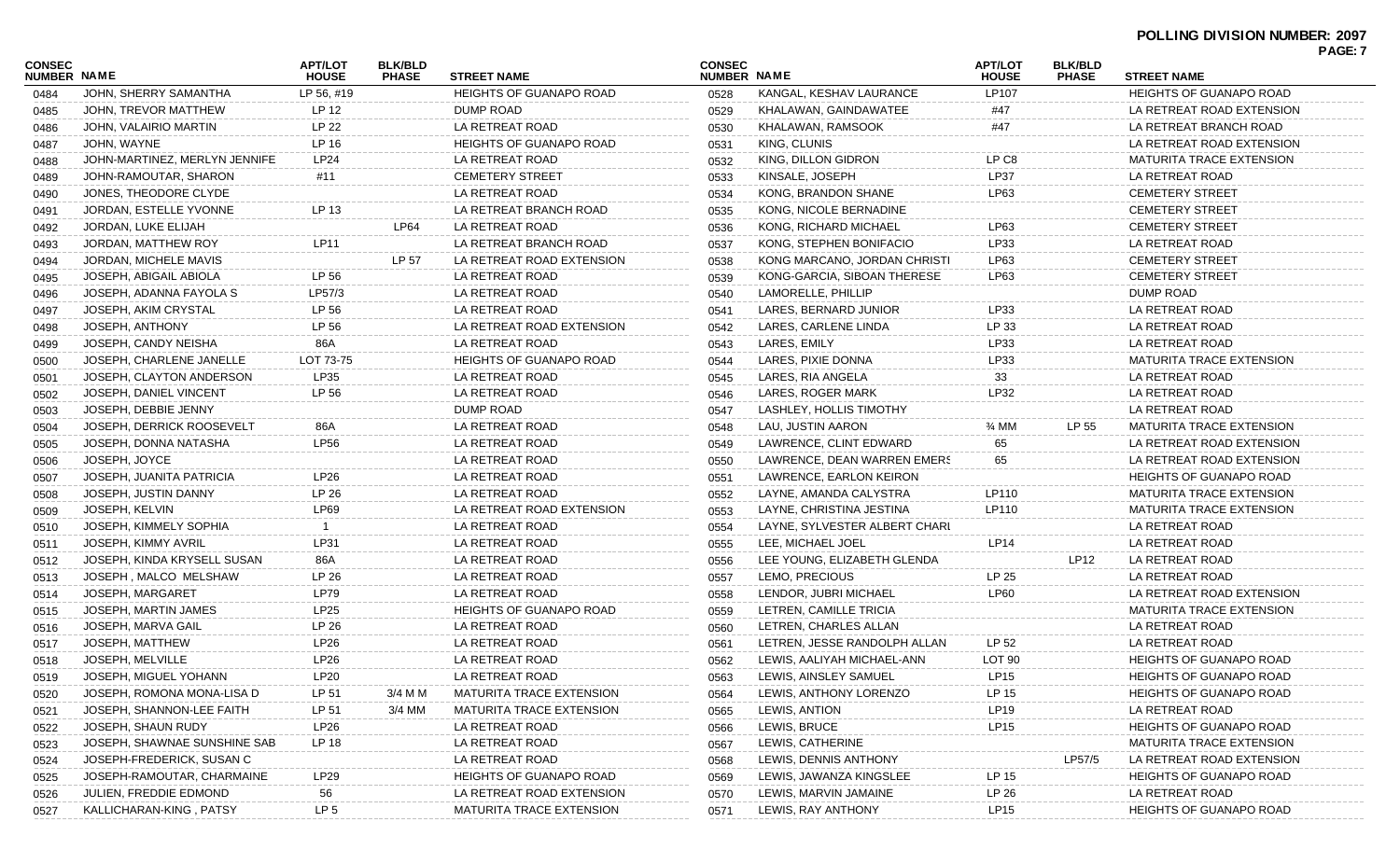| CONSEC<br><b>NUMBER NAME</b> |                               | <b>APT/LOT</b><br><b>HOUSE</b> | <b>BLK/BLD</b><br><b>PHASE</b> | <b>STREET NAME</b>              | <b>CONSEC</b><br>NUMBER NAME |                                | <b>APT/LOT</b><br><b>HOUSE</b> | <b>BLK/BLD</b><br><b>PHASE</b> | <b>STREET NAME</b>              | PAGE: 8 |
|------------------------------|-------------------------------|--------------------------------|--------------------------------|---------------------------------|------------------------------|--------------------------------|--------------------------------|--------------------------------|---------------------------------|---------|
| 0572                         | LEWIS, RHONA PATRICKA         | LP15                           |                                | <b>HEIGHTS OF GUANAPO ROAD</b>  | 0616                         | MARTIN, DIANA LUCIANA          | LP36                           |                                | LA RETREAT ROAD                 |         |
| 0573                         | LEWIS, ROCHELLE ONIKA TAMMY   | #86A                           | LP 18                          | LA RETREAT ROAD                 | 0617                         | MARTIN, JONATHAN FRANCIS L     |                                | LP31                           | LA RETREAT ROAD                 |         |
| 0574                         | LIVERPOOL, RAEANN MILLICIA    | LP 9                           |                                | <b>MATURITA TRACE EXTENSION</b> | 0618                         | <b>MARTIN, KERVIN KENDELL</b>  | LP 52/1                        |                                | LA RETREAT ROAD                 |         |
| 0575                         | LIVERPOOL, RAWSON MURCHRIST   | LP9                            |                                | <b>MATURITA TRACE EXTENSION</b> | 0619                         | <b>MARTIN, SHERWIN AUSTIN</b>  | LP 122                         |                                | <b>CEMETERY STREET</b>          |         |
| 0576                         | LIVERPOOL, VALENTINE VENICE   |                                |                                | LA RETREAT ROAD                 | 0620                         | MARTIN, TIFFANY GLORY          | LP <sub>18</sub>               |                                | LA RETREAT ROAD                 |         |
| 0577                         | LOPEZ, ANASTASIA NIKITA       | LP 76                          |                                | <b>HILLTOP DRIVE</b>            | 0621                         | MARTINEZ, EMMANUEL             |                                |                                | LA RETREAT ROAD                 |         |
| 0578                         | LOPEZ, ANDY DANIEL            | LP21                           |                                | LA RETREAT ROAD                 | 0622                         | MARTINEZ, GREGORY              | OPP LP89                       |                                | <b>HEIGHTS OF GUANAPO ROAD</b>  |         |
| 0579                         | LOPEZ, CADAJH                 | LP 21                          |                                | LA RETREAT ROAD                 | 0623                         | MARTINEZ, JANE TINA            |                                |                                | RIVER VALLEY ROAD               |         |
| 0580                         | LOPEZ, CHRISTOPHER FRANCIS    | LP 22                          |                                | LA RETREAT ROAD                 | 0624                         | MARTINEZ, JENNY MARTHA         |                                | LP 14                          | RIVER VALLEY ROAD               |         |
| 0581                         | LOPEZ, DORA ANTONIA           | #2                             |                                | <b>MATURITA TRACE EXTENSION</b> | 0625                         | MARTINEZ, JIMMY TIMMY          | 91                             |                                | <b>HEIGHTS OF GUANAPO ROAD</b>  |         |
| 0582                         | LOPEZ, EDWARD DARREL          | LP 5/4                         |                                | <b>MATURITA TRACE EXTENSION</b> | 0626                         | MARTINEZ, MICHELLE MARIA       |                                |                                | <b>HEIGHTS OF GUANAPO ROAD</b>  |         |
| 0583                         | LOPEZ, FRISCO JUNIOR NICHOLAS | LP 11                          |                                | <b>MATURITA TRACE EXTENSION</b> | 0627                         | MARTINEZ, RICKY ANDREW         | 89                             |                                | <b>HEIGHTS OF GUANAPO ROAD</b>  |         |
| 0584                         | LOPEZ, JOEL DARRIL            | LP19                           |                                | LA RETREAT ROAD                 | 0628                         | MARTINEZ, SIMON ANTHONY        | 1 1/4MM                        | <b>LP89</b>                    | <b>HEIGHTS OF GUANAPO ROAD</b>  |         |
| 0585                         | LOPEZ, JOSHUA STEVE           | #102                           |                                | <b>CEMETERY STREET</b>          | 0629                         | MARTINEZ, STEPHANIE SHENELLE   | 123                            |                                | LA RETREAT ROAD                 |         |
| 0586                         | LOPEZ, MICHELLE               | LP21                           |                                | LA RETREAT ROAD                 | 0630                         | MARTINEZ, STEPHON CHENG GIOV.  | LP25                           |                                | LA RETREAT ROAD                 |         |
| 0587                         | LOPEZ, MISSY CASANDRA         | 12                             |                                | <b>HILLTOP DRIVE</b>            | 0631                         | MARTINEZ, THEODOSIO            | 11/4MM                         |                                | <b>HEIGHTS OF GUANAPO ROAD</b>  |         |
| 0588                         | LOPEZ, NADIA LEONORA          | LP5/4                          |                                | <b>MATURITA TRACE EXTENSION</b> | 0632                         | MARTINEZ, WHITNEY MARIA        | <b>LP24</b>                    |                                | LA RETREAT ROAD                 |         |
| 0589                         | LOPEZ, RICARDO DERRICK        |                                |                                | <b>MATURITA TRACE EXTENSION</b> | 0633                         | MARTINEZ-BENOIT, SABRINA B L A | 123                            |                                | LA RETREAT ROAD                 |         |
| 0590                         | LOPEZ, SAMANTHA CASSI MARY    | $LP \# 11$                     |                                | <b>HILLTOP DRIVE</b>            | 0634                         | <b>MASON, DINELLE CASSIE</b>   | LP 62                          |                                | <b>HEIGHTS OF GUANAPO ROAD</b>  |         |
| 0591                         | LOPEZ, STEVE MARTINUS         | LP61                           |                                | <b>CEMETERY STREET</b>          | 0635                         | MASSY, JOANNE SHIRLEY ANASTAS  | 74                             |                                | LA RETREAT ROAD                 |         |
| 0592                         | LOPEZ, VINCENT                | LP21                           |                                | LA RETREAT ROAD                 | 0636                         | MASSY, LATOYA LAVERNE          | LOT74                          |                                | LA RETREAT ROAD                 |         |
| 0593                         | LOPEZ, ZEENA                  | <b>LP61</b>                    |                                | <b>CEMETERY STREET</b>          | 0637                         | MATIERIENE, AKEISHA KAREN      |                                |                                | <b>MATURITA TRACE EXTENSION</b> |         |
| 0594                         | MADOO, SANDRA                 | LP#69                          |                                | LA RETREAT ROAD EXTENSION       | 0638                         | MATIERIENE, KRYSTAL CANDICE    |                                |                                | <b>MATURITA TRACE EXTENSION</b> |         |
| 0595                         | MAHARAJ, SATEE                | <b>LP51</b>                    |                                | <b>CEMETERY STREET</b>          | 0639                         | MATIERIENE, MERLE              |                                |                                | <b>MATURITA TRACE EXTENSION</b> |         |
| 0596                         | MAHARAJ, YOGIDIAL             | LP11                           |                                | <b>CEMETERY STREET</b>          | 0640                         | MATIERIENE, NATALIA RAYANNE    |                                |                                | <b>MATURITA TRACE EXTENSION</b> |         |
| 0597                         | MAILLARD, ALICIA DENICA       |                                | LP53                           | LA RETREAT ROAD                 | 0641                         | MATIERIENE, NATASHA JOAN       |                                |                                | LA RETREAT ROAD                 |         |
| 0598                         | MAILLARD, SHAHID HAKIM        |                                | LP 53                          | RIVER VALLEY ROAD               | 0642                         | MATTHEW, AKEEM ARRUNDELL       | #41                            | LP 12                          | LA RETREAT ROAD                 |         |
| 0599                         | MALCHAN, VICTOR TERRANCE      | <b>LP54</b>                    |                                | LA RETREAT ROAD                 | 0643                         | MATTHEW, HENRY                 | 41                             |                                | LA RETREAT ROAD                 |         |
| 0600                         | MANNETTE, ABIYAH ANNA         | 110                            |                                | LA RETREAT ROAD EXTENSION       | 0644                         | MATTHEW, REANN FAITH           | LP#13                          |                                | LA RETREAT ROAD                 |         |
| 0601                         | MANNETTE, ANAIAH              | 110                            |                                | LA RETREAT ROAD EXTENSION       | 0645                         | MATTHEW, RENALDO JOSHUA        | LP #41                         |                                | LA RETREAT ROAD                 |         |
| 0602                         | MANNETTE, CRYSTAL ZANN        |                                |                                | LA RETREAT ROAD EXTENSION       | 0646                         | MATTHEW, RICARDO JONATHAN J    | LP 13                          |                                | LA RETREAT ROAD                 |         |
| 0603                         | MANNETTE, FRANK ZACHARY       | <b>LP52</b>                    |                                | LA RETREAT ROAD                 | 0647                         | MATTHEW, ROGER                 | <b>LP58</b>                    |                                | <b>CEMETERY STREET</b>          |         |
| 0604                         | MANNETTE, KELAIAH YEHIEL      |                                | 110                            | LA RETREAT ROAD EXTENSION       | 0648                         | MATTHEW, ROGER HENRY LINCOLN   | 41                             |                                | LA RETREAT ROAD                 |         |
| 0605                         | MANNETTE, TALIA SHENNEL       | 110                            |                                | LA RETREAT BRANCH ROAD          | 0649                         | MATTHEW, RONALD LYNDON         | LP <sub>13</sub>               |                                | LA RETREAT ROAD                 |         |
| 0606                         | MANSANO, ANDRE MARTIN         |                                |                                | <b>CEMETERY STREET</b>          | 0650                         | MATTHEW, RONELL ADRIAN         | LP13 #41                       |                                | LA RETREAT ROAD                 |         |
| 0607                         | MANSON, BERNARD JOSEPH        | 91                             |                                | <b>HEIGHTS OF GUANAPO ROAD</b>  | 0651                         | MC CLEAN, NATHAN HARIM RANDY   |                                |                                | <b>HEIGHTS OF GUANAPO ROAD</b>  |         |
| 0608                         | MANSON, ROBIN RAY ANDREW THO  | <b>LP91</b>                    |                                | <b>HEIGHTS OF GUANAPO ROAD</b>  | 0652                         | MC CUNE, DEBRALYN              | <b>LP28</b>                    |                                | <b>HEIGHTS OF GUANAPO ROAD</b>  |         |
| 0609                         | MARCANO, MC LEAN              | LP26                           |                                | <b>HILLVIEW DRIVE</b>           | 0653                         | MC KENZIE, AVARIA              | LP 18                          |                                | <b>MATURITA TRACE EXTENSION</b> |         |
| 0610                         | MARCANO, RACHAEL DENESHA      | LP 26                          |                                | <b>HILLVIEW DRIVE</b>           | 0654                         | MC KENZIE, LANDEAU BRENT       | <b>LOT 13</b>                  | LP20                           | LA RETREAT ROAD                 |         |
| 0611                         | MARK, ISAIAH JEREMIAH         | LP 20                          |                                | LA RETREAT ROAD                 | 0655                         | MC KENZIE, LESLEYANN LAURA     | LP 53                          |                                | <b>HEIGHTS OF GUANAPO ROAD</b>  |         |
| 0612                         | MARK, MALCOLM                 |                                |                                | LA RETREAT ROAD                 | 0656                         | MC KENZIE, MARISSA RENNA       | LP 19                          | 93                             | LA RETREAT ROAD                 |         |
| 0613                         | <b>MARTIN, ADRIAN MICHAEL</b> | $LP$ # 19                      |                                | LA RETREAT ROAD                 | 0657                         | MC KENZIE, RIA PATRICIA        | LP 53                          |                                | <b>HEIGHTS OF GUANAPO ROAD</b>  |         |
| 0614                         | MARTIN, CARLYNE THRISHELL     | LP93                           |                                | LA RETREAT ROAD                 | 0658                         | MC KENZIE, SAMUEL LESTER       |                                |                                | LA RETREAT ROAD EXTENSION       |         |
| 0615                         | <b>MARTIN, CHENISE</b>        | LP 93                          |                                | LA RETREAT ROAD                 | 0659                         | MC SWEEN-JACK, CHRISTIAN FYZAI | #73                            |                                | LA RETREAT ROAD EXTENSION       |         |
|                              |                               |                                |                                |                                 |                              |                                |                                |                                |                                 |         |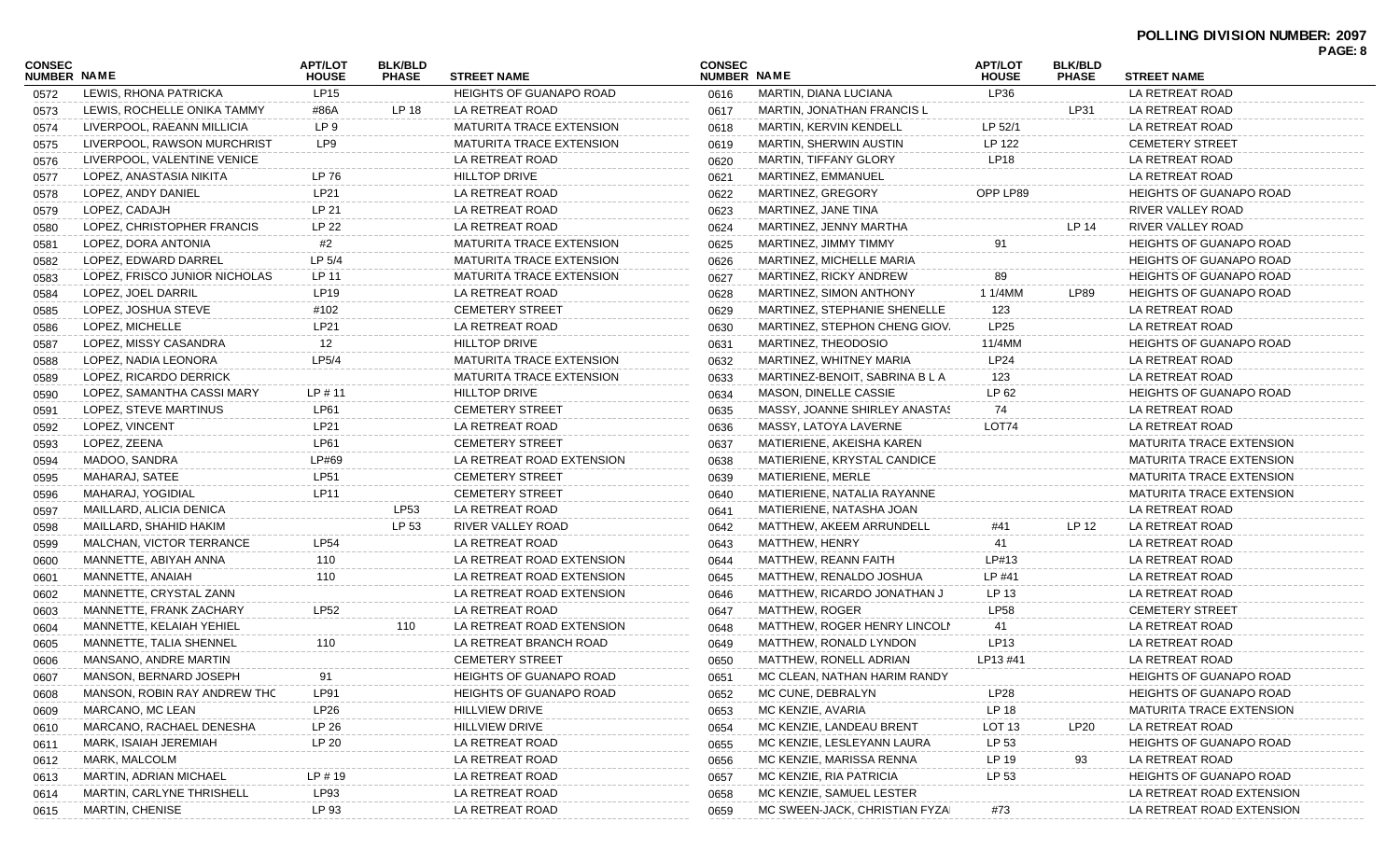#### **POLLING DIVISION NUMBER: 2097 PAGE: 9**

|                              |                               |                                |                                |                                 |                              |                               |                                |                                |                                 | <b>FAUL.</b> J |
|------------------------------|-------------------------------|--------------------------------|--------------------------------|---------------------------------|------------------------------|-------------------------------|--------------------------------|--------------------------------|---------------------------------|----------------|
| CONSEC<br><b>NUMBER NAME</b> |                               | <b>APT/LOT</b><br><b>HOUSE</b> | <b>BLK/BLD</b><br><b>PHASE</b> | <b>STREET NAME</b>              | <b>CONSEC</b><br>NUMBER NAME |                               | <b>APT/LOT</b><br><b>HOUSE</b> | <b>BLK/BLD</b><br><b>PHASE</b> | <b>STREET NAME</b>              |                |
| 0660                         | MELONEY, BRENDA               | 19                             |                                | LA RETREAT ROAD                 | 0704                         | MUSSIO, RICHARD ARTHUR        | LP 52/1                        |                                | LA RETREAT ROAD                 |                |
| 0661                         | MELVILLE, ASHLEY CELIA        | 3/ <sub>4</sub> MM             |                                | <b>MATURITA TRACE EXTENSION</b> | 0705                         | MUSSIO-SEEPERSAD, SALISHA O N |                                |                                | LA RETREAT ROAD                 |                |
| 0662                         | MELVILLE, CARLOS ATIBA        | 7                              |                                | <b>MATURITA TRACE EXTENSION</b> | 0706                         | MUSSIO-TORRES, APHIA          | LP 52/1                        |                                | DUMP ROAD                       |                |
| 0663                         | MELVILLE, MATTHIAS VICTOR     | LP7                            |                                | <b>MATURITA TRACE EXTENSION</b> | 0707                         | NAKHID, HEATHER               | 50                             |                                | <b>MATURITA TRACE EXTENSION</b> |                |
| 0664                         | MELVILLE, NICHOLAS ALLAN      | LP <sub>7</sub>                |                                | MATURITA TRACE EXTENSION        | 0708                         | NARAYAN, CHRISTIANA           | LP69                           |                                | <b>HEIGHTS OF GUANAPO ROAD</b>  |                |
| 0665                         | MEYERS, KAYLON NIGEL          | LP 6                           |                                | <b>CEMETERY STREET</b>          | 0709                         | NARAYAN, KEITH WENDELL        | LOT69                          |                                | LA RETREAT ROAD EXTENSION       |                |
| 0666                         | MEYERS, MARINA DENISE         | LP <sub>5</sub>                |                                | LA RETREAT ROAD EXTENSION       | 0710                         | NARAYAN, SHERLONA CANDACE M   | LP69                           |                                | LA RETREAT ROAD EXTENSION       |                |
| 0667                         | MIEUX, ALISA NATASHA          | <b>LP56</b>                    |                                | LA RETREAT BRANCH ROAD          | 0711                         | NARAYAN, WAYNE KERTH          | LP69                           |                                | LA RETREAT ROAD                 |                |
| 0668                         | MIEUX, ALLISTER GREGORY       | 56                             |                                | LA RETREAT ROAD EXTENSION       | 0712                         | NARAYAN, WENDY-ANN JIZELLE    | LP57/7                         |                                | LA RETREAT ROAD EXTENSION       |                |
| 0669                         | MIEUX, CHERRIEL               | 56                             |                                | LA RETREAT ROAD                 | 0713                         | NELSON, TROY NIGEL CLEMENT    | LP# 21                         |                                | <b>CEMETERY STREET</b>          |                |
| 0670                         | MIEUX, ESTHER LISA            | 56                             |                                | LA RETREAT BRANCH ROAD          | 0714                         | NOEL, ANN MARIE               |                                | 22                             | LA RETREAT ROAD EXTENSION       |                |
| 0671                         | MIEUX, FITZROY ROGER          | 56                             |                                | LA RETREAT ROAD EXTENSION       | 0715                         | NOEL, ARIEL ANASTASIA         | LP 27                          |                                | LA RETREAT ROAD                 |                |
| 0672                         | MIEUX, NICHOLAS ANTONIO       | <b>LP56</b>                    |                                | LA RETREAT ROAD EXTENSION       | 0716                         | NOEL, BRAD SHERMAN            | LP 23                          |                                | <b>CEMETERY STREET</b>          |                |
| 0673                         | MILLETTE, ELIZABETH LANA      | LP 35                          |                                | LA RETREAT ROAD                 | 0717                         | NOEL, BRANDON                 | LP 23                          |                                | <b>CEMETERY STREET</b>          |                |
| 0674                         | MITCHELL, FRANCISCA EVAINE    | LP 21                          |                                | LA RETREAT ROAD                 | 0718                         | NOEL, CRYSTAL RIANNA          |                                |                                | LA RETREAT ROAD                 |                |
| 0675                         | MITCHELL, KIMMY MARIA         | #10                            |                                | <b>HILLTOP DRIVE</b>            | 0719                         | NOEL, DEBRA                   | LP30                           |                                | LA RETREAT ROAD                 |                |
| 0676                         | MODESTE, JUSTIN THEOPHILUS S  | 3/4 MM                         |                                | <b>HEIGHTS OF GUANAPO ROAD</b>  | 0720                         | NOEL, JAMEIL RITCHIE MICHAEL  |                                |                                | LA RETREAT ROAD EXTENSION       |                |
| 0677                         | MODESTE, NURVA CHRISTIANA E   |                                |                                | LA RETREAT ROAD                 | 0721                         | NOEL, JAMIE DANER             | LP23                           |                                | <b>CEMETERY STREET</b>          |                |
| 0678                         | MODESTE, THEOPHILUS           |                                |                                | LA RETREAT ROAD                 | 0722                         | NOEL, JASON TYRON             |                                |                                | LA RETREAT ROAD                 |                |
| 0679                         | MOHAMED, ALISHA               | 52                             |                                | <b>HEIGHTS OF GUANAPO ROAD</b>  | 0723                         | NOEL, JENELLE SHELLY-ANN      |                                |                                | <b>HEIGHTS OF GUANAPO ROAD</b>  |                |
| 0680                         | MOHAMED, NANILLIE             | 52                             |                                | <b>HEIGHTS OF GUANAPO ROAD</b>  | 0724                         | NOEL, JODEL                   | $LP$ #73                       |                                | <b>CEMETERY STREET</b>          |                |
| 0681                         | MOHAMED, NAZRADEEN            | 52                             |                                | <b>HEIGHTS OF GUANAPO ROAD</b>  | 0725                         | NOEL, JULIO BRAD              | LP 27                          |                                | LA RETREAT ROAD                 |                |
| 0682                         | MOHAMMED, KRYSTIAN FAREED     | OPP LP 58                      |                                | <b>HEIGHTS OF GUANAPO ROAD</b>  | 0726                         | NOEL, KAREN ASHLEY            | LP36                           |                                | LA RETREAT ROAD                 |                |
| 0683                         | MOLLINO, JOHN JOSHUA NATHANIE | LP10                           |                                | LA RETREAT ROAD                 | 0727                         | NOEL, KATHERINA               |                                |                                | LA RETREAT ROAD                 |                |
| 0684                         | MORA, MARGUERITA              | 3                              |                                | <b>HEIGHTS OF GUANAPO ROAD</b>  | 0728                         | NOEL, PATRICIA RACHEL         | LP 27                          |                                | DUMP ROAD                       |                |
| 0685                         | MORGAN, AKEMA SHERMIN         | <b>LP20</b>                    |                                | LA RETREAT ROAD                 | 0729                         | NOEL, RODNEY WILLIAM          | LP 28                          |                                | LA RETREAT ROAD                 |                |
| 0686                         | MORGAN, AKILAY ANTHONY        | LP 22                          |                                | LA RETREAT ROAD                 | 0730                         | NOEL, TYRESE ROGER            | LP 91                          |                                | LA RETREAT ROAD                 |                |
| 0687                         | MORGAN, ALANA AKAMA           | LP21                           |                                | LA RETREAT ROAD                 | 0731                         | NOREIGA, DOMINIC              | LP24                           |                                | <b>MATURITA TRACE EXTENSION</b> |                |
| 0688                         | MORGAN, ANNMARIE PATSY        | LP 206                         |                                | DUMP ROAD                       | 0732                         | NOREIGA, JADE CHRISTY JOZEY   | LP 15                          |                                | LA RETREAT ROAD                 |                |
| 0689                         | MORGAN, CHARLES               | <b>LP22</b>                    |                                | LA RETREAT ROAD                 | 0733                         | NOREIGA, JENELLE KADESHA      | LP 24                          |                                | <b>CEMETERY STREET</b>          |                |
| 0690                         | MORGAN, GERRY KESTER          |                                |                                | <b>MATURITA TRACE EXTENSION</b> | 0734                         | NOREIGA, JOANNE LUCY          | LP15                           |                                | LA RETREAT ROAD                 |                |
| 0691                         | MORGAN, MARK CHARLES          | <b>LP22</b>                    |                                | LA RETREAT ROAD                 | 0735                         | NOREIGA, JOSEPH DAVID         | LP 15                          |                                | LA RETREAT ROAD                 |                |
| 0692                         | MORGAN, MARVIN THEOPHILUS     |                                |                                | LA RETREAT ROAD                 | 0736                         | NOREIGA, KAGAN DOMINIC        |                                | LP 21                          | <b>CEMETERY STREET</b>          |                |
| 0693                         | MORGAN, MOKIBA APPOLONIA      | 74                             |                                | LA RETREAT ROAD                 | 0737                         | NURSE, AUDREY CLESSFIELD      | LP 52-2                        |                                | DUMP ROAD                       |                |
| 0694                         | MORRIS, GARVIN                | LP69                           |                                | LA RETREAT ROAD EXTENSION       | 0738                         | NURSE, SHERMA                 | LP69                           |                                | LA RETREAT ROAD EXTENSION       |                |
| 0695                         | MOSES, NICOLETTE KERRY-ANN    | LP 66                          |                                | HEIGHTS OF GUANAPO ROAD         | 0739                         | O'BRADY, JOHN                 | LP33                           |                                | DUMP ROAD                       |                |
| 0696                         | MUNGO, ZION JACE              | LP 4                           | 56                             | LA RETREAT BRANCH ROAD          | 0740                         | O'BRADY, KEVIN SEAN           | LP33                           |                                | LA RETREAT ROAD                 |                |
| 0697                         | MURRAY, AKEEMA LENORA         | LP 24                          |                                | LA RETREAT ROAD                 | 0741                         | O'BRADY, KEVON RICARDO        | LP33                           |                                | LA RETREAT ROAD                 |                |
| 0698                         | MURRAY, LYSTRA                |                                |                                | LA RETREAT ROAD                 | 0742                         | O'BRADY, NICHOLAS PATRICK     | LP33                           |                                | LA RETREAT ROAD                 |                |
| 0699                         | MURRAY CATO, JAMAL ANTHONY    |                                |                                | LA RETREAT ROAD                 | 0743                         | O'CONNEL, NOEL STEVE FABIAN   | LP#18                          |                                | LA RETREAT ROAD                 |                |
| 0700                         | MURREL, ANTONETTE IRMIN       |                                |                                | <b>HEIGHTS OF GUANAPO ROAD</b>  | 0744                         | OGEERALLY, TYRONE KENNY       | LP 10                          |                                | LA RETREAT ROAD                 |                |
| 0701                         | MURREL, GREGORY               | LP52                           |                                | LA RETREAT ROAD                 | 0745                         | OROSCO, CHRISTI SIMONE        | LP51                           |                                | <b>MATURITA TRACE EXTENSION</b> |                |
| 0702                         | MUSSIO, ANDREW ELYJAH         | LP52/1                         |                                | LA RETREAT ROAD                 | 0746                         | OROSCO, NICHOLAS NEHEMIAH     | LP 51                          |                                | <b>MATURITA TRACE EXTENSION</b> |                |
| 0703                         | MUSSIO, EVELYN CLAUDIA        |                                |                                | LA RETREAT ROAD                 | 0747                         | PACHECO, NIGEL ANCIL          | #52                            |                                | <b>MATURITA TRACE EXTENSION</b> |                |
|                              |                               |                                |                                |                                 |                              |                               |                                |                                |                                 |                |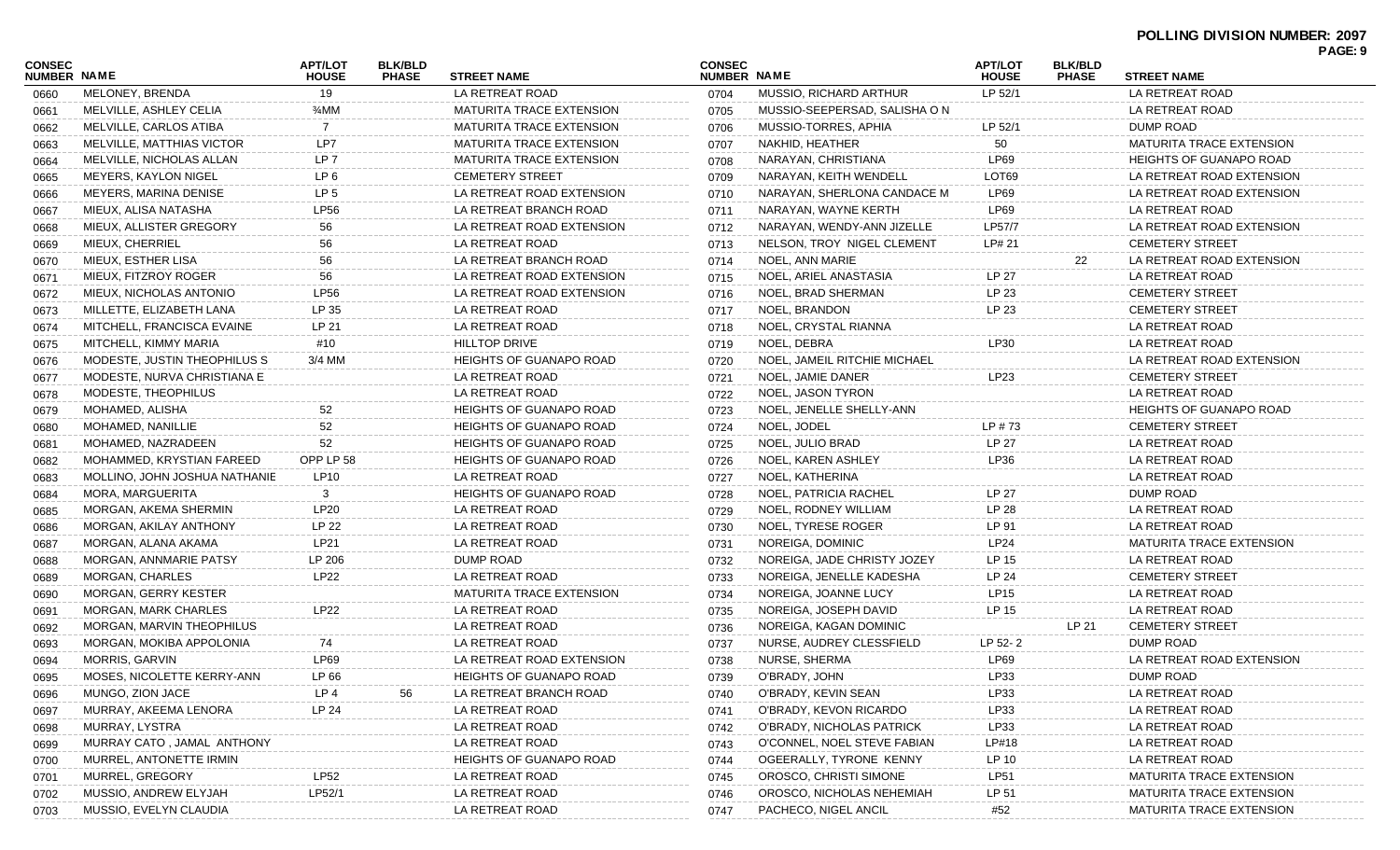# **POLLING DIVISION NUMBER: 2097**

| CONSEC<br><b>NUMBER NAME</b> |                                 | APT/LOT<br><b>HOUSE</b> | <b>BLK/BLD</b><br><b>PHASE</b> | <b>STREET NAME</b>              | <b>CONSEC</b><br><b>NUMBER NAME</b> |                                | APT/LOT<br><b>HOUSE</b> | <b>BLK/BLD</b><br><b>PHASE</b> | <b>STREET NAME</b>              | <b>PAGE: 10</b> |
|------------------------------|---------------------------------|-------------------------|--------------------------------|---------------------------------|-------------------------------------|--------------------------------|-------------------------|--------------------------------|---------------------------------|-----------------|
| 0748                         | PADARATH, JOHN HANNAH           | LP 21                   |                                | <b>CEMETERY STREET</b>          | 0792                                | PETERSON, DAWN GENEVIEVE G     | LP 13                   |                                | LA RETREAT ROAD                 |                 |
| 0749                         | PADARATH, JONI JENILLE KIMBERL' | LP 73                   |                                | <b>CEMETERY STREET</b>          | 0793                                | PETERSON, FRANKLYN FERDINAND   | <b>LP27</b>             |                                | LA RETREAT ROAD                 |                 |
| 0750                         | PADARATH, MARCUS                | LP 21                   |                                | <b>CEMETERY STREET</b>          | 0794                                | PETERSON, KEMUELLA SIMPLICIA L | LP42                    |                                | LA RETREAT ROAD                 |                 |
| 0751                         | PAMPHILE, BENJAMIN              | 25                      |                                | <b>MATURITA TRACE EXTENSION</b> | 0795                                | PETERSON, KEN BERNARD          | 27                      |                                | LA RETREAT ROAD                 |                 |
| 0752                         | PAMPHILE, CRYSTAL JENNA         | LP <sub>6</sub>         |                                | MATURITA TRACE EXTENSION        | 0796                                | PETERSON, KERRON JOSHUA        | <b>LP27</b>             |                                | LA RETREAT ROAD                 |                 |
| 0753                         | PAMPHILLE, MARISSA TRACY A      |                         |                                | MATURITA TRACE EXTENSION        | 0797                                | PETERSON, MARIAN               | <b>LP27</b>             |                                | LA RETREAT ROAD                 |                 |
| 0754                         | PAMPHILLE, MC KENT FRANKIE      |                         |                                | <b>MATURITA TRACE EXTENSION</b> | 0798                                | PETERSON, OMALI MALACHI A C    | LP13                    |                                | LA RETREAT ROAD                 |                 |
| 0755                         | PAPONETTE, CESSEY STEPHEN       |                         |                                | DUMP ROAD                       | 0799                                | PETERSON, SIMPLICIA MERLE      | LP13                    |                                | LA RETREAT ROAD                 |                 |
| 0756                         | PAPONETTE, DANIEL ANTHONY       | LP 33                   |                                | LA RETREAT ROAD EXTENSION       | 0800                                | PETERSON, VERNA SYBIL          | <b>LP27</b>             |                                | LA RETREAT ROAD                 |                 |
| 0757                         | PAPONETTE, DARIAL DAVID JOEL    | LP 24                   |                                | LA RETREAT ROAD                 | 0801                                | PETERSON-FRANCETTE, SHIRLANN   | <b>LP27</b>             |                                | DUMP ROAD                       |                 |
| 0758                         | PAPONETTE, DARIAN WALTER B      | LP# 32                  |                                | LA RETREAT ROAD                 | 0802                                | PHILBERT, HOSEA NEHEMIAH CO    | #17                     |                                | LA RETREAT BRANCH ROAD          |                 |
| 0759                         | PAPONETTE, JEROMIE AKEEL        | LP 52/3                 |                                | RIVER VALLEY ROAD               | 0803                                | PHILBERT-CASTELLANO, NATALIE N |                         | LP 47                          | LA RETREAT ROAD EXTENSION       |                 |
| 0760                         | PAPONETTE, JOANNE JENNY J P     | LP 15                   |                                | <b>CEMETERY STREET</b>          | 0804                                | PHILLIP, ANTHONY               | LP19                    |                                | DUMP ROAD                       |                 |
| 0761                         | PAPONETTE, NATASHA JOAN         | LP 31                   |                                | LA RETREAT ROAD EXTENSION       | 0805                                | PHILLIP, ANTHONY NATHANIEL     |                         | 74                             | LA RETREAT ROAD                 |                 |
| 0762                         | PAPONETTE, RYAN BRIAN           | LP 32                   |                                | LA RETREAT ROAD                 | 0806                                | PHILLIP, HESTON HAIG           |                         |                                | LA RETREAT ROAD                 |                 |
| 0763                         | PAPONETTE, TESSA MOESHA         | LP53                    |                                | LA RETREAT ROAD                 | 0807                                | PHILLIP, HUDSON                | LP5                     |                                | MATURITA TRACE EXTENSION        |                 |
| 0764                         | PAPONETTE-BLANC, ARISSA VANES   |                         |                                | <b>MATURITA TRACE EXTENSION</b> | 0808                                | PHILLIP, MALCOLM RAOUL         |                         |                                | LA RETREAT ROAD                 |                 |
| 0765                         | PASQUAL, WINSTON CYRIL          | LP 53                   |                                | LA RETREAT ROAD                 | 0809                                | PHILLIP-PRESCOTT, CRYSTAL GAIL | 74                      |                                | LA RETREAT ROAD                 |                 |
| 0766                         | PATRICK, BRANDON ADRIAN KERR(   | LP <sub>15</sub>        |                                | <b>CEMETERY STREET</b>          | 0810                                | PIERRE, ANDERSON ERIC          | LP#69                   |                                | LA RETREAT ROAD EXTENSION       |                 |
| 0767                         | PATRICK, THEOPHILUS             | LP 69                   |                                | LA RETREAT ROAD EXTENSION       | 0811                                | PITT-GORDON, RIA AMANDA        | LP 13                   |                                | LA RETREAT ROAD                 |                 |
| 0768                         | PAUL, ARLENE VERONICA           | LP 52                   |                                | LA RETREAT ROAD                 | 0812                                | PITT-MATTHEW, DEBBIE JESICA    | <b>LP41</b>             |                                | DUMP ROAD                       |                 |
| 0769                         | PAUL, BRIAN JASON               |                         |                                | <b>CEMETERY STREET</b>          | 0813                                | PLAZA, BEN VICTOR              | LP 8                    |                                | MATURITA TRACE EXTENSION        |                 |
| 0770                         | PAUL, DERYCK RICARDO            | LP 57                   |                                | LA RETREAT BRANCH ROAD          | 0814                                | PLAZA, DAREN                   | LP 8                    |                                | MATURITA TRACE EXTENSION        |                 |
| 0771                         | PEREIRA, SELENA SIMONE          |                         | LP 35                          | LA RETREAT ROAD                 | 0815                                | PLAZA, JAREL ANTHONY           | <b>LP52</b>             |                                | MATURITA TRACE EXTENSION        |                 |
| 0772                         | PERRYMAN, AKIEL ISHMAEL         |                         | LP 16                          | LA RETREAT ROAD                 | 0816                                | PLAZA, JOANN CAROLINE          | <b>LP24</b>             |                                | MATURITA TRACE EXTENSION        |                 |
| 0773                         | PERRYMAN, ANASTASIA VANESSA     | LP16                    |                                | LA RETREAT ROAD                 | 0817                                | PLAZA, JOEL GLENFORD           |                         |                                | MATURITA TRACE EXTENSION        |                 |
| 0774                         | PERRYMAN, CHENELLE RENEE R      | LP 18                   |                                | LA RETREAT ROAD                 | 0818                                | PLAZA, NIGEL ANTHONY           |                         |                                | MATURITA TRACE EXTENSION        |                 |
| 0775                         | PERRYMAN, CHEYENNE GIZELLE S    | LP 16                   |                                | LA RETREAT ROAD                 | 0819                                | PLAZA, VICTORIA MARLENE        | LP 5                    |                                | MATURITA TRACE EXTENSION        |                 |
| 0776                         | PERRYMAN, IDILIAH               | LP 17                   |                                | LA RETREAT ROAD                 | 0820                                | POLLARD, ABIEGAYL FAITH MOURE  | 91                      | LP 85                          | <b>HEIGHTS OF GUANAPO ROAD</b>  |                 |
| 0777                         | PERRYMAN, JACQUELINE M E        | <b>LP17</b>             |                                | LA RETREAT ROAD                 | 0821                                | PORTER, PATRICIA MONICA        | LP21                    |                                | <b>CEMETERY STREET</b>          |                 |
| 0778                         | PERRYMAN, JANIELLE CHELSEA SH   | LP 1                    |                                | LA RETREAT ROAD                 | 0822                                | PRICE, ARLENE VANESSA          | LP53                    |                                | LA RETREAT ROAD                 |                 |
| 0779                         | PERRYMAN, JOEL ANTHONY DAVID    | LP 18                   |                                | LA RETREAT ROAD                 | 0823                                | PRICE, KAREEM ANTHONY          | LP#53                   |                                | LA RETREAT ROAD                 |                 |
| 0780                         | PERRYMAN, JOZANNE AKEISHA S     | LP <sub>16</sub>        |                                | LA RETREAT ROAD                 | 0824                                | PRINCE, CURWIN MARTIN          |                         |                                | <b>CEMETERY STREET</b>          |                 |
| 0781                         | PERRYMAN, LISA MARIE H          |                         | 16                             | LA RETREAT ROAD                 | 0825                                | PROVIDENCE, ANASTACIA SONYA    | <b>LP C18</b>           |                                | MATURITA TRACE EXTENSION        |                 |
| 0782                         | PERRYMAN, MAYDALE LAVAUGHN      | LP16                    |                                | DUMP ROAD                       | 0826                                | QUINTERO, CHARISSE SHENELLE    | LP 7                    |                                | <b>MATURITA TRACE EXTENSION</b> |                 |
| 0783                         | PERRYMAN, NATASHA TRACEY        | 74                      | <b>LP16</b>                    | DUMP ROAD                       | 0827                                | QUINTERO, CHRISSIE REED        | LOT <sub>73</sub>       |                                | LA RETREAT ROAD EXTENSION       |                 |
| 0784                         | PERRYMAN, NICHOLAS ANTHONY D    | LP 6                    |                                | LA RETREAT ROAD                 | 0828                                | QUINTERO, GEORGE               | 82                      |                                | <b>CEMETERY STREET</b>          |                 |
| 0785                         | PERRYMAN, NICOLE TRICIA         | LP60                    |                                | LA RETREAT ROAD                 | 0829                                | QUINTERO, KEVIN REON STARON    | <b>LP40</b>             |                                | <b>HILLTOP DRIVE</b>            |                 |
| 0786                         | PERRYMAN, SHERWIN KEVIN         | LP 17                   |                                | DUMP ROAD                       | 0830                                | QUINTERO, MATILDA              | 82                      |                                | <b>CEMETERY STREET</b>          |                 |
| 0787                         | PERRYMAN, VERNON NIGEL DOMIN    | LP 18                   |                                | LA RETREAT ROAD                 | 0831                                | QUINTERO, RICKY JOSEPH         |                         |                                | <b>CEMETERY STREET</b>          |                 |
| 0788                         | PERRYMAN, ZIANA EVA             | LP18                    |                                | LA RETREAT ROAD                 | 0832                                | QUINTERO-NEVERS, MELISSA SUE   | LOT 73                  |                                | LA RETREAT ROAD EXTENSION       |                 |
| 0789                         | PETERKIN, SHAWN SAMUEL          | LP27                    |                                | LA RETREAT ROAD                 | 0833                                | RAMDATH, DAVANAND              |                         |                                | <b>MATURITA TRACE EXTENSION</b> |                 |
| 0790                         | PETERKIN, STEPHON               | LP 19                   |                                | LA RETREAT ROAD                 | 0834                                | RAMDATH, MARY                  | LP12                    |                                | MATURITA TRACE EXTENSION        |                 |
| 0791                         | PETERSON, CARLON RENALDO        | LP27                    |                                | LA RETREAT ROAD                 | 0835                                | RAMDATH, NICHOLAS              |                         |                                | <b>HILLVIEW DRIVE</b>           |                 |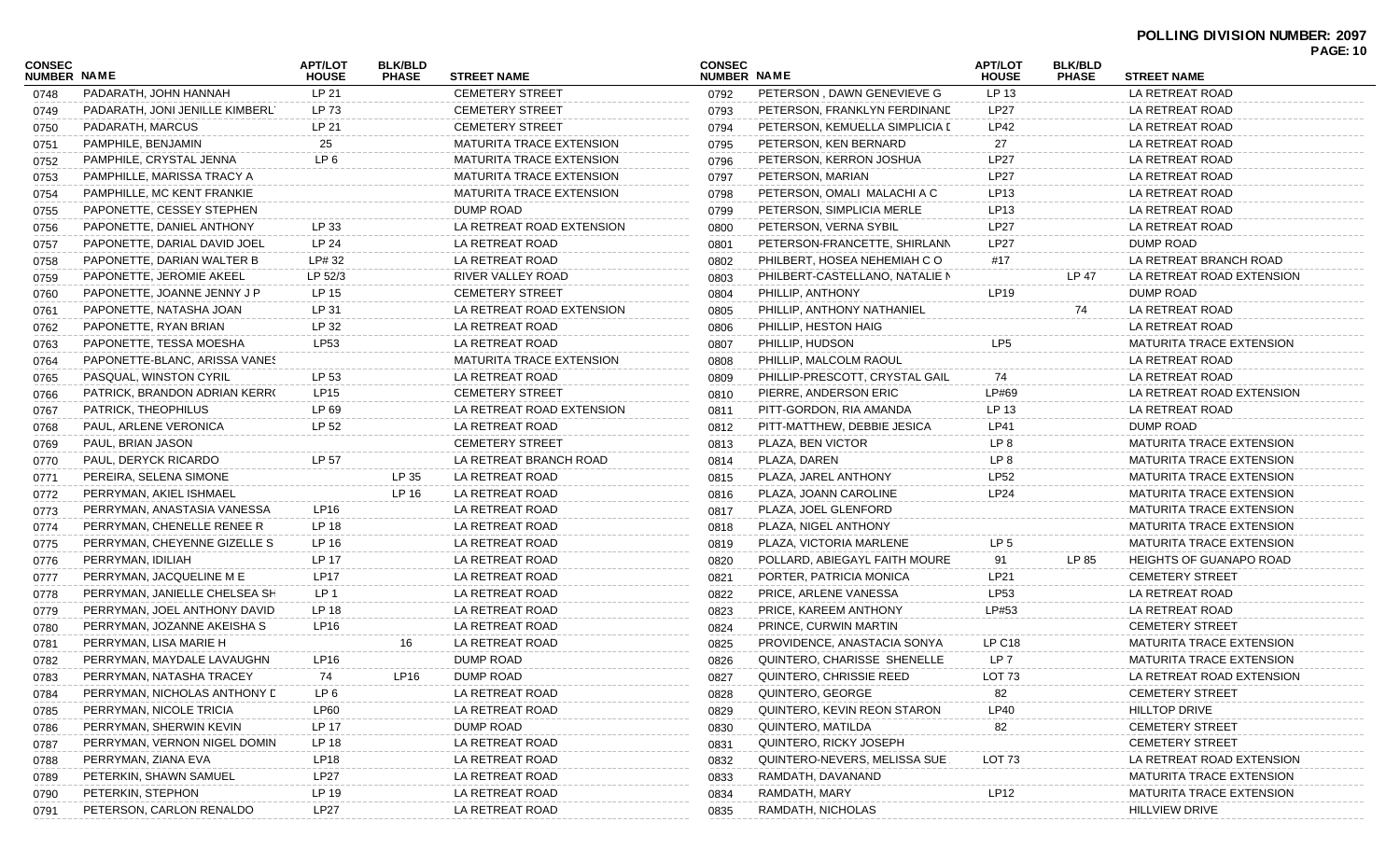| <b>CONSEC</b><br><b>NUMBER NAME</b> |                              | <b>APT/LOT</b><br><b>HOUSE</b> | <b>BLK/BLD</b><br><b>PHASE</b> | <b>STREET NAME</b>              | <b>CONSEC</b><br><b>NUMBER NAME</b> |                               | <b>APT/LOT</b><br><b>HOUSE</b> | <b>BLK/BLD</b><br><b>PHASE</b> | <b>STREET NAME</b>              |
|-------------------------------------|------------------------------|--------------------------------|--------------------------------|---------------------------------|-------------------------------------|-------------------------------|--------------------------------|--------------------------------|---------------------------------|
| 0836                                | RAMDHANEE, LYSTRA LUANA      | 11/4MM                         |                                | <b>HEIGHTS OF GUANAPO ROAD</b>  | 0880                                | REASON, AKIEL NICHOLAS        | 19A                            |                                | LA RETREAT ROAD                 |
| 0837                                | RAMDHANEE, MACKALA GENEIVA   | <b>LP14</b>                    |                                | LA RETREAT ROAD EXTENSION       | 0881                                | <b>REASON, JACOB</b>          | <b>LP19</b>                    |                                | LA RETREAT ROAD                 |
| 0838                                | RAMDHANEE, MARY              | LP 14MM                        |                                | LA RETREAT ROAD                 | 0882                                | <b>REASON, PHILLIPIA</b>      | <b>LP19</b>                    |                                | DUMP ROAD                       |
| 0839                                | RAMDHANEE, RYAN PHILLIP      |                                | LP 14                          | LA RETREAT ROAD                 | 0883                                | REASON-SAMPSON, ELEANA        | 18A                            |                                | LA RETREAT ROAD                 |
| 0840                                | RAMJATTAN, RAMROOP           |                                |                                | <b>CEMETERY STREET</b>          | 0884                                | REGALADO, ROSY                | <b>LP56</b>                    |                                | LA RETREAT ROAD                 |
| 0841                                | RAMKHALWAN, SUMARIE          |                                |                                | LA RETREAT ROAD                 | 0885                                | REGALADO-CUPIDORE, MICHELLE I | <b>LP56</b>                    |                                | LA RETREAT ROAD                 |
| 0842                                | RAMKHELAWAN-LEWIS, REBECCA N | <b>LP15</b>                    |                                | <b>HEIGHTS OF GUANAPO ROAD</b>  | 0886                                | REID, ANCIL                   | <b>LP69</b>                    |                                | LA RETREAT ROAD EXTENSION       |
| 0843                                | RAMKISSOON, CASSANDRA AMY    | LP 16                          |                                | LA RETREAT ROAD EXTENSION       | 0887                                | REYES, RONALD ULRIC MALCOLM   | <b>LOT54</b>                   |                                | <b>HEIGHTS OF GUANAPO ROAD</b>  |
| 0844                                | RAMKISSOON, CYNTHIA          | LP <sub>2</sub>                |                                | MATURITA TRACE EXTENSION        | 0888                                | RICHARDS, MICHAEL ALTON V     | <b>LP52</b>                    |                                | LA RETREAT ROAD                 |
| 0845                                | RAMKISSOON, DEAN MARCEL      | LP 56                          |                                | <b>HEIGHTS OF GUANAPO ROAD</b>  | 0889                                | ROBERTS, ANGEL NAKITA GADESH. | LP 51                          |                                | <b>MATURITA TRACE EXTENSION</b> |
| 0846                                | RAMKISSOON, MARLENE NATASHA  |                                |                                | MATURITA TRACE EXTENSION        | 0890                                | ROBERTS, CHRISTIANA           | LP59/9                         |                                | LA RETREAT ROAD EXTENSION       |
| 0847                                | RAMKISSOON, MARLON CLINT     |                                |                                | MATURITA TRACE EXTENSION        | 0891                                | ROBERTS, ELIJAH ELISHA        | 91                             | LP 83                          | <b>HEIGHTS OF GUANAPO ROAD</b>  |
| 0848                                | RAMKISSOON, PORTIA ELIZABETH | <b>LP54</b>                    |                                | <b>HEIGHTS OF GUANAPO ROAD</b>  | 0892                                | ROBERTS, JESSE JOSIAH         | 91                             |                                | HEIGHTS OF GUANAPO ROAD         |
| 0849                                | RAMKISSOON, STEVE            | 54                             |                                | <b>HEIGHTS OF GUANAPO ROAD</b>  | 0893                                | ROBERTS, NATASHA AVRIL        |                                |                                | LA RETREAT ROAD                 |
| 0850                                | RAMKISSOON, STEVE MATTHEW    | <b>LP54</b>                    |                                | <b>HEIGHTS OF GUANAPO ROAD</b>  | 0894                                | ROBERTS, PRINCE CALLISTUS     |                                |                                | <b>MATURITA TRACE EXTENSION</b> |
| 0851                                | RAMLACKAN, BERNICE MAUDLIN   | OPP LP 54                      |                                | LA RETREAT ROAD                 | 0895                                | ROBERTS, RHODA ALLISON        |                                |                                | <b>MATURITA TRACE EXTENSION</b> |
| 0852                                | RAMLACKAN, SHERWIN MARTIN    | LP 56                          |                                | LA RETREAT ROAD                 | 0896                                | <b>ROBERTS, THOMAS</b>        | LOT <sub>3</sub>               |                                | <b>HEIGHTS OF GUANAPO ROAD</b>  |
| 0853                                | RAMLOCHAN, ANTHONY           | 73                             |                                | <b>HEIGHTS OF GUANAPO ROAD</b>  | 0897                                | RODNEY, LENA MARY             |                                |                                | LA RETREAT ROAD                 |
| 0854                                | RAMLOCHAN, ERNEST            |                                |                                | <b>HEIGHTS OF GUANAPO ROAD</b>  | 0898                                | RODNEY, MARCIA MEDA MARSHA    | LP 54                          |                                | LA RETREAT ROAD                 |
| 0855                                | RAMLOCHAN, KARAN             | LOT73                          |                                | LA RETREAT ROAD                 | 0899                                | ROGERS, RANDY MARTIN          |                                |                                | LA RETREAT ROAD                 |
| 0856                                | RAMLOCHAN, KUSHMA            | LP 8                           |                                | LA RETREAT ROAD                 | 0900                                | ROGERS, RICHARD DANIE         |                                |                                | DUMP ROAD                       |
| 0857                                | RAMLOCHAN, MARCUS MARIO      | LP73                           |                                | LA RETREAT ROAD                 | 0901                                | ROSE, ANEISHA ALENA           | LP <sub>5</sub>                |                                | LA RETREAT ROAD                 |
| 0858                                | RAMLOCHAN, MARGARET          | 73                             |                                | LA RETREAT ROAD EXTENSION       | 0902                                | ROSS, GRACE ALICIA GLENA      | LP #12                         |                                | LA RETREAT BRANCH ROAD          |
| 0859                                | RAMLOCHAN, MARLON            | LOT <sub>73</sub>              |                                | LA RETREAT ROAD EXTENSION       | 0903                                | ROSS, JEVON KESHORE JESSIAH   | LP 10                          |                                | MATURITA TRACE EXTENSION        |
| 0860                                | RAMLOCHAN, MARY              | 73                             |                                | LA RETREAT ROAD EXTENSION       | 0904                                | ROSS, JOHN                    |                                |                                | MATURITA TRACE EXTENSION        |
| 0861                                | RAMLOCHAN, MAURICE           | LOT <sub>73</sub>              |                                | LA RETREAT ROAD EXTENSION       | 0905                                | SABZALI, AFROSE               | LP <sub>5</sub>                |                                | LA RETREAT ROAD                 |
| 0862                                | RAMLOCHAN, MESHA             | LP 73                          |                                | LA RETREAT ROAD EXTENSION       | 0906                                | SABZALI, ASHADA ROSE          |                                |                                | LA RETREAT ROAD                 |
| 0863                                | RAMLOCHAN, MICHELLE          | LP73                           |                                | LA RETREAT ROAD EXTENSION       | 0907                                | SAMAROO, DANIEL               | LP6                            |                                | LA RETREAT ROAD                 |
| 0864                                | RAMLOCHAN, MILISSA NALINI    | <b>LP64</b>                    |                                | <b>HEIGHTS OF GUANAPO ROAD</b>  | 0908                                | SAMAROO, HARIPERSAD           | LP <sub>4</sub>                |                                | LA RETREAT ROAD                 |
| 0865                                | RAMLOCHAN, STEPHANIE MARGAR  | 73                             |                                | LA RETREAT ROAD EXTENSION       | 0909                                | SAMAROO, MARILYN              | LP6                            |                                | LA RETREAT ROAD                 |
| 0866                                | RAMLOCHAN, THOMASINE         | <b>LP64</b>                    |                                | <b>HEIGHTS OF GUANAPO ROAD</b>  | 0910                                | SAMAROO, TRISHA               | LP 4                           |                                | LA RETREAT ROAD                 |
| 0867                                | RAMLOCHAN-VICTORY, MELINDA N | LOT73                          |                                | LA RETREAT ROAD EXTENSION       | 0911                                | SAMPSON, ALLANA ABIGAIL       | LP B 18                        |                                | LA RETREAT ROAD                 |
| 0868                                | RAMOUTAR, CHARLON TINNELLE   | LP 27                          |                                | <b>HEIGHTS OF GUANAPO ROAD</b>  | 0912                                | SAMPSON, JOHN STEVE           |                                |                                | MATURITA TRACE EXTENSION        |
| 0869                                | RAMOUTAR, CHERLENA LINELLE   | LP29                           | 73-75                          | <b>HEIGHTS OF GUANAPO ROAD</b>  | 0913                                | SAMPSON, JOSANNE SHENESE      | #19A                           |                                | LA RETREAT ROAD                 |
| 0870                                | RAMOUTAR, JUNIOR CALVIN      |                                |                                | <b>HEIGHTS OF GUANAPO ROAD</b>  | 0914                                | SAMPSON, JOSHUA JONATHAN      | <b>LP 19 A</b>                 |                                | LA RETREAT ROAD                 |
| 0871                                | RAMOUTAR, KADISHA KERDINE    | <b>LP57</b>                    |                                | LA RETREAT ROAD EXTENSION       | 0915                                | SAMPSON, PRINCESS EZRA JULIET | OPP. LP 15                     |                                | <b>CEMETERY STREET</b>          |
| 0872                                | RAMOUTAR, LINCOLN DAVID      | LP <sub>29</sub>               |                                | <b>HEIGHTS OF GUANAPO ROAD</b>  | 0916                                | SAMPSON-FRASER, VALERIE ESTHI | OPP LP 15                      |                                | <b>CEMETERY STREET</b>          |
| 0873                                | RAMOUTAR, RAMDEO             | <b>LP11</b>                    |                                | <b>CEMETERY STREET</b>          | 0917                                | SAMUEL, BRANDON RYAN          | LP 50                          |                                | <b>MATURITA TRACE EXTENSION</b> |
| 0874                                | RAMOUTAR, SATISH             | <b>LP11</b>                    |                                | <b>CEMETERY STREET</b>          | 0918                                | SAMUEL, BRIAN GERARD          | LP# 6                          |                                | <b>MATURITA TRACE EXTENSION</b> |
| 0875                                | RAMPERSAD, ANESA             | LP27                           |                                | LA RETREAT ROAD                 | 0919                                | SAMUEL, JOSEPH                |                                |                                | LA RETREAT ROAD EXTENSION       |
| 0876                                | RAMPERSAD, SABRINA           | LP34                           |                                | <b>HEIGHTS OF GUANAPO ROAD</b>  | 0920                                | SAMUEL, MICHAEL FREDDY        |                                |                                | <b>CEMETERY STREET</b>          |
| 0877                                | RAMTAHAL, ANN                | LP18                           |                                | <b>MATURITA TRACE EXTENSION</b> | 0921                                | SAMUEL, NIKITA FELECIA        | LP #57-32                      |                                | <b>CEMETERY STREET</b>          |
| 0878                                | RAMTAHAL, ANN MARIE CYNTHIA  | LP <sub>2</sub>                |                                | MATURITA TRACE EXTENSION        | 0922                                | SAMUEL-MARTIN, SHERRY-ANN JEA | LP 31                          |                                | LA RETREAT ROAD                 |
| 0879                                | RATTAN, GILLIAN DIANNA       | LP3                            |                                | LA RETREAT ROAD                 | 0923                                | SAMUEL-PHILLIP, JENELLE       | <b>LP15</b>                    |                                | <b>CEMETERY STREET</b>          |
|                                     |                              |                                |                                |                                 |                                     |                               |                                |                                |                                 |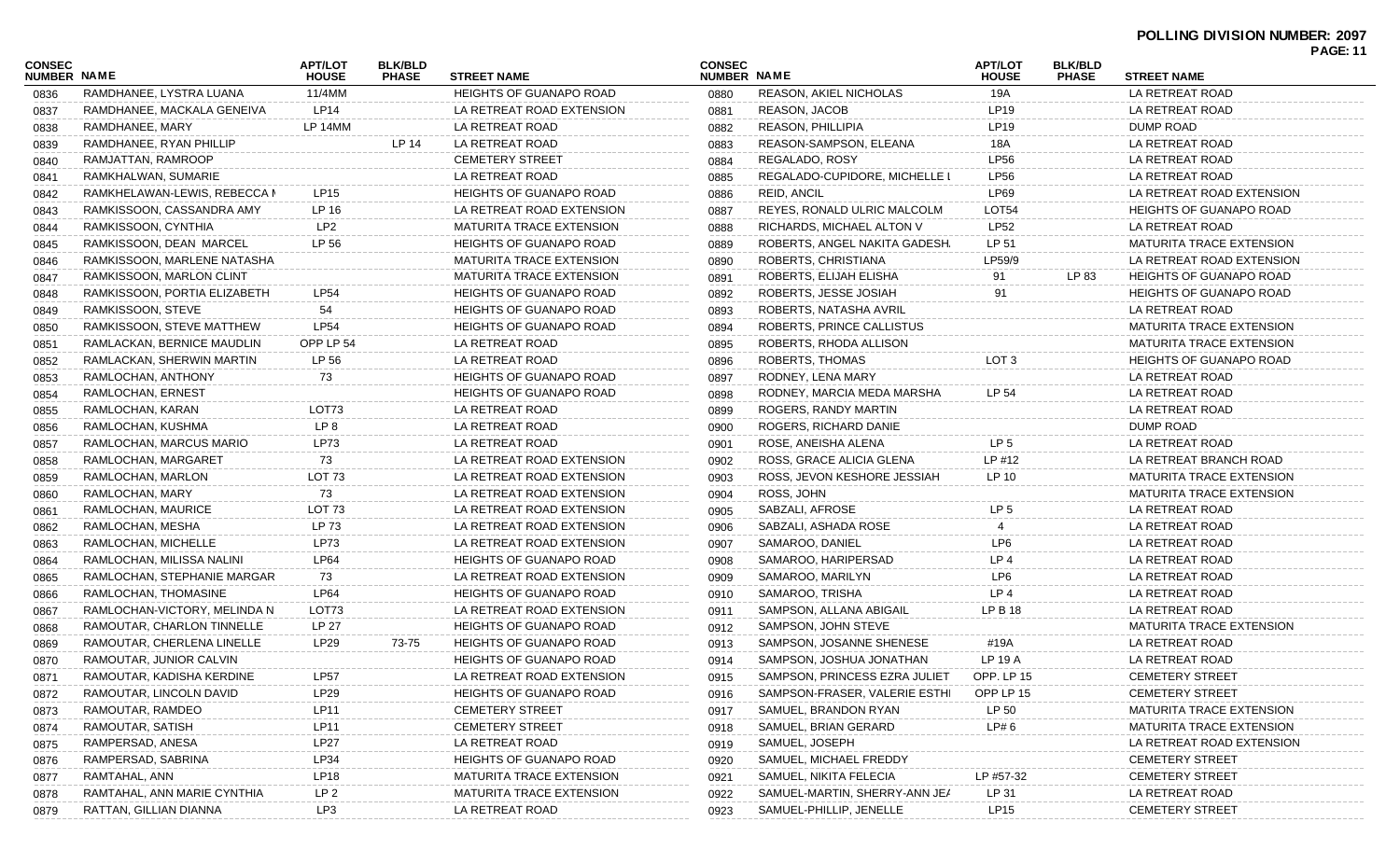| <b>CONSEC</b><br>NUMBER NAME |                              | <b>APT/LOT</b><br><b>HOUSE</b> | <b>BLK/BLD</b><br><b>PHASE</b> | <b>STREET NAME</b>              | <b>CONSEC</b><br>NUMBER NAME |                                | <b>APT/LOT</b><br><b>HOUSE</b> | <b>BLK/BLD</b><br><b>PHASE</b> | . UUL. 14<br><b>STREET NAME</b> |  |
|------------------------------|------------------------------|--------------------------------|--------------------------------|---------------------------------|------------------------------|--------------------------------|--------------------------------|--------------------------------|---------------------------------|--|
| 0924                         | SANCHEZ, JEROME              |                                |                                | LA RETREAT ROAD                 | 0968                         | SPRINGER, MICHAEL              | 46                             |                                | <b>HEIGHTS OF GUANAPO ROAD</b>  |  |
| 0925                         | SANCHEZ, JERRY JOSEPH        | LP52                           |                                | LA RETREAT ROAD                 | 0969                         | SPRINGER, RAYMICHELLE PRISCILI | LOT46                          |                                | <b>HEIGHTS OF GUANAPO ROAD</b>  |  |
| 0926                         | SANCHEZ, JOEL JOSEPH         | LP53                           |                                | LA RETREAT ROAD                 | 0970                         | SPRINGER, RONALD LLOYD         | <b>LP 86A</b>                  |                                | LA RETREAT ROAD                 |  |
| 0927                         | SANCHEZ, JOEY JOSEPH         | <b>LP57</b>                    |                                | LA RETREAT ROAD                 | 0971                         | SPRINGER, STEPHEN              | LP 60                          |                                | LA RETREAT ROAD EXTENSION       |  |
| 0928                         | SANDY-WINCHESTER, WENDY      |                                |                                | LA RETREAT ROAD                 | 0972                         | ST CLAIR, CUTHBERT SIMON MARIC |                                |                                | <b>MATURITA TRACE EXTENSION</b> |  |
| 0929                         | SANTOO, GANESH               | 73                             |                                | LA RETREAT ROAD EXTENSION       | 0973                         | ST CLAIR, LESLEY SIMONE C      |                                |                                | <b>HILLTOP DRIVE</b>            |  |
| 0930                         | SARGEANT, GEMA               | LP8                            |                                | LA RETREAT ROAD                 | 0974                         | ST CYR, JOCELYN KERL-ANN       | LP 11                          |                                | <b>HEIGHTS OF GUANAPO ROAD</b>  |  |
| 0931                         | SCOPE, AFEISHA ERICA         | LP32                           |                                | LA RETREAT ROAD                 | 0975                         | ST CYR, NICHOLAS               |                                |                                | LA RETREAT ROAD                 |  |
| 0932                         | SCOTT, ANDREW                |                                |                                | LA RETREAT ROAD EXTENSION       | 0976                         | STEPHEN, ALICIA                | LP 26 F                        |                                | <b>HILLVIEW DRIVE</b>           |  |
| 0933                         | <b>SCOTT, MARVIN MARCUS</b>  | LP59-9                         |                                | LA RETREAT ROAD EXTENSION       | 0977                         | SUBERO, KAREN AMELIA RAQUEL    | LP 56                          |                                | LA RETREAT BRANCH ROAD          |  |
| 0934                         | SCOTT, SHYANN KEYONA         | LP <sub>8</sub>                |                                | <b>HILLTOP DRIVE</b>            | 0978                         | SUBERO, ZARMIE                 | LP 26                          |                                | <b>HILLTOP DRIVE</b>            |  |
| 0935                         | SEEPAUL, MARY                | LOT 87-88                      |                                | <b>HEIGHTS OF GUANAPO ROAD</b>  | 0979                         | SUBERO-CAMPBELL, LATOYA NV     | LOT 56                         |                                | LA RETREAT ROAD                 |  |
| 0936                         | SEEPAUL, REBECCA CHRISTINE   | 87-88                          |                                | <b>HEIGHTS OF GUANAPO ROAD</b>  | 0980                         | SUMAIR, SHALLA DEOMATIE        | LP 5                           |                                | LA RETREAT ROAD                 |  |
| 0937                         | SEEPAUL, SHERRY ANN          | LOT 87-88                      |                                | <b>HEIGHTS OF GUANAPO ROAD</b>  | 0981                         | SUPERVILLE, ABDULHUQ           |                                |                                | LA RETREAT ROAD                 |  |
| 0938                         | SEEPAUL, STEPHEN             | LOT 8788                       |                                | <b>HEIGHTS OF GUANAPO ROAD</b>  | 0982                         | SUPERVILLE, ABIGALE AZIZAA     |                                | LP54/1                         | LA RETREAT ROAD EXTENSION       |  |
| 0939                         | SELMAN, JEAN                 | <b>LP69</b>                    |                                | LA RETREAT BRANCH ROAD          | 0983                         | SUPERVILLE, KHOMINI            |                                |                                | LA RETREAT ROAD EXTENSION       |  |
| 0940                         | SENNON, MARGUERITE LUANN     | LP 10                          |                                | <b>MATURITA TRACE EXTENSION</b> | 0984                         | SYDNEY, DAMIAN M F G           |                                |                                | LA RETREAT ROAD EXTENSION       |  |
| 0941                         | SHERWOOD, ALEXANDER ROBERT   |                                |                                | LA RETREAT ROAD                 | 0985                         | SYDNEY, LUKE ANTONIO           | LP#8                           |                                | <b>CEMETERY STREET</b>          |  |
| 0942                         | SHERWOOD, ALONZO DONOVAN     | LOT <sub>82</sub>              |                                | <b>CEMETERY STREET</b>          | 0986                         | SYDNEY, NATHANIEL GABRIEL      | #8                             |                                | <b>CEMETERY STREET</b>          |  |
| 0943                         | SHERWOOD, LEANNE ANGELICA    | LOT# 82                        |                                | <b>CEMETERY STREET</b>          | 0987                         | SYDNEY, PETER                  | LP8                            |                                | <b>CEMETERY STREET</b>          |  |
| 0944                         | SHERWOOD-WILLIAMS, ALANA M   | 28                             |                                | LA RETREAT ROAD                 | 0988                         | THEODORE, MARGARET             | LP8                            |                                | LA RETREAT ROAD                 |  |
| 0945                         | SIMON, MARLON                | LP33                           |                                | DUMP ROAD                       | 0989                         | THOMAS, CALEB JASON            | LP5/2                          |                                | <b>MATURITA TRACE EXTENSION</b> |  |
| 0946                         | SIMON, MERLE                 |                                |                                | <b>HEIGHTS OF GUANAPO ROAD</b>  | 0990                         | THOMAS, CHERRY ANN CATHRENE    | <b>LP27</b>                    |                                | LA RETREAT ROAD                 |  |
| 0947                         | SIMON, MICHAEL               | LP 56                          |                                | LA RETREAT ROAD EXTENSION       | 0991                         | THOMAS, EMMA LESLIE-ANN        | 94                             |                                | LA RETREAT ROAD                 |  |
| 0948                         | SIMON-BAKER, MARISSA MARGARE | LP133                          |                                | LA RETREAT ROAD                 | 0992                         | THOMAS, KESTER DWAYNE KWASI    | <b>LP T257</b>                 |                                | EASTERN MAIN ROAD               |  |
| 0949                         | SINGH, AISHA                 | LP 28                          |                                | LA RETREAT ROAD                 | 0993                         | THOMAS, MARCUS PETER           | LP 27                          |                                | LA RETREAT ROAD                 |  |
| 0950                         | SINGH, GLORIA                | LP5/7                          |                                | <b>BYE PASS ROAD</b>            | 0994                         | THOMAS, TAMIKO TESSA           |                                |                                | <b>DUMP ROAD</b>                |  |
| 0951                         | SINGH, MISHALA MEERA         | LP #33                         |                                | LA RETREAT ROAD                 | 0995                         | THOMAS, WILLIAM                | 73-75                          |                                | <b>HEIGHTS OF GUANAPO ROAD</b>  |  |
| 0952                         | SINGH, OLIVIA LYDIA          | <b>LP12</b>                    |                                | LA RETREAT ROAD                 | 0996                         | THOMAS-FRANK, KALESHA SARAH    | 94                             |                                | LA RETREAT ROAD                 |  |
| 0953                         | SINGH, RAMNATH               | LOT 76                         |                                | LA RETREAT ROAD                 | 0997                         | THOMPSON, CHARMAIN CHERYLAN    | LP5-57                         |                                | <b>HEIGHTS OF GUANAPO ROAD</b>  |  |
| 0954                         | SINGH, VISHRAM DOONIE        |                                | LPC18                          | <b>MATURITA TRACE EXTENSION</b> | 0998                         | THOMPSON, ERNEST               |                                |                                | <b>HEIGHTS OF GUANAPO ROAD</b>  |  |
| 0955                         | SMALL, ALANA ADINA GISELLE   | LP 19                          |                                | LA RETREAT ROAD                 | 0999                         | THOMPSON, FELIX PETER          |                                |                                | <b>HEIGHTS OF GUANAPO ROAD</b>  |  |
| 0956                         | SMITH, PAULA GISELLE         | LP3                            |                                | <b>HEIGHTS OF GUANAPO ROAD</b>  | 1000                         | THOMPSON, FELIX VALOIS         |                                |                                | LA RETREAT ROAD EXTENSION       |  |
| 0957                         | SMITH, WAYNE GABRIEL         | LP <sub>8</sub>                |                                | LA RETREAT ROAD                 | 1001                         | THOMPSON, IONE                 | <b>LP69</b>                    |                                | LA RETREAT ROAD EXTENSION       |  |
| 0958                         | SOLOZANO, ANDREA MARY        | LP25                           |                                | LA RETREAT ROAD                 | 1002                         | THOMPSON, NOEL EMANUEL         |                                |                                | LA RETREAT ROAD                 |  |
| 0959                         | SOOKHOO, RAJKUMAR            | LP 47                          |                                | LA RETREAT ROAD                 | 1003                         | THOMPSON, RICHIE JOHNSON       | LP 60                          |                                | LA RETREAT ROAD EXTENSION       |  |
| 0960                         | SOOKOO, BABY STELLA          |                                |                                | LA RETREAT ROAD EXTENSION       | 1004                         | THOMPSON, RYAN ROGER           |                                |                                | LA RETREAT ROAD EXTENSION       |  |
| 0961                         | SOOKOO, ELLEN                |                                | LP 69                          | LA RETREAT ROAD EXTENSION       | 1005                         | TIMOTHY, BARBARA               | <b>LP18</b>                    |                                | LA RETREAT ROAD                 |  |
| 0962                         | SOOKRAM-JACOB, ANASTASIA P   | #15                            | LP3                            | LA RETREAT ROAD                 | 1006                         | TOOLSIE, KAVITA                |                                | LP77                           | <b>HEIGHTS OF GUANAPO ROAD</b>  |  |
| 0963                         | SORZANO-MANNETTE, MONICA     | 110                            |                                | LA RETREAT ROAD EXTENSION       | 1007                         | <b>TOPPIN, NAIOMI LEAH</b>     | LP 18                          |                                | LA RETREAT ROAD                 |  |
| 0964                         | SPARKS, ELDICA               | LP69                           |                                | LA RETREAT ROAD EXTENSION       | 1008                         | TOUSSAINT, BRAD TEVIN          |                                |                                | <b>HILLTOP DRIVE</b>            |  |
| 0965                         | SPRINGER, KELLY EDEN         | LP26                           |                                | LA RETREAT ROAD                 | 1009                         | TOUSSAINT, BRENDON KYLE        | LP 30                          |                                | <b>HILLTOP DRIVE</b>            |  |
| 0966                         | SPRINGER, LLOYD RONALD       | <b>LP60</b>                    |                                | <b>HEIGHTS OF GUANAPO ROAD</b>  | 1010                         | TOUSSAINT, BRENT DILLON        |                                |                                | <b>HILLTOP DRIVE</b>            |  |
| 0967                         | SPRINGER, MANDISA ADONNA     | 86A                            |                                | LA RETREAT ROAD                 | 1011                         | TOUSSAINT, CHRISTINE           | 20                             |                                | <b>HILLVIEW DRIVE</b>           |  |
|                              |                              |                                |                                |                                 |                              |                                |                                |                                |                                 |  |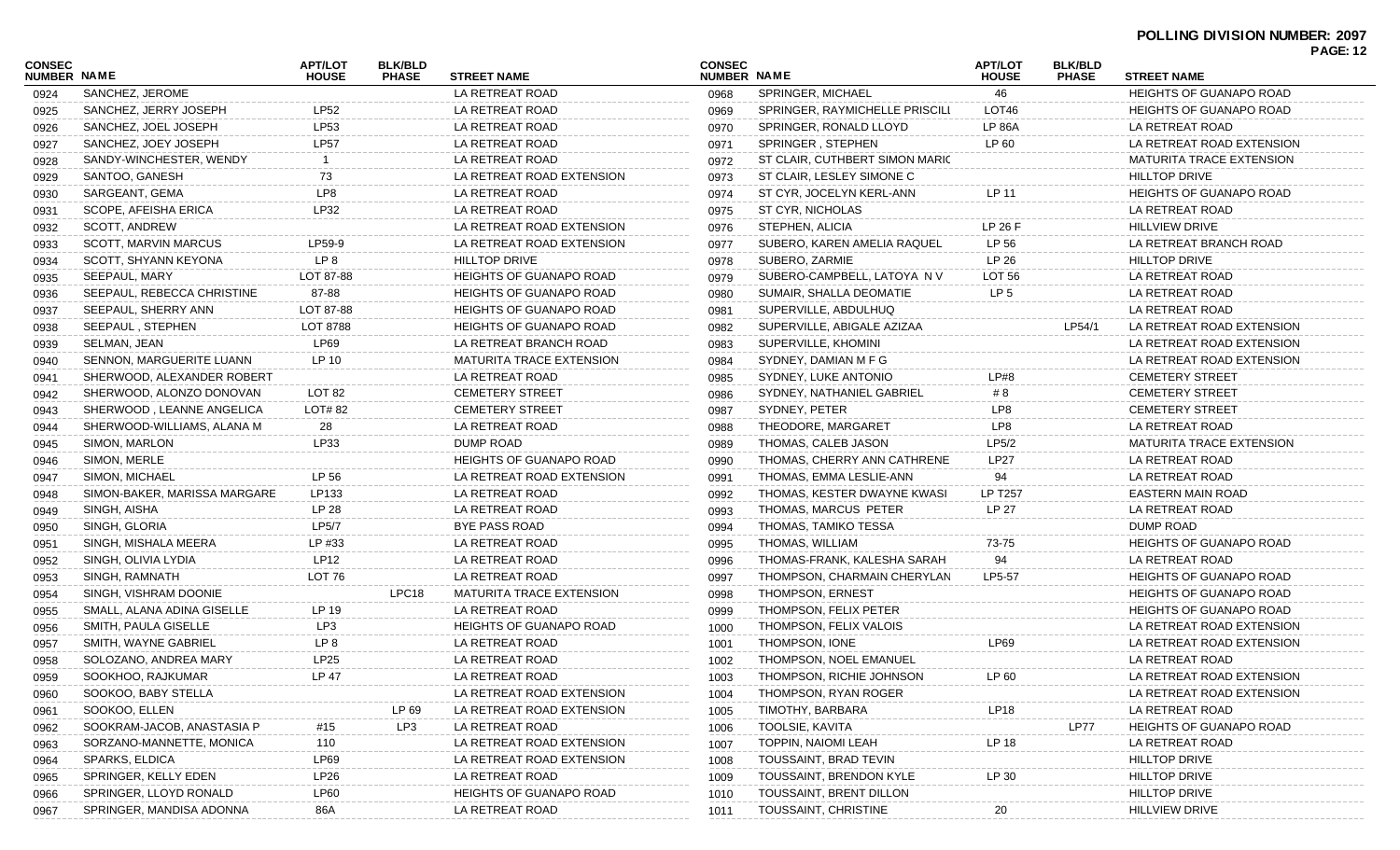# **POLLING DIVISION NUMBER: 2097**

| <b>PAGE: 13</b> |  |
|-----------------|--|
|-----------------|--|

| CONSEC<br><b>NUMBER NAME</b> |                                 | <b>APT/LOT</b><br><b>HOUSE</b> | <b>BLK/BLD</b><br><b>PHASE</b> | <b>STREET NAME</b>              | CO<br><b>NU</b> |
|------------------------------|---------------------------------|--------------------------------|--------------------------------|---------------------------------|-----------------|
| 1012                         | TOUSSAINT, JAMES LAWRENCE       |                                |                                | LA RETREAT ROAD EXTENSION       | 1               |
| 1013                         | TOUSSAINT, MATTHEW AMATUS       | 1MM                            |                                | <b>CEMETERY STREET</b>          | 1               |
| 1014                         | TOUSSAINT, PATRICIA             | LP 60                          |                                | <b>HEIGHTS OF GUANAPO ROAD</b>  | 1               |
| 1015                         | TOUSSAINT-MORGAN, LAUREN C      | LP5-57                         |                                | <b>HEIGHTS OF GUANAPO ROAD</b>  | 1               |
| 1016                         | VALENTINE, KHADISHA JAMEELIA H  | # 24                           |                                | LA RETREAT BRANCH ROAD          | 1               |
| 1017                         | VALLEY, KENDALL AUGUSTINE       |                                |                                | LA RETREAT ROAD                 | 1               |
| 1018                         | VEROWELL, BENEDICT NOLASIO      | LP6                            |                                | <b>HEIGHTS OF GUANAPO ROAD</b>  | 1               |
| 1019                         | VICTORY, ANIKA RUTH             | LP10                           |                                | <b>MATURITA TRACE EXTENSION</b> | 1               |
| 1020                         | VICTORY, MAUREEN RUBY           | LP32                           |                                | LA RETREAT ROAD                 |                 |
| 1021                         | <b>VICTORY, PHILLIP REYNOLD</b> | LP 10                          |                                | <b>MATURITA TRACE EXTENSION</b> |                 |
| 1022                         | VILLAROEL, KURT ANDY            | LP57-32                        |                                | <b>CEMETERY STREET</b>          |                 |
| 1023                         | VITALIS, EDWARD ADAM            | LP 12                          |                                | <b>HILLTOP DRIVE</b>            |                 |
| 1024                         | WALCOTT, COREEN BECKEYANN       | 20                             |                                | <b>HILLVIEW DRIVE</b>           |                 |
| 1025                         | WALKER, NAOMI REBECCA           | LP 56                          |                                | LA RETREAT ROAD                 |                 |
| 1026                         | WALKER, NATHAN JEREMY MICAH     | LP 28                          |                                | RIVER VALLEY ROAD               |                 |
| 1027                         | WALKER, NATHANIEL JEREMIAH T    | 28                             | <b>LP56</b>                    | LA RETREAT ROAD                 |                 |
| 1028                         | WALKER, NICOLE OLIVIA           | LP 56                          |                                | LA RETREAT ROAD                 |                 |
| 1029                         | WALKER, TIMOTHY RICHARD         |                                |                                | LA RETREAT ROAD                 |                 |
| 1030                         | WALKER, VERNICE NIKISHA         | LP 28                          |                                | LA RETREAT ROAD                 |                 |
| 1031                         | WALLEN, CHRISTOPHER EDWIN       | LP 22                          |                                | <b>MATURITA TRACE EXTENSION</b> |                 |
| 1032                         | <b>WALLEN, JOHN IAN FRANCIS</b> |                                |                                | <b>MATURITA TRACE EXTENSION</b> |                 |
| 1033                         | WARD, KESTON LEON               | LP 57/3                        |                                | RIVER VALLEY ROAD               |                 |
| 1034                         | WASHINGTON, KADMON ZAKAR J      | LP 15-4                        |                                | <b>CEMETERY STREET</b>          |                 |
| 1035                         | WASHINGTON, KATHLEEN            | LP15-4                         |                                | <b>CEMETERY STREET</b>          |                 |
| 1036                         | WASHINGTON-GEORGE, ANESTINE     | 27                             |                                | LA RETREAT ROAD                 |                 |
| 1037                         | WEST, ALLENIA DHALIA            |                                |                                | <b>MATURITA TRACE EXTENSION</b> |                 |
| 1038                         | WHISKEY, CHRISSIE MARY          | LP65                           |                                | <b>MATURITA TRACE EXTENSION</b> |                 |
| 1039                         | WILLIAMS, ADDIE ADDANA          | LP 52                          |                                | LA RETREAT ROAD EXTENSION       |                 |
| 1040                         | WILLIAMS, AKEEME JOHN           | LP #28                         |                                | LA RETREAT ROAD                 |                 |
| 1041                         | <b>WILLIAMS, ALICIA</b>         |                                |                                | <b>MATURITA TRACE EXTENSION</b> |                 |
| 1042                         | WILLIAMS, ALVIN                 | LP 6                           |                                | <b>HEIGHTS OF GUANAPO ROAD</b>  |                 |
| 1043                         | WILLIAMS, BERNADETTE JOAN       | LP 57                          |                                | LA RETREAT ROAD EXTENSION       |                 |
|                              | WILLIAMS, DAMIAN PETER          | LP6                            |                                | <b>HEIGHTS OF GUANAPO ROAD</b>  |                 |
| 1044                         | WILLIAMS, DWAYNE JEROME         | LP 16                          |                                | LA RETREAT BRANCH ROAD          |                 |
| 1045                         | WILLIAMS, JAHREL SHAQUILLE      | 28                             |                                | LA RETREAT ROAD                 |                 |
| 1046                         |                                 | LP 8                           | 28                             | LA RETREAT ROAD                 |                 |
| 1047                         | WILLIAMS, KADEIME MAKEILE       |                                |                                |                                 |                 |
| 1048                         | WILLIAMS, LATHYFAR ANGEL S      |                                |                                | LA RETREAT ROAD EXTENSION       |                 |
| 1049                         | WILLIAMS, MAXINE MARLENE        | LP6                            |                                | LA RETREAT ROAD                 |                 |
| 1050                         | WILLIAMS, NADINE MAGDALINE      | LOT56                          |                                | LA RETREAT ROAD EXTENSION       |                 |
| 1051                         | WILLIAMS, RAWLE ANDRE           | LP8                            |                                | DUMP ROAD                       |                 |
| 1052                         | <b>WILLIAMS, RICKY ANTHONY</b>  |                                |                                | LA RETREAT ROAD                 |                 |
| 1053                         | WILLIAMS, SHAMAIAH DEJE         | LP 9                           |                                | LA RETREAT ROAD                 |                 |
| 1054                         | WILLIAMS, SHELDON RICKY         | LP 69                          |                                | LA RETREAT ROAD                 |                 |
| 1055                         | <b>WILLIAMS, THERESA</b>        | LP6                            |                                | <b>HEIGHTS OF GUANAPO ROAD</b>  |                 |

| <b>CONSEC</b><br><b>NUMBER NAME</b> |                                  | <b>APT/LOT</b><br><b>HOUSE</b> | <b>BLK/BLD</b><br><b>PHASE</b> | <b>STREET NAME</b>        |
|-------------------------------------|----------------------------------|--------------------------------|--------------------------------|---------------------------|
| 1056                                | <b>WILLIAMS, WINSTON MICHAEL</b> | 68                             |                                | LA RETREAT ROAD           |
| 1057                                | WRIGHT, DANIELLA SAMANTRA        | LP64                           |                                | LA RETREAT ROAD EXTENSION |
| 1058                                | YEATES, ALANA KESHA              | 93                             |                                | LA RETREAT ROAD           |
| 1059                                | YEATES, GISELLE ROXANNE          | LP 93                          |                                | LA RETREAT ROAD           |
| 1060                                | YEATES, JENELLE NIKISHA          | LP 20                          | #93                            | LA RETREAT ROAD           |
| 1061                                | YEATES, KEMO JUNIOR              | LP <sub>20</sub>               |                                | LA RETREAT ROAD           |
| 1062                                | YEATES, TADESSA TOYL STOY        | #65LP 16                       |                                | <b>CEMETERY STREET</b>    |
| 1063                                | ZAMORA, NATASHA VERONICA         |                                |                                | LA RETREAT ROAD EXTENSION |